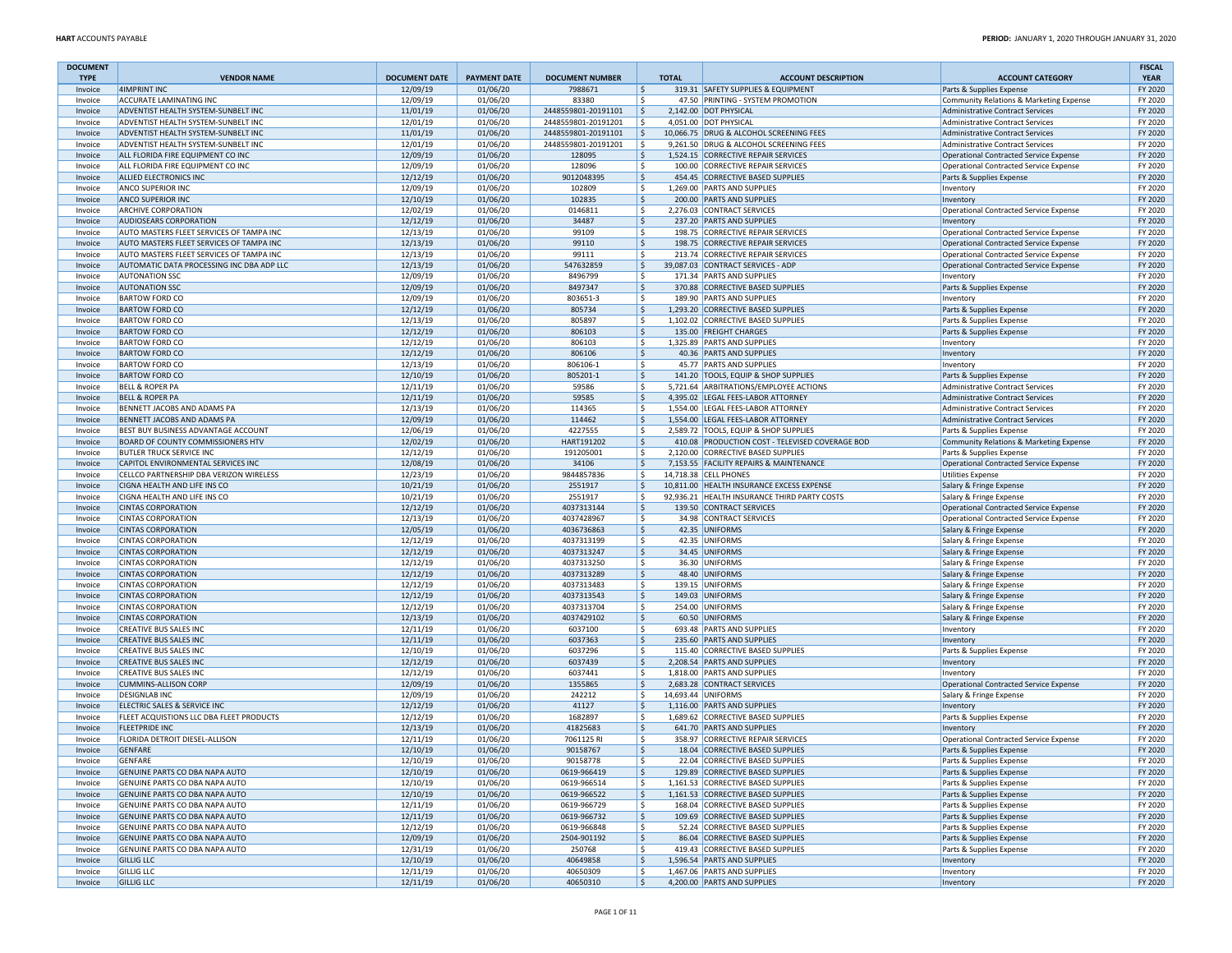| <b>DOCUMENT</b><br><b>TYPE</b> | <b>VENDOR NAME</b>                                           | <b>DOCUMENT DATE</b> | <b>PAYMENT DATE</b>  | <b>DOCUMENT NUMBER</b>      | <b>TOTAL</b> |                  | <b>ACCOUNT DESCRIPTION</b>                                                      | <b>ACCOUNT CATEGORY</b>                              | <b>FISCAL</b><br><b>YEAR</b> |
|--------------------------------|--------------------------------------------------------------|----------------------|----------------------|-----------------------------|--------------|------------------|---------------------------------------------------------------------------------|------------------------------------------------------|------------------------------|
| Invoice                        | <b>GILLIG LLC</b>                                            | 12/12/19             | 01/06/20             | 40650854                    | l \$         |                  | 15,600.00 PARTS AND SUPPLIES                                                    | Inventory                                            | FY 2020                      |
| Invoice                        | <b>GILLIG LLC</b>                                            | 12/13/19             | 01/06/20             | 40651404                    | ١\$          |                  | 325.25 PARTS AND SUPPLIES                                                       | Inventory                                            | FY 2020                      |
| Invoice                        | <b>GILLIG LLC</b>                                            | 12/13/19             | 01/06/20             | 40651405                    | ١s           |                  | 3,380.30 PARTS AND SUPPLIES                                                     | Inventory                                            | FY 2020                      |
| Invoice                        | <b>GILLIG LLC</b><br><b>GILLIG LLC</b>                       | 12/09/19             | 01/06/20             | 40649359                    | ۱\$          |                  | 289.50 CORRECTIVE BASED SUPPLIES<br>1,094.10 CORRECTIVE BASED SUPPLIES          | Parts & Supplies Expense                             | FY 2020<br>FY 2020           |
| Invoice<br>Invoice             | <b>GILLIG LLC</b>                                            | 12/12/19<br>12/12/19 | 01/06/20<br>01/06/20 | 40650855<br>40650856        | ١\$<br>۱\$   |                  | 967.88 CORRECTIVE BASED SUPPLIES                                                | Parts & Supplies Expense<br>Parts & Supplies Expense | FY 2020                      |
| Invoice                        | <b>GILLIG LLC</b>                                            | 12/12/19             | 01/06/20             | 40650857                    | ١\$          |                  | 255.15 CORRECTIVE BASED SUPPLIES                                                | Parts & Supplies Expense                             | FY 2020                      |
| Invoice                        | <b>GLOBAL EQUIPMENT CO INC</b>                               | 12/12/19             | 01/06/20             | 115291413                   | ١\$          |                  | 1,442.94 CORRECTIVE BASED SUPPLIES                                              | Parts & Supplies Expense                             | FY 2020                      |
| Invoice                        | GRAINGER                                                     | 12/10/19             | 01/06/20             | 9380830530                  | ١\$          |                  | 50.04 CORRECTIVE BASED SUPPLIES                                                 | Parts & Supplies Expense                             | FY 2020                      |
| Invoice                        | <b>GRAINGER</b>                                              | 12/09/19             | 01/06/20             | 9379990550                  | ۱\$.         |                  | 419.50 FACILITY REPAIRS & MAINTENANCE                                           | Operational Contracted Service Expense               | FY 2020                      |
| Invoice                        | GRAINGER                                                     | 12/11/19             | 01/06/20             | 9382284660                  | ١\$          |                  | 447.63 FACILITY REPAIRS & MAINTENANCE                                           | Operational Contracted Service Expense               | FY 2020                      |
| Invoice                        | <b>GRAINGER</b>                                              | 12/13/19             | 01/06/20             | 9385355608                  | ١\$          |                  | 439.95 FACILITY REPAIRS & MAINTENANCE                                           | Operational Contracted Service Expense               | FY 2020                      |
| Invoice                        | GRAINGER                                                     | 12/12/19             | 01/06/20             | 9384082229                  | ١\$          |                  | 230.28 TOOLS, EQUIP & SHOP SUPPLIES                                             | Parts & Supplies Expense                             | FY 2020                      |
| Invoice                        | <b>GRAYROBINSON PA</b>                                       | 12/10/19             | 01/06/20             | 10908150                    | ۱\$          |                  | 8,000.00 LEGAL FEES - GENERAL COUNSEL                                           | Administrative Contract Services                     | FY 2020                      |
| Invoice                        | <b>GRAYROBINSON PA</b>                                       | 12/10/19             | 01/06/20             | 10908152                    | ١\$          |                  | 3,425.00 LEGAL FEES - GENERAL COUNSEL<br>10,755.00 LEGAL FEES - GENERAL COUNSEL | Administrative Contract Services                     | FY 2020                      |
| Invoice<br>Invoice             | <b>GRAYROBINSON PA</b><br>GUARANTEED RADIATORS OF TAMPA INC  | 12/12/19<br>12/09/19 | 01/06/20<br>01/06/20 | 10909483<br>085459          | ۱\$<br>١\$   |                  | 1,190.00 PARTS AND SUPPLIES                                                     | <b>Administrative Contract Services</b>              | FY 2020<br>FY 2020           |
| Invoice                        | <b>GUARANTEED RADIATORS OF TAMPA INC</b>                     | 12/11/19             | 01/06/20             | 085474                      | ۱\$          |                  | 4,300.00 PARTS AND SUPPLIES                                                     | Inventory<br>Inventory                               | FY 2020                      |
| Invoice                        | GUIDESOFT INC DBA KNOWLEDGE SERVICES                         | 12/10/19             | 01/06/20             | 1279825                     | ١\$          |                  | 1,178.85 SALARIES                                                               | Salary & Fringe Expense                              | FY 2020                      |
| Invoice                        | <b>HERITAGE PROPANE</b>                                      | 12/31/19             | 01/06/20             | 3100892996                  | ۱\$          |                  | 117.90 PROPANE FACILITIES                                                       | <b>Utilities Expense</b>                             | FY 2020                      |
| Invoice                        | HILLSBOROUGH TRANSIT AUTHORITY ERF                           | 01/02/20             | 01/06/20             | PPE 12/28/19                | ١\$          |                  | 582.50 EMPLOYEE RECREATION FUND                                                 | <b>Accounts Payable</b>                              | FY 2020                      |
| Invoice                        | HOLLAND AND KNIGHT LLP                                       | 12/13/19             | 01/06/20             | 5943237                     | ۱\$          |                  | 4,000.00 PROFESSIONAL SERVICE FEES                                              | <b>Administrative Contract Services</b>              | FY 2020                      |
| Invoice                        | HOLLAND AND KNIGHT LLP                                       | 12/13/19             | 01/06/20             | 5943238                     | ١\$          |                  | 4,000.00 PROFESSIONAL SERVICE FEES                                              | <b>Administrative Contract Services</b>              | FY 2020                      |
| Invoice                        | HOLLAND AND KNIGHT LLP                                       | 12/13/19             | 01/06/20             | 5943242                     | ۱\$.         |                  | 4,000.00 PROFESSIONAL SERVICE FEES                                              | <b>Administrative Contract Services</b>              | FY 2020                      |
| Invoice                        | HOME DEPOT                                                   | 12/18/19             | 01/06/20             | 1972328                     | ١\$          |                  | 20.59 CONDITION BASED SUPPLIES                                                  | Parts & Supplies Expense                             | FY 2020                      |
| Invoice                        | <b>HOME DEPOT</b>                                            | 12/18/19             | 01/06/20             | 1972328                     | ۱\$          |                  | 72.91 CONSTRUCTION BTI 275LX 410693-29415                                       | Capital Grant Expense                                | FY 2020                      |
| Invoice                        | <b>HOME DEPOT</b>                                            | 12/13/19             | 01/06/20             | 6971981                     | ١\$          |                  | 2,682.87 CONSTRUCTION BTI 275LX 410693-29415                                    | Capital Grant Expense                                | FY 2020                      |
| Invoice                        | <b>IBP INDUSTRIES</b>                                        | 12/11/19             | 01/06/20             | 032152                      | ۱\$          |                  | 675.00 CORRECTIVE BASED SUPPLIES                                                | Parts & Supplies Expense                             | FY 2020                      |
| Invoice                        | <b>IBP INDUSTRIES</b>                                        | 12/11/19             | 01/06/20             | 032153                      | ١\$          |                  | 440.00 CORRECTIVE BASED SUPPLIES                                                | Parts & Supplies Expense                             | FY 2020                      |
| Invoice                        | INTERPRETERS UNLIMITED INC                                   | 12/11/19             | 01/06/20             | 19M10-11723                 | ۱\$          |                  | 9.90 PROFESSIONAL SERVICE FEES                                                  | Administrative Contract Services                     | FY 2020                      |
| Invoice                        | INTERPRETERS UNLIMITED INC                                   | 12/11/19             | 01/06/20             | 19M11-11723                 | ١\$          |                  | 27.50 PROFESSIONAL SERVICE FEES                                                 | Administrative Contract Services                     | FY 2020                      |
| Invoice                        | JANEK CORPORATION, THE                                       | 12/11/19<br>12/13/19 | 01/06/20<br>01/06/20 | 107588<br>1567              | ۱\$<br>١\$   |                  | 2,375.00 PARTS AND SUPPLIES<br>2,200.00 ADVERTISING & PROMOTIONS                | Inventory                                            | FY 2020<br>FY 2020           |
| Invoice<br>Invoice             | <b>JEREMIAH KHOKHAR</b><br>KENWORTH OF CENTRAL FLORIDA INC   | 12/09/19             | 01/06/20             | 03P67864                    | ١\$          |                  | 228.27 PARTS AND SUPPLIES                                                       | Community Relations & Marketing Expense              | FY 2020                      |
| Invoice                        | KENWORTH OF CENTRAL FLORIDA INC                              | 12/09/19             | 01/06/20             | 03P68179                    | l \$         |                  | 3,712.20 PARTS AND SUPPLIES                                                     | Inventory<br>Inventory                               | FY 2020                      |
| Invoice                        | KENWORTH OF CENTRAL FLORIDA INC                              | 12/09/19             | 01/06/20             | 03P68306                    | ١\$          |                  | 32.61 PARTS AND SUPPLIES                                                        | Inventory                                            | FY 2020                      |
| Invoice                        | KENWORTH OF CENTRAL FLORIDA INC                              | 12/12/19             | 01/06/20             | 03P68725                    | ١\$          |                  | 985.87 PARTS AND SUPPLIES                                                       | Inventory                                            | FY 2020                      |
| Invoice                        | KENWORTH OF CENTRAL FLORIDA INC                              | 12/13/19             | 01/06/20             | 03P68728                    | ۱\$.         |                  | 2,957.61 PARTS AND SUPPLIES                                                     | Inventory                                            | FY 2020                      |
| Invoice                        | <b>KFORCE INC</b>                                            | 12/13/19             | 01/06/20             | 7278892                     | ١\$          |                  | 2,072.00 SALARIES                                                               | Salary & Fringe Expense                              | FY 2020                      |
| Invoice                        | MANSFIELD OIL COMPANY OF GAINESVILLE INC                     | 12/12/19             | 01/06/20             | 683857                      | ۱\$.         | 16,232.69 DIESEL |                                                                                 | Fuel and Oil Expense                                 | FY 2020                      |
| Invoice                        | MANSFIELD OIL COMPANY OF GAINESVILLE INC                     | 12/12/19             | 01/06/20             | 685958                      | ١\$          | 14,674.90 DIESEL |                                                                                 | Fuel and Oil Expense                                 | FY 2020                      |
| Invoice                        | MANSFIELD OIL COMPANY OF GAINESVILLE INC                     | 12/12/19             | 01/06/20             | 683857                      | ۱\$          |                  | 2,927.76 DIESEL & GAS EXCISE TAX                                                | <b>Tax Expense</b>                                   | FY 2020                      |
| Invoice                        | MANSFIELD OIL COMPANY OF GAINESVILLE INC                     | 12/12/19             | 01/06/20             | 685958                      | ١\$          |                  | 2,614.93 DIESEL & GAS EXCISE TAX                                                | <b>Tax Expense</b>                                   | FY 2020                      |
| Invoice                        | MILLENNIUM VENDING CORP                                      | 11/20/19             | 01/06/20             | WC915                       | ۱\$          |                  | 102.48 CONTRACT SERVICES                                                        | Operational Contracted Service Expense               | FY 2020                      |
| Invoice                        | MILLENNIUM VENDING CORP                                      | 11/15/19             | 01/06/20             | BA4272                      | ١\$          |                  | 416.00 ORGANIZATION PROGRAMS & EVENTS                                           | Administrative Expense                               | FY 2020                      |
| Invoice                        | MOHAWK MANUFACTURING & SUPPLY CO                             | 12/11/19             | 01/06/20             | U051135                     | ۱\$          |                  | 75.00 PARTS AND SUPPLIES                                                        | Inventory                                            | FY 2020                      |
| Invoice                        | MOHAWK MANUFACTURING & SUPPLY CO                             | 12/12/19             | 01/06/20             | U051172                     | ١\$          |                  | 375.92 PARTS AND SUPPLIES                                                       | Inventory                                            | FY 2020                      |
| Invoice                        | MOHAWK MANUFACTURING & SUPPLY CO<br>MSC INDUSTRIAL SUPPLY CO | 12/12/19<br>12/09/19 | 01/06/20<br>01/06/20 | U051173<br>3489166001       | ١\$<br>١\$   |                  | 848.32 PARTS AND SUPPLIES<br>187.52 CORRECTIVE BASED SUPPLIES                   | Inventory                                            | FY 2020<br>FY 2020           |
| Invoice<br>Invoice             | MSC INDUSTRIAL SUPPLY CO                                     | 12/11/19             | 01/06/20             | 3496046001                  | ۱\$          |                  | 62.51 CORRECTIVE BASED SUPPLIES                                                 | Parts & Supplies Expense<br>Parts & Supplies Expense | FY 2020                      |
| Invoice                        | MSC INDUSTRIAL SUPPLY CO                                     | 12/13/19             | 01/06/20             | 3505460001                  | ١\$          |                  | 533.85 CORRECTIVE BASED SUPPLIES                                                | Parts & Supplies Expense                             | FY 2020                      |
| Invoice                        | MSC INDUSTRIAL SUPPLY CO                                     | 12/13/19             | 01/06/20             | 3505860001                  | ۱\$          |                  | 826.41 CORRECTIVE BASED SUPPLIES                                                | Parts & Supplies Expense                             | FY 2020                      |
| Invoice                        | P&A ADMINISTRATIVE SERVICES INC                              | 10/19/19             | 01/06/20             | F81520405896                | ١\$          |                  | 917.90 PROFESSIONAL SERVICE FEES                                                | Administrative Contract Services                     | FY 2020                      |
| Invoice                        | PALMDALE OIL COMPANY                                         | 12/10/19             | 01/06/20             | 1262101                     | ١\$          |                  | 779.95 DIESEL & GAS EXCISE TAX                                                  | <b>Tax Expense</b>                                   | FY 2020                      |
| Invoice                        | PALMDALE OIL COMPANY                                         | 12/13/19             | 01/06/20             | 1264120                     | ١\$          |                  | 723.35 DIESEL & GAS EXCISE TAX                                                  | Tax Expense                                          | FY 2020                      |
| Invoice                        | PALMDALE OIL COMPANY                                         | 12/13/19             | 01/06/20             | 1262685                     | ۱\$          |                  | 297.00 DIESEL EXHAUST FLUID                                                     | Fuel and Oil Expense                                 | FY 2020                      |
| Invoice                        | PALMDALE OIL COMPANY                                         | 12/11/19             | 01/06/20             | 1262981                     | l \$         |                  | 1,204.16 ENGINE OIL (OIL & LUBE)                                                | Fuel and Oil Expense                                 | FY 2020                      |
| Invoice                        | PALMDALE OIL COMPANY                                         | 12/13/19             | 01/06/20             | 1264308                     | ١\$          |                  | 1,162.88 ENGINE OIL (OIL & LUBE)                                                | Fuel and Oil Expense                                 | FY 2020                      |
| Invoice                        | PALMDALE OIL COMPANY                                         | 12/10/19             | 01/06/20             | 1262101                     | ١\$          |                  | 4,016.72 GASOLINE                                                               | Fuel and Oil Expense                                 | FY 2020                      |
| Invoice                        | PALMDALE OIL COMPANY                                         | 12/13/19             | 01/06/20             | 1264120                     | l \$         |                  | 3,672.03 GASOLINE                                                               | Fuel and Oil Expense                                 | FY 2020                      |
| Invoice                        | R.W. SUMMERS RAILROAD CONTRACTOR INC                         | 12/11/19             | 01/06/20             | 19-2530-1                   | ۱ś           |                  | 59,308.00 REHAB LINE EQP STRCR STRUCT MISC FL-5307S-2019                        | Capital Grant Expense                                | FY 2020                      |
| Invoice                        | RELIABLE TRANSMISSION SERVICE                                | 12/09/19             | 01/06/20             | 1-58938                     |              |                  | 219.76 CORRECTIVE BASED SUPPLIES                                                | Parts & Supplies Expense                             | <b>FY 2020</b>               |
| Invoice                        | <b>RUSH TRUCK CENTER</b>                                     | 12/13/19             | 01/06/20             | 3017632634                  | ۱\$.         |                  | 128.40 PARTS AND SUPPLIES                                                       | Inventory                                            | FY 2020                      |
| Invoice                        | <b>RUSH TRUCK CENTER</b>                                     | 12/13/19             | 01/06/20             | 3017630768                  | ۱\$          |                  | 5,014.32 PARTS AND SUPPLIES                                                     | Inventory                                            | FY 2020                      |
| Invoice                        | <b>SAMS CLUB DIRECT</b><br>SANICHARA, BEJAI                  | 11/22/19             | 01/06/20             | 3426                        | ١\$          |                  | 25.46 BUSINESS MEETING COST                                                     | Administrative Expense                               | FY 2020<br>FY 2020           |
| Invoice<br>Invoice             | SCHOOL OUTFITTERS LLC                                        | 12/30/19<br>12/12/19 | 01/06/20<br>01/06/20 | 11/12/19-CDL<br>INV13301266 | ۱\$.<br>l \$ |                  | 82.00 LICENSES & PERMITS<br>299.51 CONDITION BASED SUPPLIES                     | Tax Expense<br>Parts & Supplies Expense              | FY 2020                      |
| Invoice                        | <b>SCHOOL OUTFITTERS LLC</b>                                 | 12/09/19             | 01/06/20             | INV13297934                 | ۱\$.         |                  | 486.04 CORRECTIVE BASED SUPPLIES                                                | Parts & Supplies Expense                             | FY 2020                      |
| Invoice                        | SEABOARD DISTRIBUTION INC                                    | 12/12/19             | 01/06/20             | 233398                      | ١\$          |                  | 1,741.50 ANTI FREEZE/COOLANT                                                    | Fuel and Oil Expense                                 | FY 2020                      |
| Invoice                        | SEABOARD DISTRIBUTION INC                                    | 12/12/19             | 01/06/20             | 233442                      | ۱\$          |                  | 1,416.25 TRANSMISSION FLUID                                                     | Fuel and Oil Expense                                 | FY 2020                      |
| Invoice                        | SOUTHERN COMPUTER WAREHOUSE                                  | 12/13/19             | 01/06/20             | IN-000616880                | l \$         |                  | 1,666.20 COMPUTER EQUIPMENT                                                     | Parts & Supplies Expense                             | FY 2020                      |
| Invoice                        | <b>STEPPS TOWING SERVICE INC</b>                             | 12/09/19             | 01/06/20             | HH-214421                   | ١\$          |                  | 312.50 TOWING CHARGES                                                           | Operational Contracted Service Expense               | FY 2020                      |
| Invoice                        | STEPPS TOWING SERVICE INC                                    | 12/10/19             | 01/06/20             | HH-214857                   | l\$          |                  | 250.00 TOWING CHARGES                                                           | Operational Contracted Service Expense               | FY 2020                      |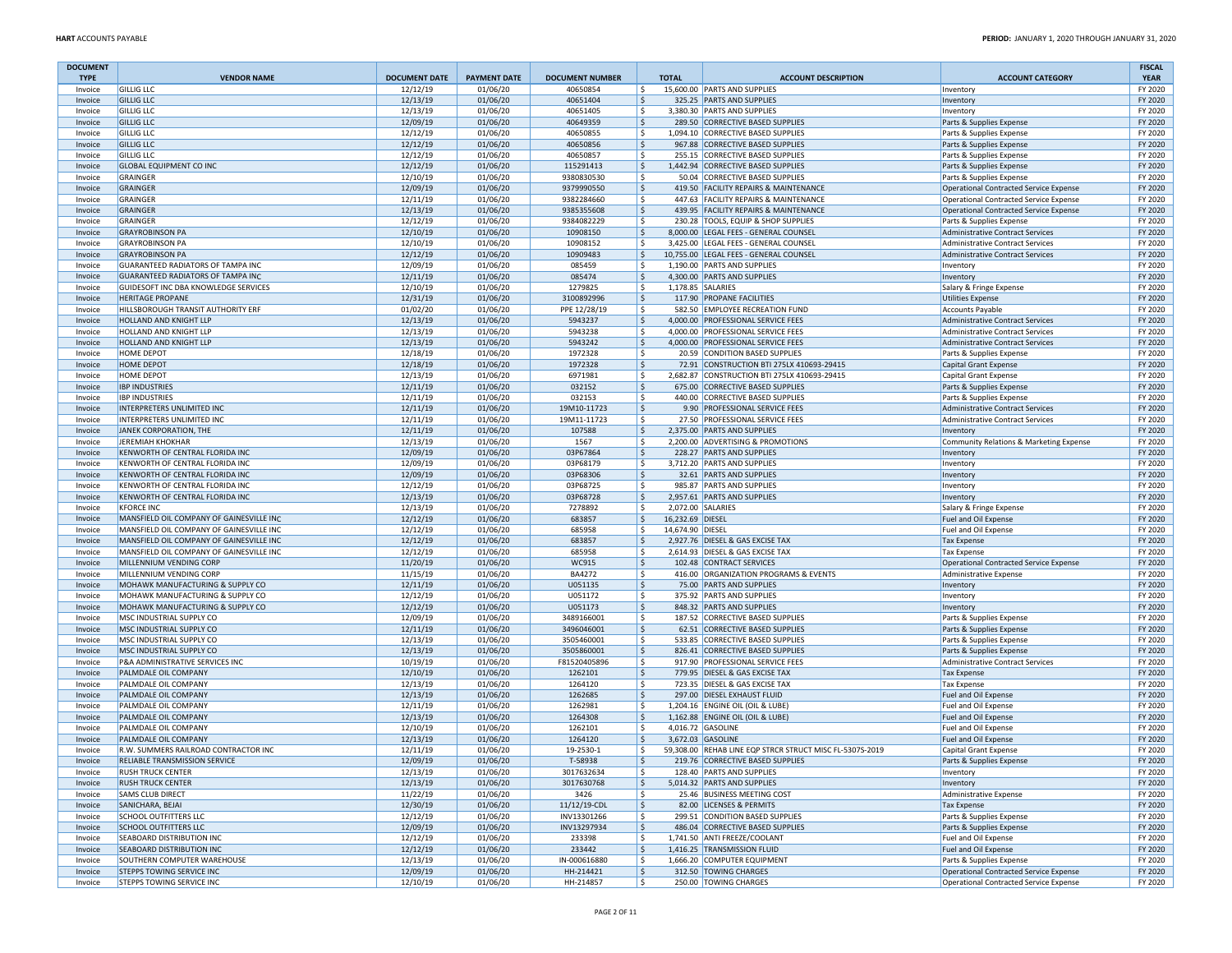| <b>DOCUMENT</b><br><b>TYPE</b> | <b>VENDOR NAME</b>                                                        | <b>DOCUMENT DATE</b> | <b>PAYMENT DATE</b>  | <b>DOCUMENT NUMBER</b> | <b>TOTAL</b> | <b>ACCOUNT DESCRIPTION</b>                                  | <b>ACCOUNT CATEGORY</b>                                                     | <b>FISCAL</b><br><b>YEAR</b> |
|--------------------------------|---------------------------------------------------------------------------|----------------------|----------------------|------------------------|--------------|-------------------------------------------------------------|-----------------------------------------------------------------------------|------------------------------|
| Invoice                        | <b>STEPPS TOWING SERVICE INC</b>                                          | 12/11/19             | 01/06/20             | HH-214915              | Ŝ.           | 281.25 TOWING CHARGES                                       | Operational Contracted Service Expense                                      | FY 2020                      |
| Invoice                        | SUN STATE INTERNATIONAL TRUCKS LLC                                        | 12/09/19             | 01/06/20             | X10041171101           | Ŝ.           | 9,267.36 PARTS AND SUPPLIES                                 | Inventory                                                                   | FY 2020                      |
| Invoice                        | TAMPA ELECTRIC COMPANY                                                    | 12/27/19             | 01/06/20             | 211012155373-1219      | S,           | 249.00 ELECTRICITY                                          | <b>Utilities Expense</b>                                                    | FY 2020                      |
| Invoice                        | <b>TAMPA ELECTRIC COMPANY</b>                                             | 12/27/19             | 01/06/20             | 211012155613-1219      | l\$.         | 236.54 ELECTRICITY                                          | <b>Utilities Expense</b>                                                    | FY 2020                      |
| Invoice                        | TAMPA ELECTRIC COMPANY                                                    | 12/27/19             | 01/06/20             | 211012155811-1219      | S,           | 366.61 ELECTRICITY                                          | Utilities Expense                                                           | FY 2020                      |
| Invoice                        | <b>TEAMSTERS LOCAL 79</b>                                                 | 01/02/20             | 01/06/20             | PPE 12/28/19           | l\$          | 2,413.00 TEAMSTER UNION DUES                                | Accounts Payable                                                            | FY 2020                      |
| Invoice                        | THEMIS SOLUTIONS INC                                                      | 12/11/19             | 01/06/20             | <b>INV-5098</b>        | l\$          | 222.00 DUES, SUBSCRIPTIONS & FEES                           | Administrative Expense                                                      | FY 2020                      |
| Invoice                        | UNITED ELECTRIC MOTOR INC                                                 | 12/13/19             | 01/06/20             | 75610                  | Ŝ.           | 95.00 CORRECTIVE BASED SUPPLIES                             | Parts & Supplies Expense                                                    | FY 2020                      |
| Invoice                        | UNITED ELECTRIC MOTOR INC                                                 | 12/13/19             | 01/06/20             | 75646                  | I\$          | 95.00 CORRECTIVE BASED SUPPLIES                             | Parts & Supplies Expense                                                    | FY 2020                      |
| Invoice                        | UNITED WAY OF TAMPA BAY, INC.                                             | 01/02/20             | 01/06/20             | PPE 12/28/19           | l\$          | 25.00 UNITED WAY FUND - EMPLOYEES                           | <b>Accounts Payable</b>                                                     | FY 2020                      |
| Invoice                        | UTILITY TRUCKS & EQUIPMENT INC                                            | 12/13/19             | 01/06/20             | 6528                   | l\$          | 2,372.96 CORRECTIVE REPAIR SERVICES                         | Operational Contracted Service Expense                                      | FY 2020                      |
| Invoice                        | <b>WILLIAMS, SHARON</b>                                                   | 12/30/19             | 01/06/20             | 12/23/19-CDL           | ۱\$.         | 82.00 LICENSES & PERMITS                                    | <b>Tax Expense</b>                                                          | FY 2020                      |
| Invoice                        | ZEP SALES AND SERVICE                                                     | 12/11/19             | 01/06/20             | 9004773422             | \$           | 653.76 TOOLS, EQUIP & SHOP SUPPLIES                         | Parts & Supplies Expense                                                    | FY 2020                      |
| Invoice                        | A JANITORS CLOSET INC                                                     | 01/03/20             | 01/13/20             | 727731                 | l s          | 2,553.29 CHEMICALS, JANITORIAL SUPPLIES                     | Inventory                                                                   | FY 2020                      |
| Invoice                        | A JANITORS CLOSET INC                                                     | 12/18/19             | 01/13/20             | 727462                 | S.           | 158.70 TOOLS, EQUIP & SHOP SUPPLIES                         | Parts & Supplies Expense                                                    | FY 2020                      |
| Invoice                        | <b>AARON BEHAR PA</b><br><b>ABC BUS INC</b>                               | 12/17/19<br>12/18/19 | 01/13/20<br>01/13/20 | 8573<br>3014026        | \$           | 352.00 LEGAL FEES - EPLI<br>3,069.16 PARTS AND SUPPLIES     | Operational Contracted Service Expense                                      | FY 2020<br>FY 2020           |
| Invoice<br>Invoice             | <b>ABC BUS INC</b>                                                        | 12/19/19             | 01/13/20             | 3014791                | \$<br>l\$    | 428.80 PARTS AND SUPPLIES                                   | Inventory                                                                   | FY 2020                      |
| Invoice                        | ADVANCED CABLE CONNECTION INC DBA ACCI                                    | 12/16/19             | 01/13/20             | 53904                  | S.           | 270.00 CONTRACT SERVICES                                    | Inventory<br>Operational Contracted Service Expense                         | FY 2020                      |
| Invoice                        | ADVANCED CABLE CONNECTION INC DBA ACCI                                    | 12/18/19             | 01/13/20             | 54018                  | \$           | 588.23 PROFESSIONAL SERVICE FEES                            | Administrative Contract Services                                            | FY 2020                      |
| Invoice                        | <b>AIRGAS INC</b>                                                         | 12/19/19             | 01/13/20             | 9096376047             | ۱\$          | 107.86 TOOLS, EQUIP & SHOP SUPPLIES                         | Parts & Supplies Expense                                                    | FY 2020                      |
| Invoice                        | ALLIED ELECTRONICS INC                                                    | 12/18/19             | 01/13/20             | 9012074282             | ١s           | 21.36 CORRECTIVE BASED SUPPLIES                             | Parts & Supplies Expense                                                    | FY 2020                      |
| Invoice                        | AMAZON HOSE & RUBBER CO                                                   | 12/18/19             | 01/13/20             | 379440-00              | S,           | 168.25 CORRECTIVE BASED SUPPLIES                            | Parts & Supplies Expense                                                    | FY 2020                      |
| Invoice                        | ANCO SUPERIOR INC                                                         | 12/17/19             | 01/13/20             | 102897                 | l\$          | 2,499.48 PARTS AND SUPPLIES                                 | Inventory                                                                   | FY 2020                      |
| Invoice                        | <b>ANCO SUPERIOR INC</b>                                                  | 12/19/19             | 01/13/20             | 102923                 | l\$          | 780.00 PARTS AND SUPPLIES                                   | Inventory                                                                   | FY 2020                      |
| Invoice                        | <b>AROW GLOBAL CORP</b>                                                   | 12/18/19             | 01/13/20             | M00000074788           | I\$.         | 124,764.00 ASSOC CAP MAINT DRIVER CAGES FL-5339X-2018       | Capital Grant Expense                                                       | FY 2020                      |
| Invoice                        | <b>AUTONATION SSC</b>                                                     | 12/19/19             | 01/13/20             | 8506933                | l\$          | 331.06 PARTS AND SUPPLIES                                   | Inventory                                                                   | FY 2020                      |
| Invoice                        | <b>AUTONATION SSC</b>                                                     | 12/17/19             | 01/13/20             | 8509198                | l\$          | 623.52 PARTS AND SUPPLIES                                   | Inventory                                                                   | FY 2020                      |
| Invoice                        | <b>AUTONATION SSC</b>                                                     | 12/18/19             | 01/13/20             | 8509200                | l\$.         | 341.36 PARTS AND SUPPLIES                                   | Inventory                                                                   | FY 2020                      |
| Invoice                        | <b>AUTONATION SSC</b>                                                     | 12/18/19             | 01/13/20             | 8510531                | l\$          | 170.68 PARTS AND SUPPLIES                                   | Inventory                                                                   | FY 2020                      |
| Invoice                        | <b>BARTOW FORD CO</b>                                                     | 12/16/19             | 01/13/20             | 805897-1               | S,           | 239.34 CORRECTIVE BASED SUPPLIES                            | Parts & Supplies Expense                                                    | FY 2020                      |
| Invoice                        | <b>BARTOW FORD CO</b>                                                     | 12/19/19             | 01/13/20             | 806748                 | l \$         | 62.25 CORRECTIVE BASED SUPPLIES                             | Parts & Supplies Expense                                                    | FY 2020                      |
| Invoice                        | <b>BARTOW FORD CO</b>                                                     | 12/16/19             | 01/13/20             | 806107                 | S,           | 98.52 PARTS AND SUPPLIES                                    | Inventory                                                                   | FY 2020                      |
| Invoice                        | <b>BARTOW FORD CO</b>                                                     | 12/17/19             | 01/13/20             | 806107-1               | \$.          | 1,162.14 PARTS AND SUPPLIES                                 | Inventory                                                                   | FY 2020                      |
| Invoice                        | BEASLEY MEDIA GROUP LLC                                                   | 12/15/19             | 01/13/20             | CC-1191272193          | l\$          | 3,750.00 ADVERTISING & PROMOTIONS                           | Community Relations & Marketing Expense                                     | FY 2020                      |
| Invoice                        | <b>BELL &amp; ROPER PA</b>                                                | 12/17/19             | 01/13/20             | 59878                  | ١ś           | 400.00 ARBITRATIONS/EMPLOYEE ACTIONS                        | Administrative Contract Services                                            | FY 2020                      |
| Invoice                        | <b>BELL &amp; ROPER PA</b>                                                | 12/17/19             | 01/13/20             | 59879                  | S,           | 90.00 LEGAL FEES - EPLI                                     | Operational Contracted Service Expense                                      | FY 2020                      |
| Invoice                        | <b>BELL &amp; ROPER PA</b>                                                | 12/17/19             | 01/13/20             | 59880                  | l\$          | 2,221.20 LEGAL FEES - EPLI                                  | Operational Contracted Service Expense                                      | FY 2020                      |
| Invoice                        | <b>BELL &amp; ROPER PA</b>                                                | 12/17/19             | 01/13/20             | 59881                  | l\$          | 756.00 LEGAL FEES - EPLI                                    | Operational Contracted Service Expense                                      | FY 2020                      |
| Invoice                        | <b>BELL &amp; ROPER PA</b>                                                | 12/17/19             | 01/13/20             | 59882                  | ۱\$.         | 1,880.80 LEGAL FEES - EPLI                                  | Operational Contracted Service Expense                                      | FY 2020                      |
| Invoice                        | <b>BELL &amp; ROPER PA</b>                                                | 12/17/19             | 01/13/20             | 59883                  | S,           | 2,770.00 LEGAL FEES - EPLI                                  | Operational Contracted Service Expense                                      | FY 2020                      |
| Invoice<br>Invoice             | <b>BELL &amp; ROPER PA</b><br><b>BELL &amp; ROPER PA</b>                  | 12/17/19<br>12/17/19 | 01/13/20<br>01/13/20 | 59884<br>59885         | l\$          | 417.60 LEGAL FEES - EPLI<br>90.00 LEGAL FEES-LABOR ATTORNEY | Operational Contracted Service Expense                                      | FY 2020<br>FY 2020           |
| Invoice                        | <b>BELL &amp; ROPER PA</b>                                                | 12/17/19             | 01/13/20             | 59886                  | I\$<br>١ś    | 5,301.55 LEGAL FEES-LABOR ATTORNEY                          | Administrative Contract Services<br><b>Administrative Contract Services</b> | FY 2020                      |
| Invoice                        | <b>BELL &amp; ROPER PA</b>                                                | 12/17/19             | 01/13/20             | 59887                  | S,           | 640.00 LEGAL FEES-LABOR ATTORNEY                            | <b>Administrative Contract Services</b>                                     | FY 2020                      |
| Invoice                        | <b>BELL &amp; ROPER PA</b>                                                | 12/17/19             | 01/13/20             | 59888                  | l\$.         | 4,625.13 LEGAL FEES-LABOR ATTORNEY                          | Administrative Contract Services                                            | FY 2020                      |
| Invoice                        | <b>BELL &amp; ROPER PA</b>                                                | 12/17/19             | 01/13/20             | 59889                  | S,           | 5,491.53 LEGAL FEES-LABOR ATTORNEY                          | Administrative Contract Services                                            | FY 2020                      |
| Invoice                        | BEST BUY BUSINESS ADVANTAGE ACCOUNT                                       | 12/18/19             | 01/13/20             | 4278727                | -\$          | 259.98 TOOLS, EQUIP & SHOP SUPPLIES                         | Parts & Supplies Expense                                                    | FY 2020                      |
| Invoice                        | <b>BRANDON FORD</b>                                                       | 12/19/19             | 01/13/20             | 783543                 | S,           | 516.13 CORRECTIVE BASED SUPPLIES                            | Parts & Supplies Expense                                                    | FY 2020                      |
| Invoice                        | <b>BRIDGESTONE AMERICAS INC</b>                                           | 12/18/19             | 01/13/20             | 6495420230             | l \$         | 46.83 TIRES LEASED - ADA/PARA FL-5307P-2019 POP             | Capital Grant Expense                                                       | FY 2020                      |
| Invoice                        | <b>BRIDGESTONE AMERICAS INC</b>                                           | 12/19/19             | 01/13/20             | 6495487974             | I\$          | 2,404.58 TIRES LEASED - ADA/PARA FL-5307P-2019 POP          | Capital Grant Expense                                                       | FY 2020                      |
| Invoice                        | <b>BRIDGESTONE AMERICAS INC</b>                                           | 12/18/19             | 01/13/20             | 6495420230             | \$.          | 3,164.78 TIRES LEASED - ADA/PARA FL-5307P-2020 POP          | Capital Grant Expense                                                       | FY 2020                      |
| Invoice                        | <b>BRIDGESTONE AMERICAS INC</b>                                           | 12/18/19             | 01/13/20             | 6495420239             | S,           | 1,245.60 TIRES LEASED - ADA/PARA FL-5307P-2020 POP          | Capital Grant Expense                                                       | FY 2020                      |
| Invoice                        | <b>BRIDGESTONE AMERICAS INC</b>                                           | 12/18/19             | 01/13/20             | 6495436417             | S            | 713.28 TIRES LEASED - ADA/PARA FL-5307P-2020 POP            | Capital Grant Expense                                                       | FY 2020                      |
| Invoice                        | <b>BRIDGESTONE AMERICAS INC</b>                                           | 12/18/19             | 01/13/20             | 6495420230             | I\$          | 25,957.76 TIRES LEASED - BUS FL-5307P-2020 POP              | Capital Grant Expense                                                       | FY 2020                      |
| Invoice                        | <b>BRIDGESTONE AMERICAS INC</b>                                           | 12/18/19             | 01/13/20             | 6495420239             | -\$          | 893.96 TIRES LEASED - BUS FL-5307P-2020 POP                 | Capital Grant Expense                                                       | FY 2020                      |
| Invoice                        | <b>BRIDGESTONE AMERICAS INC</b>                                           | 12/18/19             | 01/13/20             | 6495420244             | l\$          | 1,561.56 TIRES LEASED - BUS FL-5307P-2020 POP               | Capital Grant Expense                                                       | FY 2020                      |
| Invoice                        | <b>BRIDGESTONE AMERICAS INC</b>                                           | 12/18/19             | 01/13/20             | 6495436411             | .s           | 1,046.44 TIRES LEASED - BUS FL-5307P-2020 POP               | Capital Grant Expense                                                       | FY 2020                      |
| Invoice                        | <b>BRIDGESTONE AMERICAS INC</b>                                           | 12/18/19             | 01/13/20             | 6495436413             | \$           | 3,570.38 TIRES LEASED - BUS FL-5307P-2020 POP               | Capital Grant Expense                                                       | FY 2020                      |
| Invoice                        | <b>BRIDGESTONE AMERICAS INC</b>                                           | 12/18/19             | 01/13/20             | 6495436417             | ١ś           | 2.019.04 TIRES LEASED - BUS FL-5307P-2020 POP               | Capital Grant Expense                                                       | FY 2020                      |
| Invoice                        | <b>BRIDGESTONE AMERICAS INC</b>                                           | 12/18/19             | 01/13/20             | 6495436420             | $\mathsf{S}$ | 2.673.83 TIRES LEASED - BUS FL-5307P-2020 POP               | Capital Grant Expense                                                       | FY 2020                      |
| Invoice                        | <b>BRIDGESTONE AMERICAS INC</b>                                           | 12/19/19             | 01/13/20             | 6495487974             |              | 9,618.34 TIRES LEASED - BUS FL-5307P-2020 POP               | Capital Grant Expense                                                       | FY 2020                      |
| Invoice                        | <b>BUCKEYE CLEANING CENTER</b>                                            | 12/18/19             | 01/13/20             | 90178386               | \$           | 1,232.22 CORRECTIVE BASED SUPPLIES                          | Parts & Supplies Expense                                                    | FY 2020                      |
| Invoice                        | <b>BUCKEYE CLEANING CENTER</b><br>CELLCO PARTNERSHIP DBA VERIZON WIRELESS | 12/18/19             | 01/13/20             | 90178387               | l \$         | 85.84 CORRECTIVE BASED SUPPLIES<br>2,705.95 CELL PHONES     | Parts & Supplies Expense                                                    | FY 2020                      |
| Invoice                        | CIGNA HEALTH AND LIFE INS CO                                              | 12/23/19<br>10/21/19 | 01/13/20<br>01/13/20 | 9844915376<br>2551918  | \$<br>\$.    | 3,861.81 DENTAL INSURANCE - EMPLOYER PAYABLE                | Utilities Expense<br><b>Accounts Payable</b>                                | FY 2020<br>FY 2020           |
| Invoice<br>Invoice             | CIGNA HEALTH AND LIFE INS CO                                              | 10/21/19             | 01/13/20             | 2551918                | \$           | 18,486.86 DENTAL PLAN LIABILITY-EMPLOYEE                    | Accounts Payable                                                            | FY 2020                      |
| Invoice                        | <b>CINTAS CORPORATION</b>                                                 | 12/19/19             | 01/13/20             | 4037918518             | l\$          | 12.96 CONTRACT SERVICES                                     | Operational Contracted Service Expense                                      | FY 2020                      |
| Invoice                        | <b>CINTAS CORPORATION</b>                                                 | 12/19/19             | 01/13/20             | 4037919538             | \$           | 197.82 CONTRACT SERVICES                                    | Operational Contracted Service Expense                                      | FY 2020                      |
| Invoice                        | <b>CINTAS CORPORATION</b>                                                 | 12/20/19             | 01/13/20             | 4037982509             | \$.          | 80.34 CONTRACT SERVICES                                     | Operational Contracted Service Expense                                      | FY 2020                      |
| Invoice                        | <b>CINTAS CORPORATION</b>                                                 | 12/19/19             | 01/13/20             | 4037919579             | l\$          | 42.35 UNIFORMS                                              | Salary & Fringe Expense                                                     | FY 2020                      |
| Invoice                        | <b>CINTAS CORPORATION</b>                                                 | 12/19/19             | 01/13/20             | 4037919588             | \$.          | 34.45 UNIFORMS                                              | Salary & Fringe Expense                                                     | FY 2020                      |
| Invoice                        | <b>CINTAS CORPORATION</b>                                                 | 12/19/19             | 01/13/20             | 4037919648             | ١\$          | 48.40 UNIFORMS                                              | Salary & Fringe Expense                                                     | FY 2020                      |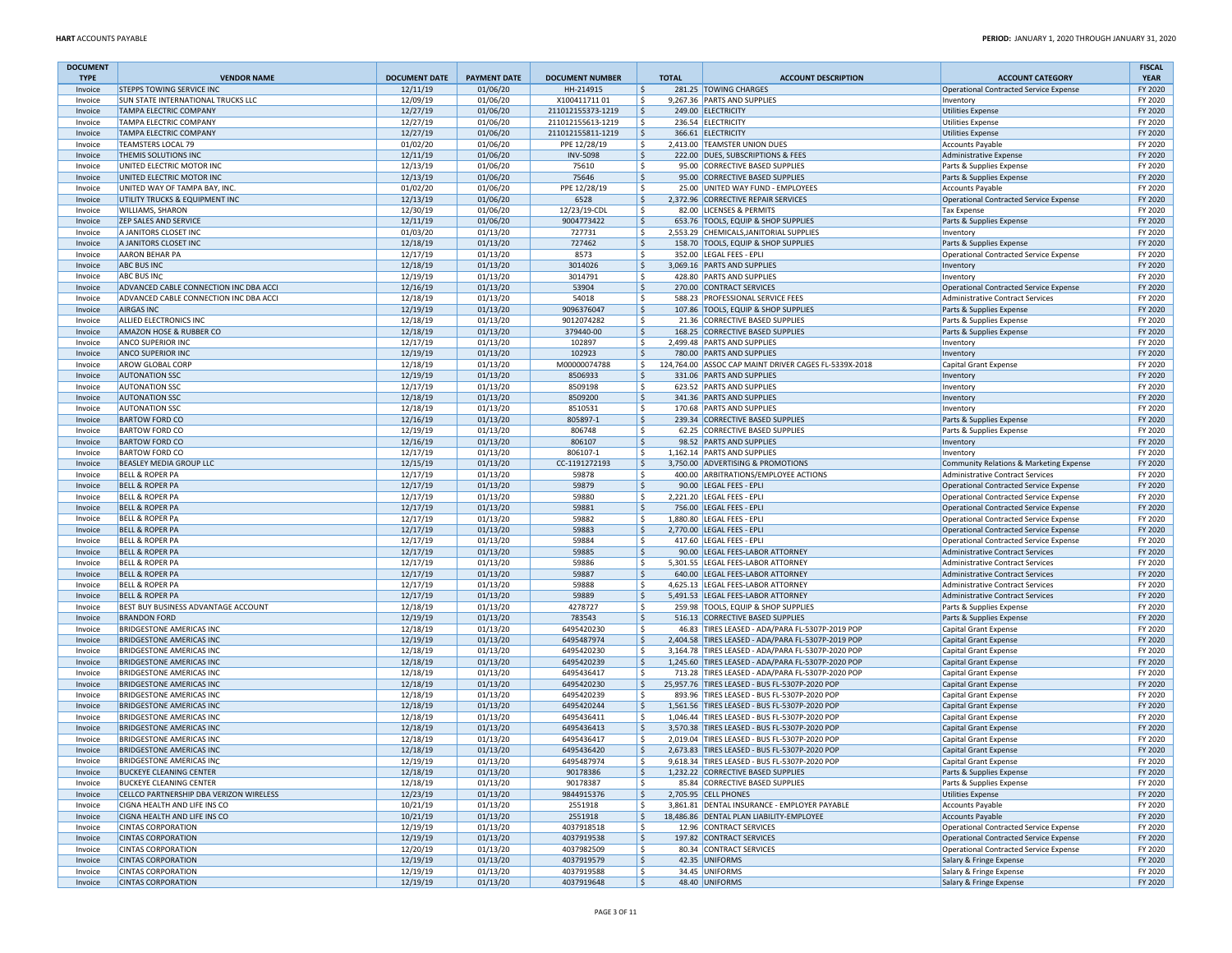| <b>DOCUMENT</b><br><b>TYPE</b> | <b>VENDOR NAME</b>                                                                  | <b>DOCUMENT DATE</b> | <b>PAYMENT DATE</b>  | <b>DOCUMENT NUMBER</b>       | <b>TOTAL</b> | <b>ACCOUNT DESCRIPTION</b>                                               | <b>ACCOUNT CATEGORY</b>                                 | <b>FISCAL</b><br><b>YEAR</b> |
|--------------------------------|-------------------------------------------------------------------------------------|----------------------|----------------------|------------------------------|--------------|--------------------------------------------------------------------------|---------------------------------------------------------|------------------------------|
| Invoice                        | <b>CINTAS CORPORATION</b>                                                           | 12/19/19             | 01/13/20             | 4037919649                   | ۱\$          | 36.30 UNIFORMS                                                           | Salary & Fringe Expense                                 | FY 2020                      |
| Invoice                        | <b>CINTAS CORPORATION</b>                                                           | 12/19/19             | 01/13/20             | 4037919671                   | ١\$          | 139.15 UNIFORMS                                                          | Salary & Fringe Expense                                 | FY 2020                      |
| Invoice                        | <b>CINTAS CORPORATION</b>                                                           | 12/19/19             | 01/13/20             | 4037919909                   | ١\$          | 149.03 UNIFORMS                                                          | Salary & Fringe Expense                                 | FY 2020                      |
| Invoice                        | <b>CINTAS CORPORATION</b>                                                           | 12/19/19             | 01/13/20             | 4037919967                   | l\$          | 242.00 UNIFORMS                                                          | Salary & Fringe Expense                                 | FY 2020                      |
| Invoice                        | <b>CINTAS CORPORATION</b>                                                           | 12/20/19             | 01/13/20             | 4037982614                   | ١\$          | 60.50 UNIFORMS                                                           | Salary & Fringe Expense                                 | FY 2020                      |
| Invoice                        | <b>CITY OF TAMPA UTILITIES</b>                                                      | 01/03/20             | 01/13/20             | 2122343-0120                 | ۱\$          | 1.706.55 WATER, SEWER & GARBAGE                                          | <b>Utilities Expense</b>                                | FY 2020                      |
| Invoice                        | <b>CITY OF TAMPA UTILITIES</b>                                                      | 01/02/20             | 01/13/20             | 2122412-0120                 | l \$         | 146.46 WATER, SEWER & GARBAGE                                            | <b>Utilities Expense</b>                                | FY 2020                      |
| Invoice                        | CJ PUBLISHERS INC                                                                   | 01/01/20             | 01/13/20             | 2001-DIT83263                | ۱\$          | 250.00 ADVERTISING & PROMOTIONS                                          | Community Relations & Marketing Expense                 | FY 2020                      |
| Invoice                        | CLEVOR CONSULTING GROUP INC                                                         | 12/18/19             | 01/13/20             | 153                          | ١\$          | 7,697.00 FARE COLL MOBILE 436677-19401                                   | Capital Grant Expense                                   | FY 2020                      |
| Invoice                        | COLONIAL LIFE & ACCIDENT INSURANCE CO                                               | 11/25/19             | 01/13/20             | 4147930-1107002              | ۱\$          | 40,784.98 FLEX COMP - EMPLOYEES                                          | Accounts Payable                                        | FY 2020                      |
| Invoice                        | COMMERCIAL RISK MANAGEMENT INC<br><b>CONVERGINT TECHNOLOGIES LLC</b>                | 12/20/19<br>12/17/19 | 01/13/20<br>01/13/20 | 12-101606<br>241674          | ١ś<br>۱\$.   | 4,566.00 CLAIM SERVICING FEES<br>2,882.70 COMPUTER SOFTWARE SVC. FEES    | Self Insured Workers' Compensation Expense              | FY 2020<br>FY 2020           |
| Invoice<br>Invoice             | <b>CREATIVE BUS SALES INC</b>                                                       | 12/16/19             | 01/13/20             | 13038240                     | ١\$          | 243.28 PARTS AND SUPPLIES                                                | Operational Contracted Service Expense                  | FY 2020                      |
| Invoice                        | <b>CREATIVE BUS SALES INC</b>                                                       | 12/18/19             | 01/13/20             | 22819746                     | ۱\$          | 36.46 CORRECTIVE BASED SUPPLIES                                          | Inventory<br>Parts & Supplies Expense                   | FY 2020                      |
| Invoice                        | <b>CREATIVE BUS SALES INC</b>                                                       | 12/17/19             | 01/13/20             | 6037520                      | ١\$          | 10.40 FREIGHT CHARGES                                                    | Parts & Supplies Expense                                | FY 2020                      |
| Invoice                        | <b>CREATIVE BUS SALES INC</b>                                                       | 12/17/19             | 01/13/20             | 6037520                      | ۱\$          | 57.56 PARTS AND SUPPLIES                                                 | Inventory                                               | FY 2020                      |
| Invoice                        | <b>CUMMINS INC</b>                                                                  | 12/17/19             | 01/13/20             | A7-22813                     | ١\$          | 7,195.80 CORRECTIVE REPAIR SERVICES                                      | Operational Contracted Service Expense                  | FY 2020                      |
| Invoice                        | <b>DESIGNLAB INC</b>                                                                | 12/20/19             | 01/13/20             | 243390                       | ۱\$.         | 9,926.43 UNIFORMS                                                        | Salary & Fringe Expense                                 | FY 2020                      |
| Invoice                        | <b>DIRECTV LLC</b>                                                                  | 12/31/19             | 01/13/20             | 37041827315                  | ١\$          | 129.99 CABLE TELEVISION SERVICES                                         | <b>Utilities Expense</b>                                | FY 2020                      |
| Invoice                        | EARL W. COLVARD INC. DBA BOULEVARD TIRE CENTER                                      | 12/17/19             | 01/13/20             | 19-219211                    | ۱\$          | 22.00 TIRES PURCHASED                                                    | Parts & Supplies Expense                                | FY 2020                      |
| Invoice                        | <b>FASTENAL COMPANY</b>                                                             | 12/19/19             | 01/13/20             | FLTAM104198                  | ١\$          | 17.16 CORRECTIVE BASED SUPPLIES                                          | Parts & Supplies Expense                                | FY 2020                      |
| Invoice                        | <b>FEDERAL EXPRESS CORP</b>                                                         | 01/07/20             | 01/13/20             | 6-890-19570                  | ۱\$          | 11.61 POSTAGE                                                            | Community Relations & Marketing Expense                 | FY 2020                      |
| Invoice                        | FLEET ACQUISTIONS LLC DBA FLEET PRODUCTS                                            | 12/17/19             | 01/13/20             | 1683990                      | ١\$          | 184.00 PARTS AND SUPPLIES                                                | Inventory                                               | FY 2020                      |
| Invoice                        | FLEET ACQUISTIONS LLC DBA FLEET PRODUCTS                                            | 12/16/19             | 01/13/20             | 1683455                      | ١\$          | 78.24 CORRECTIVE BASED SUPPLIES                                          | Parts & Supplies Expense                                | FY 2020                      |
| Invoice                        | FLEET ACQUISTIONS LLC DBA FLEET PRODUCTS                                            | 12/16/19             | 01/13/20             | 1683554                      | ١\$          | 866.00 CORRECTIVE BASED SUPPLIES                                         | Parts & Supplies Expense                                | FY 2020                      |
| Invoice                        | FLEET ACQUISTIONS LLC DBA FLEET PRODUCTS                                            | 12/17/19             | 01/13/20             | 1684039                      | ١\$          | 174.65 CORRECTIVE BASED SUPPLIES                                         | Parts & Supplies Expense                                | FY 2020                      |
| Invoice                        | FLEET ACQUISTIONS LLC DBA FLEET PRODUCTS                                            | 12/17/19             | 01/13/20             | 1684039                      | ١\$          | 24.64 SAFETY SUPPLIES & EQUIPMENT                                        | Parts & Supplies Expense                                | FY 2020                      |
| Invoice                        | <b>FLEETPRIDE INC</b>                                                               | 12/18/19             | 01/13/20             | 42079653                     | ۱\$          | 600.00 PARTS AND SUPPLIES                                                | Inventory                                               | FY 2020                      |
| Invoice                        | FLORIDA DEPARTMENT OF REVENUE                                                       | 12/31/19             | 01/13/20             | SALES TAX 12/2019            | l \$         | 94.40 SALES TAXES PAYABLE                                                | Taxes Payable                                           | FY 2020                      |
| Invoice                        | FLORIDA DEPT OF TRANSPORTATION DBA SUNPASS                                          | 01/01/20             | 01/13/20             | 329423 12-19                 | ۱\$.         | 11,948.59 TOLLS ONLY                                                     | Other Administrative Expenses                           | FY 2020                      |
| Invoice                        | <b>GEMINI GRAPHICS PRINTING INC</b>                                                 | 12/20/19             | 01/13/20             | 218004                       | ١\$          | 125.00 TOOLS, EQUIP & SHOP SUPPLIES                                      | Parts & Supplies Expense                                | FY 2020                      |
| Invoice                        | GENUINE PARTS CO DBA NAPA AUTO                                                      | 01/06/20             | 01/13/20             | 0619-969635                  | ۱\$.         | 81.38 PARTS AND SUPPLIES                                                 | Inventory                                               | FY 2020                      |
| Invoice                        | GENUINE PARTS CO DBA NAPA AUTO                                                      | 01/06/20             | 01/13/20             | 0619-969636                  | ١\$          | 40.69 PARTS AND SUPPLIES                                                 | Inventory                                               | FY 2020                      |
| Invoice                        | GENUINE PARTS CO DBA NAPA AUTO                                                      | 12/09/19             | 01/13/20             | 0619-966365                  | ۱\$          | 49.00 CORRECTIVE BASED SUPPLIES                                          | Parts & Supplies Expense                                | FY 2020                      |
| Invoice                        | GENUINE PARTS CO DBA NAPA AUTO                                                      | 12/20/19             | 01/13/20             | 0619-967993                  | ١\$          | 151.55 CORRECTIVE BASED SUPPLIES                                         | Parts & Supplies Expense                                | FY 2020                      |
| Invoice                        | GENUINE PARTS CO DBA NAPA AUTO<br>GENUINE PARTS CO DBA NAPA AUTO                    | 01/03/20<br>12/09/19 | 01/13/20<br>01/13/20 | 0619-969366<br>966391        | ١\$<br>١\$   | 1.51 CORRECTIVE BASED SUPPLIES<br>2,616.03 CORRECTIVE BASED SUPPLIES     | Parts & Supplies Expense                                | FY 2020<br>FY 2020           |
| Invoice<br>Invoice             | GENUINE PARTS CO DBA NAPA AUTO                                                      | 12/10/19             | 01/13/20             | 966473                       | ۱\$          | 2,616.03 CORRECTIVE BASED SUPPLIES                                       | Parts & Supplies Expense<br>Parts & Supplies Expense    | FY 2020                      |
| Invoice                        | GENUINE PARTS CO DBA NAPA AUTO                                                      | 12/11/19             | 01/13/20             | 966706                       | l \$         | 1,707.58 CORRECTIVE BASED SUPPLIES                                       | Parts & Supplies Expense                                | FY 2020                      |
| Invoice                        | GENUINE PARTS CO DBA NAPA AUTO                                                      | 12/16/19             | 01/13/20             | 0619-967260                  | ۱\$          | 41.97 SAFETY SUPPLIES & EQUIPMENT                                        | Parts & Supplies Expense                                | FY 2020                      |
| Invoice                        | <b>GILLIG LLC</b>                                                                   | 12/18/19             | 01/13/20             | 40652918                     | ١\$          | 1,467.06 PARTS AND SUPPLIES                                              | Inventory                                               | FY 2020                      |
| Invoice                        | <b>GILLIG LLC</b>                                                                   | 12/20/19             | 01/13/20             | 40653894                     | ١\$          | 7,325.46 PARTS AND SUPPLIES                                              | Inventory                                               | FY 2020                      |
| Invoice                        | <b>GILLIG LLC</b>                                                                   | 12/20/19             | 01/13/20             | 40653895                     | ١\$          | 3,980.00 PARTS AND SUPPLIES                                              | Inventory                                               | FY 2020                      |
| Invoice                        | <b>GILLIG LLC</b>                                                                   | 12/20/19             | 01/13/20             | 40653897                     | ١\$          | 517.50 PARTS AND SUPPLIES                                                | Inventory                                               | FY 2020                      |
| Invoice                        | <b>GILLIG LLC</b>                                                                   | 12/18/19             | 01/13/20             | 40652919                     | ١\$          | 116.64 CORRECTIVE BASED SUPPLIES                                         | Parts & Supplies Expense                                | FY 2020                      |
| Invoice                        | <b>GILLIG LLC</b>                                                                   | 12/18/19             | 01/13/20             | 40652920                     | ۱\$.         | 102.81 CORRECTIVE BASED SUPPLIES                                         | Parts & Supplies Expense                                | FY 2020                      |
| Invoice                        | <b>GILLIG LLC</b>                                                                   | 12/19/19             | 01/13/20             | 40653423                     | ١\$          | 534.58 CORRECTIVE BASED SUPPLIES                                         | Parts & Supplies Expense                                | FY 2020                      |
| Invoice                        | <b>GILLIG LLC</b>                                                                   | 12/20/19             | 01/13/20             | 40653896                     | ١\$          | 49.40 CORRECTIVE BASED SUPPLIES                                          | Parts & Supplies Expense                                | FY 2020                      |
| Invoice                        | <b>GILLIG LLC</b>                                                                   | 12/20/19             | 01/13/20             | 40653893                     | ١\$          | 2,774.80 PHYSICAL DAMAGE - BILLABLE                                      | Self Insured General Liability Expense                  | FY 2020                      |
| Invoice                        | GLOBAL EQUIPMENT CO INC                                                             | 12/17/19             | 01/13/20             | 115314418                    | ۱\$          | 631.12 TOOLS, EQUIP & SHOP SUPPLIES                                      | Parts & Supplies Expense                                | FY 2020                      |
| Invoice                        | GRAINGER                                                                            | 12/16/19             | 01/13/20             | 9386907621                   | l \$         | 95.16 CORRECTIVE BASED SUPPLIES                                          | Parts & Supplies Expense                                | FY 2020                      |
| Invoice                        | GREATER RIVERVIEW CHAMBER OF COMMERCE                                               | 01/09/20             | 01/13/20             | 22526                        | ۱\$.         | 55.00 MARKETING COMMUNITY OUTREACH                                       | Community Relations & Marketing Expense                 | FY 2020                      |
| Invoice                        | GUIDESOFT INC DBA KNOWLEDGE SERVICES                                                | 12/17/19             | 01/13/20             | 1281149                      | ١\$          | 1,099.10 SALARIES                                                        | Salary & Fringe Expense                                 | FY 2020                      |
| Invoice                        | GUIDESOFT INC DBA KNOWLEDGE SERVICES                                                | 12/17/19             | 01/13/20             | 1281150                      | l\$          | 1,841.28 SALARIES                                                        | Salary & Fringe Expense                                 | FY 2020                      |
| Invoice                        | HILLSBOROUGH COUNTY PROPERTY APPRAISER<br>HILLSBOROUGH TRANSIT AUTHORITY PETTY CASH | 01/02/20             | 01/13/20<br>01/13/20 | FY20 2ND QTR<br>OPS 01/02/20 | ١\$<br>۱\$   | 86,522.25 PROPERTY APPRAISER FEES<br>48.34 BUSINESS TRAVEL COSTS - STAFF | Other Administrative Expenses<br>Administrative Expense | FY 2020<br>FY 2020           |
| Invoice                        | HILLSBOROUGH TRANSIT AUTHORITY PETTY CASH                                           | 01/02/20<br>01/02/20 | 01/13/20             | MAINT 01/02/20               | ١\$          | 45.94 SAFETY SUPPLIES & EQUIPMENT                                        | Parts & Supplies Expense                                | FY 2020                      |
| Invoice<br>Invoice             | HILLSBOROUGH TRANSIT AUTHORITY PETTY CASH                                           | 01/02/20             | 01/13/20             | OPS 01/02/20                 | ۱\$          | 8.99 Supplies / Office / Janitorial                                      | Parts & Supplies Expense                                | FY 2020                      |
| Invoice                        | HILLSBOROUGH TRANSIT AUTHORITY PETTY CASH                                           | 01/09/20             | 01/13/20             | FIN 01/09/20                 | ١\$          | 59.94 SUPPLIES/OFFICE/ART/JANITORIAL                                     | Parts & Supplies Expense                                | FY 2020                      |
| Invoice                        | <b>HOME DEPOT</b>                                                                   | 01/02/20             | 01/13/20             | 6973218                      | l \$         | 47.29 CORRECTIVE BASED SUPPLIES                                          | Parts & Supplies Expense                                | FY 2020                      |
| Invoice                        | HOME DEPOT                                                                          | 01/01/20             | 01/13/20             | 7973132                      | ١ś           | 28.92 CORRECTIVE BASED SUPPLIES                                          | Parts & Supplies Expense                                | FY 2020                      |
| Invoice                        | <b>HOME DEPOT</b>                                                                   | 12/31/19             | 01/13/20             | 8227008                      | ١ş           | 1,496.00 CORRECTIVE BASED SUPPLIES                                       | Parts & Supplies Expense                                | FY 2020                      |
| Invoice                        | HOWCO ENVIRONMENTAL SERVICES                                                        | 12/17/19             | 01/13/20             | 0303439                      | ١\$          | 180.00 CONTRACT SERVICES                                                 | Operational Contracted Service Expense                  | FY 2020                      |
| Invoice                        | HOWCO ENVIRONMENTAL SERVICES                                                        | 12/17/19             | 01/13/20             | 0303446                      | ۱\$.         | 130.00 CONTRACT SERVICES                                                 | Operational Contracted Service Expense                  | FY 2020                      |
| Invoice                        | <b>IBI GROUP</b>                                                                    | 12/20/19             | 01/13/20             | 10009510                     | l \$         | 10,012.66 3rd PARTY CONTRACT ITS CONSULTANT FL-5307S-2019                | Capital Grant Expense                                   | FY 2020                      |
| Invoice                        | <b>INFINITE ENERGY INC</b>                                                          | 12/16/19             | 01/13/20             | 77776116271911               | ۱\$.         | 46,558.72 COMPRESSED NATURAL GAS                                         | Fuel and Oil Expense                                    | FY 2020                      |
| Invoice                        | <b>INFINITE ENERGY INC</b>                                                          | 12/16/19             | 01/13/20             | 9783857451911                | ١\$          | 8.25 COMPRESSED NATURAL GAS                                              | Fuel and Oil Expense                                    | FY 2020                      |
| Invoice                        | <b>INTEGRATED BUSINESS GROUP</b>                                                    | 12/20/19             | 01/13/20             | 004408                       | ۱\$.         | 1,520.00 PROFESSIONAL SERVICE FEES                                       | Administrative Contract Services                        | FY 2020                      |
| Invoice                        | <b>INTEGRATED BUSINESS GROUP</b>                                                    | 12/20/19             | 01/13/20             | 004409                       | ١\$          | 1,330.00 PROFESSIONAL SERVICE FEES                                       | Administrative Contract Services                        | FY 2020                      |
| Invoice                        | INTEGRATED BUSINESS GROUP                                                           | 12/20/19             | 01/13/20             | 004410                       | ۱\$          | 1,140.00 PROFESSIONAL SERVICE FEES                                       | Administrative Contract Services                        | FY 2020                      |
| Invoice                        | <b>INTEGRATED BUSINESS GROUP</b>                                                    | 12/20/19             | 01/13/20             | 004411                       | ١\$          | 380.00 PROFESSIONAL SERVICE FEES                                         | <b>Administrative Contract Services</b>                 | FY 2020                      |
| Invoice                        | <b>INTEGRATED BUSINESS GROUP</b>                                                    | 12/20/19             | 01/13/20             | 004446                       | ۱\$          | 380.00 PROFESSIONAL SERVICE FEES                                         | Administrative Contract Services                        | FY 2020                      |
| Invoice                        | JANEK CORPORATION, THE                                                              | 12/17/19             | 01/13/20             | 107668                       | ١\$          | 1,290.00 PARTS AND SUPPLIES                                              | Inventory                                               | FY 2020                      |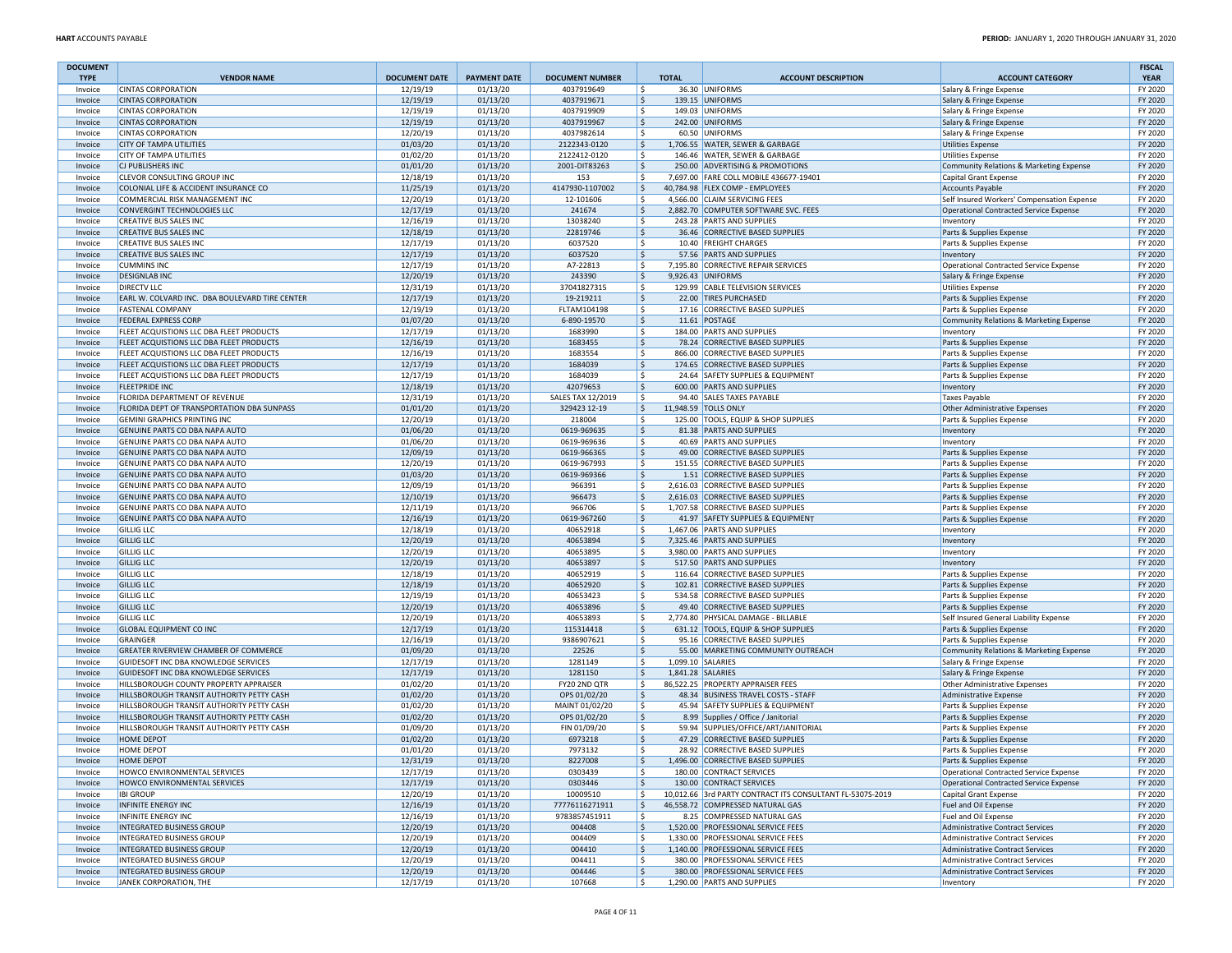| <b>DOCUMENT</b>    |                                                                                      |                      |                      |                                        |                          |                  |                                                                          |                                                      | <b>FISCAL</b>      |
|--------------------|--------------------------------------------------------------------------------------|----------------------|----------------------|----------------------------------------|--------------------------|------------------|--------------------------------------------------------------------------|------------------------------------------------------|--------------------|
| <b>TYPE</b>        | <b>VENDOR NAME</b>                                                                   | <b>DOCUMENT DATE</b> | <b>PAYMENT DATE</b>  | <b>DOCUMENT NUMBER</b>                 |                          | <b>TOTAL</b>     | <b>ACCOUNT DESCRIPTION</b>                                               | <b>ACCOUNT CATEGORY</b>                              | <b>YEAR</b>        |
| Invoice            | KENWORTH OF CENTRAL FLORIDA INC                                                      | 12/16/19             | 01/13/20             | 03P68835                               | ۱\$.                     |                  | 3,825.82 PARTS AND SUPPLIES                                              | Inventory                                            | FY 2020            |
| Invoice            | KENWORTH OF CENTRAL FLORIDA INC<br><b>KFORCE INC</b>                                 | 12/16/19<br>12/20/19 | 01/13/20<br>01/13/20 | 03P69026<br>7286794                    | ١\$<br>١\$               |                  | 77.28 CORRECTIVE BASED SUPPLIES<br>2,072.00 SALARIES                     | Parts & Supplies Expense                             | FY 2020<br>FY 2020 |
| Invoice<br>Invoice | LEPORATTI, CHERIE                                                                    | 12/26/19             | 01/13/20             | POV 8/12-12/17/19                      | l\$                      |                  | 118.32 MEETINGS & LOCAL MILEAGE                                          | Salary & Fringe Expense<br>Administrative Expense    | FY 2020            |
| Invoice            | LIFT-U DIV OF HOGAN MFG INC                                                          | 12/17/19             | 01/13/20             | 111547                                 | ۱\$                      |                  | 337.40 CORRECTIVE BASED SUPPLIES                                         | Parts & Supplies Expense                             | FY 2020            |
| Invoice            | LLOYDS OF SHELTON AUTO                                                               | 12/19/19             | 01/13/20             | 1009387                                | ١\$                      |                  | 614.59 CORRECTIVE REPAIR SERVICES                                        | Operational Contracted Service Expense               | FY 2020            |
| Invoice            | LOUIS SARDO UPHOLSTERY INC                                                           | 12/17/19             | 01/13/20             | 65031                                  | ۱\$                      |                  | 4,365.66 PARTS AND SUPPLIES                                              | Inventory                                            | FY 2020            |
| Invoice            | MANSFIELD OIL COMPANY OF GAINESVILLE INC                                             | 12/17/19             | 01/13/20             | 687719                                 | ١\$                      | 14,610.03 DIESEL |                                                                          | Fuel and Oil Expense                                 | FY 2020            |
| Invoice            | MANSFIELD OIL COMPANY OF GAINESVILLE INC                                             | 12/17/19             | 01/13/20             | 690424                                 | ۱\$                      | 14,444.96 DIESEL |                                                                          | Fuel and Oil Expense                                 | FY 2020            |
| Invoice            | MANSFIELD OIL COMPANY OF GAINESVILLE INC                                             | 12/19/19             | 01/13/20             | 691924                                 | ١\$                      | 14,681.66 DIESEL |                                                                          | Fuel and Oil Expense                                 | FY 2020            |
| Invoice            | MANSFIELD OIL COMPANY OF GAINESVILLE INC                                             | 12/19/19             | 01/13/20             | 691927                                 | ۱\$                      | 14,895.84 DIESEL |                                                                          | Fuel and Oil Expense                                 | FY 2020            |
| Invoice<br>Invoice | MANSFIELD OIL COMPANY OF GAINESVILLE INC<br>MANSFIELD OIL COMPANY OF GAINESVILLE INC | 12/17/19<br>12/17/19 | 01/13/20<br>01/13/20 | 687719<br>690424                       | ۱\$<br>١\$               |                  | 2,614.93 DIESEL & GAS EXCISE TAX<br>2,613.52 DIESEL & GAS EXCISE TAX     | <b>Tax Expense</b><br><b>Tax Expense</b>             | FY 2020<br>FY 2020 |
| Invoice            | MANSFIELD OIL COMPANY OF GAINESVILLE INC                                             | 12/19/19             | 01/13/20             | 691924                                 | ١\$                      |                  | 2,613.86 DIESEL & GAS EXCISE TAX                                         | <b>Tax Expense</b>                                   | FY 2020            |
| Invoice            | MANSFIELD OIL COMPANY OF GAINESVILLE INC                                             | 12/19/19             | 01/13/20             | 691927                                 | l \$                     |                  | 2,614.58 DIESEL & GAS EXCISE TAX                                         | <b>Tax Expense</b>                                   | FY 2020            |
| Invoice            | MILLENNIUM VENDING CORP                                                              | 11/20/19             | 01/13/20             | 2016                                   | ١\$                      |                  | 585.71 SUPPLIES/OFFICE/ART/JANITORIAL                                    | Parts & Supplies Expense                             | FY 2020            |
| Invoice            | MOHAWK MANUFACTURING & SUPPLY CO                                                     | 12/16/19             | 01/13/20             | U051272                                | ١\$                      |                  | 1,148.50 PARTS AND SUPPLIES                                              | Inventory                                            | FY 2020            |
| Invoice            | MOHAWK MANUFACTURING & SUPPLY CO                                                     | 12/18/19             | 01/13/20             | U051370                                | ١\$                      |                  | 220.80 PARTS AND SUPPLIES                                                | Inventory                                            | FY 2020            |
| Invoice            | MOHAWK MANUFACTURING & SUPPLY CO                                                     | 12/18/19             | 01/13/20             | U051371                                | ۱\$                      |                  | 24.75 PARTS AND SUPPLIES                                                 | Inventory                                            | FY 2020            |
| Invoice            | MSC INDUSTRIAL SUPPLY CO                                                             | 12/20/19             | 01/13/20             | 3482247001                             | ١\$                      |                  | 250.02 CORRECTIVE BASED SUPPLIES                                         | Parts & Supplies Expense                             | FY 2020            |
| Invoice            | MSC INDUSTRIAL SUPPLY CO                                                             | 12/20/19             | 01/13/20             | 3489166002                             | ١\$                      |                  | 62.51 CORRECTIVE BASED SUPPLIES                                          | Parts & Supplies Expense                             | FY 2020            |
| Invoice            | MSC INDUSTRIAL SUPPLY CO<br>MSC INDUSTRIAL SUPPLY CO                                 | 12/18/19             | 01/13/20             | 3496046002                             | ١\$                      |                  | 187.52 CORRECTIVE BASED SUPPLIES                                         | Parts & Supplies Expense                             | FY 2020            |
| Invoice<br>Invoice | MSC INDUSTRIAL SUPPLY CO                                                             | 12/20/19<br>12/16/19 | 01/13/20<br>01/13/20 | 3505860005<br>3506877001               | ۱\$<br>١\$               |                  | 133.16 CORRECTIVE BASED SUPPLIES<br>125.01 CORRECTIVE BASED SUPPLIES     | Parts & Supplies Expense<br>Parts & Supplies Expense | FY 2020<br>FY 2020 |
| Invoice            | MSC INDUSTRIAL SUPPLY CO                                                             | 12/20/19             | 01/13/20             | 3521685001                             | ١\$                      |                  | 10.30 CORRECTIVE BASED SUPPLIES                                          | Parts & Supplies Expense                             | FY 2020            |
| Invoice            | MSC INDUSTRIAL SUPPLY CO                                                             | 12/19/19             | 01/13/20             | 3521685002                             | ١\$                      |                  | 625.80 CORRECTIVE BASED SUPPLIES                                         | Parts & Supplies Expense                             | FY 2020            |
| Invoice            | MSC INDUSTRIAL SUPPLY CO                                                             | 12/19/19             | 01/13/20             | 3521841001                             | l\$                      |                  | 163.47 CORRECTIVE BASED SUPPLIES                                         | Parts & Supplies Expense                             | FY 2020            |
| Invoice            | MSC INDUSTRIAL SUPPLY CO                                                             | 12/20/19             | 01/13/20             | 3521841002                             | ١\$                      |                  | 55.71 CORRECTIVE BASED SUPPLIES                                          | Parts & Supplies Expense                             | FY 2020            |
| Invoice            | MSC INDUSTRIAL SUPPLY CO                                                             | 12/19/19             | 01/13/20             | 3521868001                             | ۱\$                      |                  | 529.15 CORRECTIVE BASED SUPPLIES                                         | Parts & Supplies Expense                             | FY 2020            |
| Invoice            | MSC INDUSTRIAL SUPPLY CO                                                             | 12/20/19             | 01/13/20             | 3521868002                             | ١\$                      |                  | 60.94 CORRECTIVE BASED SUPPLIES                                          | Parts & Supplies Expense                             | FY 2020            |
| Invoice            | <b>NEOPART TRANSIT LLC</b>                                                           | 12/16/19             | 01/13/20             | 2426800-01                             | ١\$                      |                  | 427.08 PARTS AND SUPPLIES                                                | Inventory                                            | FY 2020            |
| Invoice            | PALMDALE OIL COMPANY                                                                 | 12/17/19             | 01/13/20             | 1265854                                | ١\$                      |                  | 693.15 DIESEL & GAS EXCISE TAX                                           | <b>Tax Expense</b>                                   | FY 2020            |
| Invoice            | PALMDALE OIL COMPANY<br>PALMDALE OIL COMPANY                                         | 12/20/19<br>12/19/19 | 01/13/20<br>01/13/20 | 1272138<br>1265562                     | ۱\$<br>١\$               |                  | 719.19 DIESEL & GAS EXCISE TAX<br>1.582.75 ENGINE OIL (OIL & LUBE)       | <b>Tax Expense</b><br>Fuel and Oil Expense           | FY 2020<br>FY 2020 |
| Invoice<br>Invoice | PALMDALE OIL COMPANY                                                                 | 12/19/19             | 01/13/20             | 1267618                                | ١\$                      |                  | 1,466.30 ENGINE OIL (OIL & LUBE)                                         | Fuel and Oil Expense                                 | FY 2020            |
| Invoice            | PALMDALE OIL COMPANY                                                                 | 12/17/19             | 01/13/20             | 1265854                                | ١\$                      |                  | 3,539.80 GASOLINE                                                        | Fuel and Oil Expense                                 | FY 2020            |
| Invoice            | PALMDALE OIL COMPANY                                                                 | 12/20/19             | 01/13/20             | 1272138                                | l\$                      |                  | 3,810.12 GASOLINE                                                        | <b>Fuel and Oil Expense</b>                          | FY 2020            |
| Invoice            | PEOPLES GAS COMPANY                                                                  | 01/02/20             | 01/13/20             | 211012154079-0120                      | ١\$                      |                  | 15,480.83 COMPRESSED NATURAL GAS                                         | Fuel and Oil Expense                                 | FY 2020            |
| Invoice            | PEOPLES GAS COMPANY                                                                  | 01/02/20             | 01/13/20             | 211012154079-0120                      | ۱\$                      |                  | 1,096.88 COMPRESSED NATURAL GAS - FRANCHISE FEE                          | <b>Tax Expense</b>                                   | FY 2020            |
| Invoice            | PRESIDIO HOLDINGS INC                                                                | 12/17/19             | 01/13/20             | 6011419010617                          | l \$                     |                  | 2,479.39 SURV/SEC NOT MOBILE (min1%) FL-5307P-2018                       | Capital Grant Expense                                | FY 2020            |
| Invoice            | REPUBLIC SERVICES INC                                                                | 12/15/19             | 01/13/20             | 0696-000845002                         | ۱\$                      |                  | 1,110.45 WATER, SEWER & GARBAGE                                          | <b>Utilities Expense</b>                             | FY 2020            |
| Invoice            | REPUBLIC SERVICES INC                                                                | 12/17/19             | 01/13/20             | 0696-000847896                         | ١\$                      |                  | 212.47 WATER, SEWER & GARBAGE                                            | <b>Utilities Expense</b>                             | FY 2020            |
| Invoice            | REPUBLIC SERVICES INC                                                                | 12/17/19             | 01/13/20             | 0696-000847897                         | ۱\$                      |                  | 212.47 WATER, SEWER & GARBAGE                                            | <b>Utilities Expense</b>                             | FY 2020            |
| Invoice<br>Invoice | REPUBLIC SERVICES INC<br>RIVERA, ISMAEL                                              | 12/17/19<br>01/03/20 | 01/13/20<br>01/13/20 | 0696-000847898<br>08/22/17-CDL         | l \$<br>۱\$              |                  | 212.47 WATER, SEWER & GARBAGE<br>82.00 LICENSES & PERMITS                | <b>Utilities Expense</b><br><b>Tax Expense</b>       | FY 2020<br>FY 2020 |
| Invoice            | <b>RUSH TRUCK CENTER</b>                                                             | 12/18/19             | 01/13/20             | 3017680996                             | ١\$                      |                  | 1,118.60 PARTS AND SUPPLIES                                              | Inventory                                            | FY 2020            |
| Invoice            | <b>RUSH TRUCK CENTER</b>                                                             | 12/18/19             | 01/13/20             | 3017684203                             | ۱\$                      |                  | 6,101.52 PARTS AND SUPPLIES                                              | Inventory                                            | FY 2020            |
| Invoice            | SECURE ON-SITE SHREDDING                                                             | 12/19/19             | 01/13/20             | 2537121919                             | ١\$                      |                  | 20.00 FACILITY REPAIRS & MAINTENANCE                                     | Operational Contracted Service Expense               | FY 2020            |
| Invoice            | SECURE ON-SITE SHREDDING                                                             | 12/19/19             | 01/13/20             | 2539121919                             | l\$                      |                  | 20.00 FACILITY REPAIRS & MAINTENANCE                                     | Operational Contracted Service Expense               | FY 2020            |
| Invoice            | SECURE ON-SITE SHREDDING                                                             | 12/19/19             | 01/13/20             | 2541121919                             | ١\$                      |                  | 20.00 FACILITY REPAIRS & MAINTENANCE                                     | Operational Contracted Service Expense               | FY 2020            |
| Invoice            | SECURE ON-SITE SHREDDING                                                             | 12/19/19             | 01/13/20             | 2543121919                             | ۱\$.                     |                  | 40.00 FACILITY REPAIRS & MAINTENANCE                                     | Operational Contracted Service Expense               | FY 2020            |
| Invoice            | SECURE ON-SITE SHREDDING                                                             | 12/19/19             | 01/13/20             | 2545121919                             | ١\$                      |                  | 32.00 FACILITY REPAIRS & MAINTENANCE                                     | <b>Operational Contracted Service Expense</b>        | FY 2020            |
| Invoice            | SKYBASE COMMUNICATIONS LLC                                                           | 12/15/19             | 01/13/20             | 31059                                  | ١\$                      |                  | 1,610.00 CELL PHONES                                                     | Utilities Expense                                    | FY 2020<br>FY 2020 |
| Invoice<br>Invoice | SOUTHEAST POWER SYSTEMS OF TAMPA INC<br>SOUTHEAST POWER SYSTEMS OF TAMPA INC         | 12/20/19<br>12/20/19 | 01/13/20<br>01/13/20 | 23 17 67 18<br>23 17 67 18             | ١\$<br>۱\$               |                  | 903.30 PARTS AND SUPPLIES<br>12.42 FREIGHT CHARGES                       | Inventory<br>Parts & Supplies Expense                | FY 2020            |
| Invoice            | SOUTHERN COACH PARTS CO                                                              | 12/17/19             | 01/13/20             | 68176                                  | ١\$                      |                  | 7.986.84 PARTS AND SUPPLIES                                              | Inventory                                            | FY 2020            |
| Invoice            | STEPPS TOWING SERVICE INC                                                            | 12/16/19             | 01/13/20             | HH-215949                              | ١\$                      |                  | 312.50 TOWING CHARGES                                                    | Operational Contracted Service Expense               | FY 2020            |
| Invoice            | <b>STEPPS TOWING SERVICE INC</b>                                                     | 12/18/19             | 01/13/20             | HH-216269                              | ١\$                      |                  | 250.00 TOWING CHARGES                                                    | Operational Contracted Service Expense               | FY 2020            |
| Invoice            | <b>STEPPS TOWING SERVICE INC</b>                                                     | 12/19/19             | 01/13/20             | HH-216567                              | ١\$                      |                  | 375.00 TOWING CHARGES                                                    | Operational Contracted Service Expense               | FY 2020            |
| Invoice            | STEPPS TOWING SERVICE INC                                                            | 12/20/19             | 01/13/20             | HH-216807                              | ١\$                      |                  | 375.00 TOWING CHARGES                                                    | <b>Operational Contracted Service Expense</b>        | FY 2020            |
| Invoice            | <b>SUN CITY CHAMBER OF COMMERCE</b>                                                  | 12/10/19             | 01/13/20             | 7270                                   | ۱\$                      |                  | 125.00 DUES, SUBSCRIPTIONS & FEES                                        | Administrative Expense                               | FY 2020            |
| Invoice            | <b>SUN STATE INTERNATIONAL TRUCKS LLC</b>                                            | 12/16/19             | 01/13/20             | X10041259501                           | ١ş                       |                  | 2,950.35 PARTS AND SUPPLIES                                              | Inventory                                            | FY 2020            |
| Invoice            | <b>SUN STATE INTERNATIONAL TRUCKS LLC</b>                                            | 10/10/19             | 01/13/20             | X100405897 01 CORES                    | $\vert \mathsf{s} \vert$ |                  | 2,328.75 CORRECTIVE BASED SUPPLIES<br>3.105.00 CORRECTIVE BASED SUPPLIES | Parts & Supplies Expense                             | FY 2020            |
| Invoice            | <b>SUN STATE INTERNATIONAL TRUCKS LLC</b><br><b>TAMPA ELECTRIC COMPANY</b>           | 10/23/19             | 01/13/20<br>01/13/20 | X100407094 01 CORES                    | l \$<br>١\$              |                  | 19.73 ELECTRICITY                                                        | Parts & Supplies Expense<br>Utilities Expense        | FY 2020<br>FY 2020 |
| Invoice<br>Invoice | TAMPA ELECTRIC COMPANY                                                               | 01/03/20<br>01/06/20 | 01/13/20             | 211000476575-0120<br>211001823031-0120 | l \$                     |                  | 1,520.37 ELECTRICITY                                                     | <b>Utilities Expense</b>                             | FY 2020            |
| Invoice            | <b>TAMPA ELECTRIC COMPANY</b>                                                        | 01/03/20             | 01/13/20             | 211012083310-0120                      | l \$                     |                  | 34.27 ELECTRICITY                                                        | Utilities Expense                                    | FY 2020            |
| Invoice            | TAMPA ELECTRIC COMPANY                                                               | 01/03/20             | 01/13/20             | 211012083575-0120                      | ١\$                      |                  | 19.91 ELECTRICITY                                                        | <b>Utilities Expense</b>                             | FY 2020            |
| Invoice            | <b>TAMPA ELECTRIC COMPANY</b>                                                        | 01/06/20             | 01/13/20             | 211012083807-0120                      | l \$                     |                  | 26.14 ELECTRICITY                                                        | Utilities Expense                                    | FY 2020            |
| Invoice            | TAMPA ELECTRIC COMPANY                                                               | 01/06/20             | 01/13/20             | 211012084060-0120                      | l \$                     |                  | 33.54 ELECTRICITY                                                        | Utilities Expense                                    | FY 2020            |
| Invoice            | <b>TAMPA ELECTRIC COMPANY</b>                                                        | 01/06/20             | 01/13/20             | 211012084367-0120                      | ۱\$.                     |                  | 36.43 ELECTRICITY                                                        | Utilities Expense                                    | FY 2020            |
| Invoice            | <b>TAMPA ELECTRIC COMPANY</b>                                                        | 01/06/20             | 01/13/20             | 211012084607-0120                      | l \$                     |                  | 19.73 ELECTRICITY                                                        | <b>Utilities Expense</b>                             | FY 2020            |
| Invoice            | <b>TAMPA ELECTRIC COMPANY</b>                                                        | 01/06/20             | 01/13/20             | 211012084870-0120                      | $\mathsf{S}$             |                  | 31.46 ELECTRICITY                                                        | Utilities Expense                                    | FY 2020            |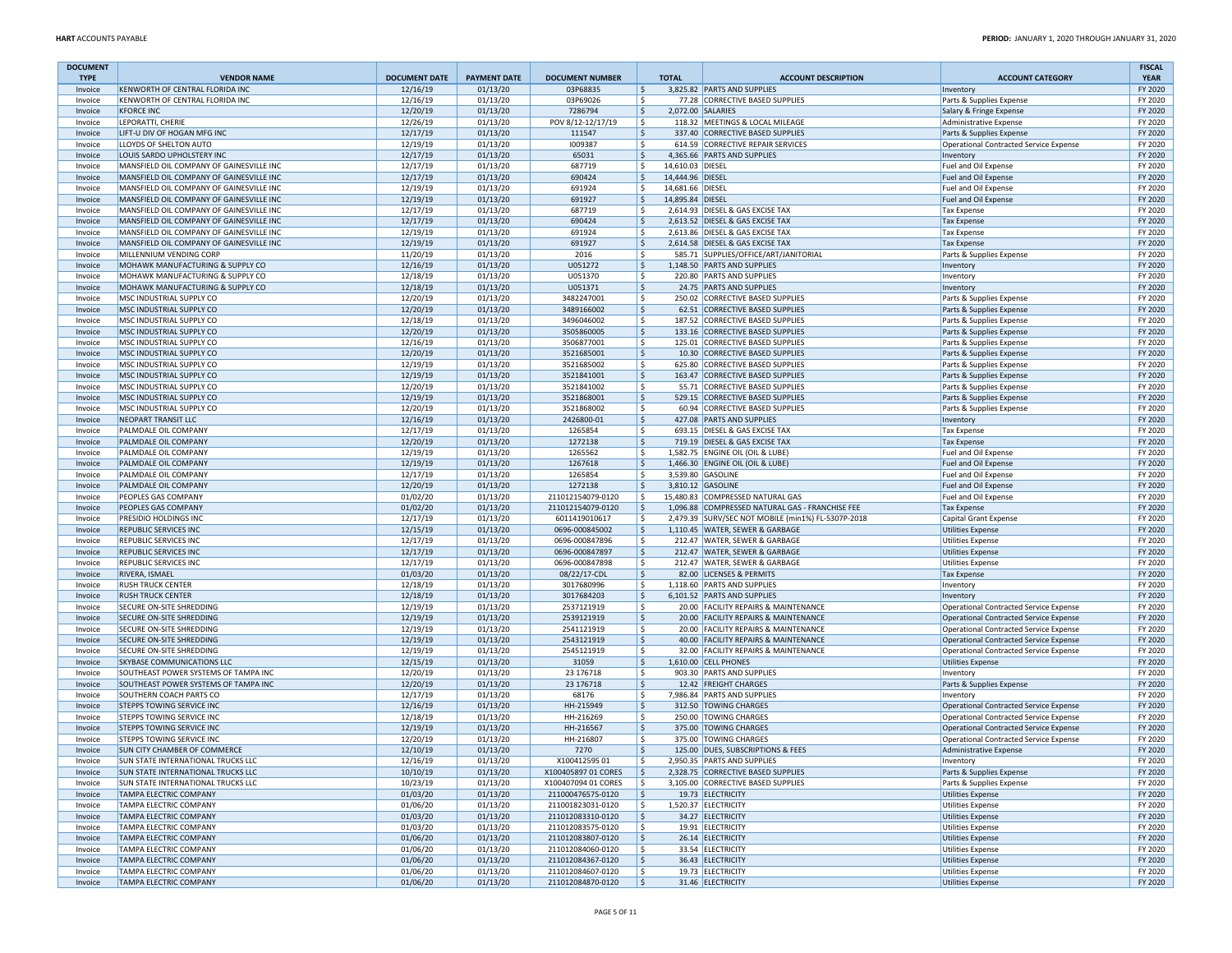| <b>DOCUMENT</b><br><b>TYPE</b> | <b>VENDOR NAME</b>                                             | <b>DOCUMENT DATE</b> | <b>PAYMENT DATE</b>  | <b>DOCUMENT NUMBER</b>   | <b>TOTAL</b> | <b>ACCOUNT DESCRIPTION</b>                                      | <b>ACCOUNT CATEGORY</b>                                           | <b>FISCAL</b><br><b>YEAR</b> |
|--------------------------------|----------------------------------------------------------------|----------------------|----------------------|--------------------------|--------------|-----------------------------------------------------------------|-------------------------------------------------------------------|------------------------------|
| Invoice                        | <b>TAMPA ELECTRIC COMPANY</b>                                  | 01/06/20             | 01/13/20             | 211012085133-0120        | l \$         | 24.38 ELECTRICITY                                               | <b>Utilities Expense</b>                                          | FY 2020                      |
| Invoice                        | TAMPA ELECTRIC COMPANY                                         | 01/06/20             | 01/13/20             | 211012085398-0120        | l\$          | 48.97 ELECTRICITY                                               | <b>Utilities Expense</b>                                          | FY 2020                      |
| Invoice                        | TAMPA ELECTRIC COMPANY                                         | 01/06/20             | 01/13/20             | 211012085687-0120        | ١\$          | 57.09 ELECTRICITY                                               | <b>Utilities Expense</b>                                          | FY 2020                      |
| Invoice                        | <b>TAMPA ELECTRIC COMPANY</b>                                  | 01/06/20             | 01/13/20             | 211012086024-0120        | l\$          | 53.13 ELECTRICITY                                               | <b>Utilities Expense</b>                                          | FY 2020                      |
| Invoice                        | TAMPA ELECTRIC COMPANY                                         | 01/06/20             | 01/13/20             | 211012086396-0120        | ۱ś           | 47.53 ELECTRICITY                                               | <b>Utilities Expense</b>                                          | FY 2020                      |
| Invoice                        | TAMPA ELECTRIC COMPANY                                         | 01/06/20             | 01/13/20             | 211012086628-0120        | ۱\$          | 49.68 ELECTRICITY                                               | <b>Utilities Expense</b>                                          | FY 2020                      |
| Invoice                        | <b>TAMPA ELECTRIC COMPANY</b>                                  | 01/06/20             | 01/13/20             | 211012086966-0120        | ١s           | 102.15 ELECTRICITY                                              | <b>Utilities Expense</b>                                          | FY 2020                      |
| Invoice                        | TAMPA ELECTRIC COMPANY                                         | 01/06/20             | 01/13/20             | 211012087196-0120        | ۱\$.         | 1,999.34 ELECTRICITY                                            | <b>Utilities Expense</b>                                          | FY 2020                      |
| Invoice                        | TAMPA ELECTRIC COMPANY                                         | 01/06/20             | 01/13/20             | 211012087485-0120        | ١\$          | 2,861.60 ELECTRICITY                                            | <b>Utilities Expense</b>                                          | FY 2020                      |
| Invoice                        | TAMPA ELECTRIC COMPANY                                         | 01/06/20             | 01/13/20             | 211012087667-0120        | l\$          | 36.78 ELECTRICITY                                               | <b>Utilities Expense</b>                                          | FY 2020                      |
| Invoice                        | TAMPA ELECTRIC COMPANY                                         | 01/06/20             | 01/13/20             | 211012087923-0120        | ١\$          | 20.01 ELECTRICITY                                               | <b>Utilities Expense</b>                                          | FY 2020                      |
| Invoice                        | TAMPA ELECTRIC COMPANY                                         | 01/06/20             | 01/13/20             | 211012088145-0120        | l \$         | 181.24 ELECTRICITY                                              | Utilities Expense                                                 | FY 2020                      |
| Invoice                        | TAMPA ELECTRIC COMPANY                                         | 01/06/20             | 01/13/20             | 211012088376-0120        | ١\$          | 47.98 ELECTRICITY                                               | <b>Utilities Expense</b>                                          | FY 2020                      |
| Invoice                        | TAMPA ELECTRIC COMPANY                                         | 01/06/20             | 01/13/20             | 211012088657-0120        | ۱\$.         | 198.74 ELECTRICITY                                              | <b>Utilities Expense</b>                                          | FY 2020                      |
| Invoice                        | TAMPA ELECTRIC COMPANY                                         | 12/30/19             | 01/13/20             | 211012156033-1219        | l \$         | 28.42 ELECTRICITY                                               | <b>Utilities Expense</b>                                          | FY 2020                      |
| Invoice                        | TAMPA ELECTRIC COMPANY                                         | 12/30/19             | 01/13/20             | 211012156322-1219        | ۱\$          | 398.19 ELECTRICITY                                              | <b>Utilities Expense</b>                                          | FY 2020                      |
| Invoice                        | TAMPA ELECTRIC COMPANY                                         | 12/31/19             | 01/13/20             | 211012156538-1219        | ١\$          | 19.83 ELECTRICITY                                               | <b>Utilities Expense</b>                                          | FY 2020                      |
| Invoice                        | TAMPA WEEKLY LLC DBA CREATIVE LOAFING                          | 12/19/19             | 01/13/20             | 152090                   | ۱\$.         | 400.00 ADVERTISING & PROMOTIONS                                 | Community Relations & Marketing Expense                           | FY 2020                      |
| Invoice                        | TERRACYCLE REGULATED WASTE LLC                                 | 01/01/20             | 01/13/20             | 7924                     | ١\$          | 451.00 CORRECTIVE BASED SUPPLIES                                | Parts & Supplies Expense                                          | FY 2020                      |
| Invoice                        | TRANSDIESEL OF LAKELAND INC                                    | 12/17/19             | 01/13/20             | 23897                    | ١\$          | 3,200.00 CORRECTIVE BASED SUPPLIES                              | Parts & Supplies Expense                                          | FY 2020                      |
| Invoice                        | TRANSDIESEL OF LAKELAND INC                                    | 12/17/19             | 01/13/20             | 23902                    | ١\$          | 3,200.00 CORRECTIVE BASED SUPPLIES                              | Parts & Supplies Expense                                          | FY 2020                      |
| Invoice                        | TRANSDIESEL OF LAKELAND INC<br>VEHICLE MAINTENANCE PROGRAM INC | 12/17/19             | 01/13/20             | 23903                    | ١\$          | 3,200.00 CORRECTIVE BASED SUPPLIES<br>424.40 PARTS AND SUPPLIES | Parts & Supplies Expense                                          | FY 2020<br>FY 2020           |
| Invoice                        | <b>VOESTALPINE NORTRAK INC</b>                                 | 12/16/19             | 01/13/20             | INV-357034               | ١\$          |                                                                 | Inventory                                                         |                              |
| Invoice<br>Invoice             | WEST COAST TRANSPORTATION SERVICES INC DBA YELLOW CAB          | 12/17/19<br>12/15/19 | 01/13/20<br>01/13/20 | 6203838<br>22731         | ١\$<br>١\$   | 884.00 CORRECTIVE BASED SUPPLIES                                | Parts & Supplies Expense                                          | FY 2020<br>FY 2020           |
|                                | WRIGHT EXPRESS FINANCIAL SERV CORP                             | 12/31/19             | 01/13/20             | 63098943                 | ۱\$          | 57,294.00 CONTRACT SERVICES<br>6,248.70 GASOLINE                | Operational Contracted Service Expense<br>Fuel and Oil Expense    | FY 2020                      |
| Invoice<br>Invoice             | ZEP SALES AND SERVICE                                          | 12/16/19             | 01/13/20             | 9004782919               | ١\$          | 14,783.40 CHEMICALS, JANITORIAL SUPPLIES                        | Inventory                                                         | FY 2020                      |
| Invoice                        | ACCURATE LAMINATING INC                                        | 12/27/19             | 01/17/20             | 83454                    | ١\$          | 37.75 PRINTING - SYSTEM PROMOTION                               | Community Relations & Marketing Expense                           | FY 2020                      |
| Invoice                        | <b>AUTONATION SSC</b>                                          | 12/23/19             | 01/17/20             | 8516334                  | l \$         | 66.12 CORRECTIVE BASED SUPPLIES                                 | Parts & Supplies Expense                                          | FY 2020                      |
| Invoice                        | <b>AUTONATION SSC</b>                                          | 12/24/19             | 01/17/20             | 8517209                  | ١\$          | 55.35 CORRECTIVE BASED SUPPLIES                                 | Parts & Supplies Expense                                          | FY 2020                      |
| Invoice                        | AYRES ASSOCIATES INC                                           | 12/26/19             | 01/17/20             | 184233                   | ١\$          | 1,377.38 ASSOC TRANSIT IMPRV (min 1%) E&D FL-5339X-2018         | Capital Grant Expense                                             | FY 2020                      |
| Invoice                        | <b>AYRES ASSOCIATES INC</b>                                    | 12/26/19             | 01/17/20             | 184237                   | ۱\$.         | 904.02 ASSOC TRANSIT IMPRV (min 1%) E&D FL-5339X-2018           | Capital Grant Expense                                             | FY 2020                      |
| Invoice                        | <b>AYRES ASSOCIATES INC</b>                                    | 12/26/19             | 01/17/20             | 184238                   | ١\$          | 1,140.70 ASSOC TRANSIT IMPRV (min 1%) E&D FL-5339X-2018         | Capital Grant Expense                                             | FY 2020                      |
| Invoice                        | <b>AYRES ASSOCIATES INC</b>                                    | 12/26/19             | 01/17/20             | 184240                   | ١\$          | 2,017.75 COT Z02 CED ENG & DESIGN BUS STOP/SHELTER              | Capital Grant Expense                                             | FY 2020                      |
| Invoice                        | AYRES ASSOCIATES INC                                           | 12/26/19             | 01/17/20             | 184236                   | ١\$          | 1,850.74 HC Z04 BN ENG & DESIGN BUS STOP/SHELTER                | Capital Grant Expense                                             | FY 2020                      |
| Invoice                        | AYRES ASSOCIATES INC                                           | 12/26/19             | 01/17/20             | 184239                   | ١\$          | 3.903.64 HC Z07 BS ENG & DESIGN BUS STOP/SHELTER                | Capital Grant Expense                                             | FY 2020                      |
| Invoice                        | <b>BARTOW FORD CO</b>                                          | 11/20/19             | 01/17/20             | 803945 CORES             | ١\$          | 966.00 CORRECTIVE BASED SUPPLIES                                | Parts & Supplies Expense                                          | FY 2020                      |
| Invoice                        | <b>BARTOW FORD CO</b>                                          | 11/25/19             | 01/17/20             | 803945-1 CORES           | ۱\$          | 1,552.50 CORRECTIVE BASED SUPPLIES                              | Parts & Supplies Expense                                          | FY 2020                      |
| Invoice                        | <b>BARTOW FORD CO</b>                                          | 12/26/19             | 01/17/20             | 807340                   | ١\$          | 340.73 CORRECTIVE BASED SUPPLIES                                | Parts & Supplies Expense                                          | FY 2020                      |
| Invoice                        | <b>BARTOW FORD CO</b>                                          | 12/17/19             | 01/17/20             | 806602                   | ۱\$          | 2,639.76 PARTS AND SUPPLIES                                     | Inventory                                                         | FY 2020                      |
| Invoice                        | BAY AREA GLASS & DOOR SERVICE INC                              | 12/23/19             | 01/17/20             | 431022                   | ١\$          | 6,720.00 FACILITY REPAIRS & MAINTENANCE                         | Operational Contracted Service Expense                            | FY 2020                      |
| Invoice                        | BENNETT JACOBS AND ADAMS PA                                    | 12/26/19             | 01/17/20             | 114646                   | ١\$          | 1,378.00 LEGAL FEES-LABOR ATTORNEY                              | Administrative Contract Services                                  | FY 2020                      |
| Invoice                        | BENNETT JACOBS AND ADAMS PA                                    | 12/26/19             | 01/17/20             | 114648                   | ١\$          | 426.00 LEGAL FEES-LABOR ATTORNEY                                | Administrative Contract Services                                  | FY 2020                      |
| Invoice                        | BENNETT JACOBS AND ADAMS PA                                    | 12/26/19             | 01/17/20             | 114649                   | ١s           | 811.50 LEGAL FEES-LABOR ATTORNEY                                | <b>Administrative Contract Services</b>                           | FY 2020                      |
| Invoice                        | BENNETT JACOBS AND ADAMS PA                                    | 12/26/19             | 01/17/20             | 114650                   | ١\$          | 45.00 LEGAL FEES-LABOR ATTORNEY                                 | <b>Administrative Contract Services</b>                           | FY 2020                      |
| Invoice                        | BENNETT JACOBS AND ADAMS PA                                    | 12/26/19             | 01/17/20             | 114651                   | ۱\$.         | 2,301.82 LEGAL FEES-LABOR ATTORNEY                              | Administrative Contract Services                                  | FY 2020                      |
| Invoice                        | BENNETT JACOBS AND ADAMS PA                                    | 12/26/19             | 01/17/20             | 114652                   | ١\$          | 4,266.00 LEGAL FEES-LABOR ATTORNEY                              | <b>Administrative Contract Services</b>                           | FY 2020                      |
| Invoice                        | <b>BOCC - WATER</b>                                            | 01/06/20             | 01/17/20             | 7441310-0120             | ١\$          | 288.71 WATER, SEWER & GARBAGE                                   | <b>Utilities Expense</b>                                          | FY 2020                      |
| Invoice                        | <b>BOCC - WATER</b>                                            | 01/06/20             | 01/17/20             | 7541310-0120             | ١\$          | 122.10 WATER, SEWER & GARBAGE                                   | <b>Utilities Expense</b>                                          | FY 2020                      |
| Invoice                        | <b>BRIGHT HOUSE NETWORKS LLC</b>                               | 01/10/20             | 01/17/20             | 065857001011020          | ۱\$.         | 1,390.00 WEB HOSTING SERVICES                                   | Operational Contracted Service Expense                            | FY 2020                      |
| Invoice                        | <b>BRIGHT HOUSE NETWORKS LLC</b>                               | 10/23/19             | 01/17/20             | 077542301102319          | ١\$          | 2,191.23 WEB HOSTING SERVICES                                   | Operational Contracted Service Expense                            | FY 2020                      |
| Invoice                        | <b>BRIGHT HOUSE NETWORKS LLC</b>                               | 11/23/19             | 01/17/20             | 077542301112319          | ۱\$.         | 2,223.48 WEB HOSTING SERVICES                                   | Operational Contracted Service Expense                            | FY 2020                      |
| Invoice                        | <b>BRIGHT HOUSE NETWORKS LLC</b>                               | 12/23/19             | 01/17/20             | 077542301122319          | ١\$          | 2,256.35 WEB HOSTING SERVICES                                   | <b>Operational Contracted Service Expense</b>                     | FY 2020                      |
| Invoice                        | <b>BROWNS TROPHIES INC</b>                                     | 12/23/19             | 01/17/20             | G 12139                  | l\$          | 22.66 CONTRACTED OFFICE SUPPLIES                                | Parts & Supplies Expense                                          | FY 2020                      |
| Invoice<br>Invoice             | <b>CIGNA BEHAVIORAL HEALTH</b><br><b>CINTAS CORPORATION</b>    | 11/01/19<br>12/27/19 | 01/17/20<br>01/17/20 | 0531190024<br>4038524224 | ١\$<br>١\$   | 3,700.00 DOT PHYSICAL<br>139.50 CONTRACT SERVICES               | Administrative Contract Services                                  | FY 2020<br>FY 2020           |
|                                | <b>CINTAS CORPORATION</b>                                      | 12/27/19             | 01/17/20             | 4038531463               | ١\$          | 34.98 CONTRACT SERVICES                                         | Operational Contracted Service Expense                            | FY 2020                      |
| Invoice<br>Invoice             | <b>CINTAS CORPORATION</b>                                      | 12/27/19             | 01/17/20             | 4038524270               | ۱\$          | 48.40 UNIFORMS                                                  | Operational Contracted Service Expense<br>Salary & Fringe Expense | FY 2020                      |
| Invoice                        | <b>CINTAS CORPORATION</b>                                      | 12/27/19             | 01/17/20             | 4038524334               | ١\$          | 36.30 UNIFORMS                                                  |                                                                   | FY 2020                      |
| Invoice                        | <b>CINTAS CORPORATION</b>                                      | 12/27/19             | 01/17/20             | 4038524383               | l\$          | 36.30 UNIFORMS                                                  | Salary & Fringe Expense<br>Salary & Fringe Expense                | FY 2020                      |
| Invoice                        | <b>CINTAS CORPORATION</b>                                      | 12/27/19             | 01/17/20             | 4038524391               | l \$         | 48.40 UNIFORMS                                                  | Salary & Fringe Expense                                           | FY 2020                      |
| Invoice                        | <b>CINTAS CORPORATION</b>                                      | 12/27/19             | 01/17/20             | 4038524539               | ١ş           | 133.10 UNIFORMS                                                 | Salary & Fringe Expense                                           | FY 2020                      |
| Invoice                        | <b>CINTAS CORPORATION</b>                                      | 12/27/19             | 01/17/20             | 4038524685               | ١\$          | 242.00 UNIFORMS                                                 | Salary & Fringe Expense                                           | FY 2020                      |
| Invoice                        | <b>CINTAS CORPORATION</b>                                      | 12/27/19             | 01/17/20             | 4038524692               | ۱\$.         | 149.03 UNIFORMS                                                 | Salary & Fringe Expense                                           | FY 2020                      |
| Invoice                        | <b>CINTAS CORPORATION</b>                                      | 12/27/19             | 01/17/20             | 4038531470               | l \$         | 60.50 UNIFORMS                                                  | Salary & Fringe Expense                                           | FY 2020                      |
| Invoice                        | <b>CISCO SYSTEMS INC</b>                                       | 12/27/19             | 01/17/20             | 5100162383               | ۱\$.         | 345.00 WEB HOSTING SERVICES                                     | Operational Contracted Service Expense                            | FY 2020                      |
| Invoice                        | CITY OF TAMPA BLACK HISTORY COMMITTEE, INC                     | 01/14/20             | 01/17/20             | SPONSOR 2020             | ١\$          | 1.000.00 MARKETING COMMUNITY SPONSORSHIPS                       | Community Relations & Marketing Expense                           | FY 2020                      |
| Invoice                        | CITY OF TAMPA MCKAY BAY                                        | 12/19/19             | 01/17/20             | 30403-1219               | ۱\$.         | 221.76 WATER, SEWER & GARBAGE                                   | Utilities Expense                                                 | FY 2020                      |
| Invoice                        | CITY OF TAMPA UTILITIES                                        | 01/06/20             | 01/17/20             | 2083569-0120             | ١\$          | 245.32 WATER, SEWER & GARBAGE                                   | <b>Utilities Expense</b>                                          | FY 2020                      |
| Invoice                        | CONDUENT TRANSPORT SOLUTIONS INC                               | 12/26/19             | 01/17/20             | 1551815                  | ۱\$.         | 1,509.71 CORRECTIVE BASED SUPPLIES                              | Parts & Supplies Expense                                          | FY 2020                      |
| Invoice                        | <b>CREATIVE BUS SALES INC</b>                                  | 12/27/19             | 01/17/20             | 6037360                  | ١\$          | 732.36 PARTS AND SUPPLIES                                       | Inventory                                                         | FY 2020                      |
| Invoice                        | <b>CREATIVE BUS SALES INC</b>                                  | 12/27/19             | 01/17/20             | 6037583                  | ۱\$          | 203.50 CORRECTIVE BASED SUPPLIES                                | Parts & Supplies Expense                                          | FY 2020                      |
| Invoice                        | <b>CREATIVE BUS SALES INC</b>                                  | 12/23/19             | 01/17/20             | 6037515                  | ١\$          | 1,072.40 PARTS AND SUPPLIES                                     | Inventory                                                         | FY 2020                      |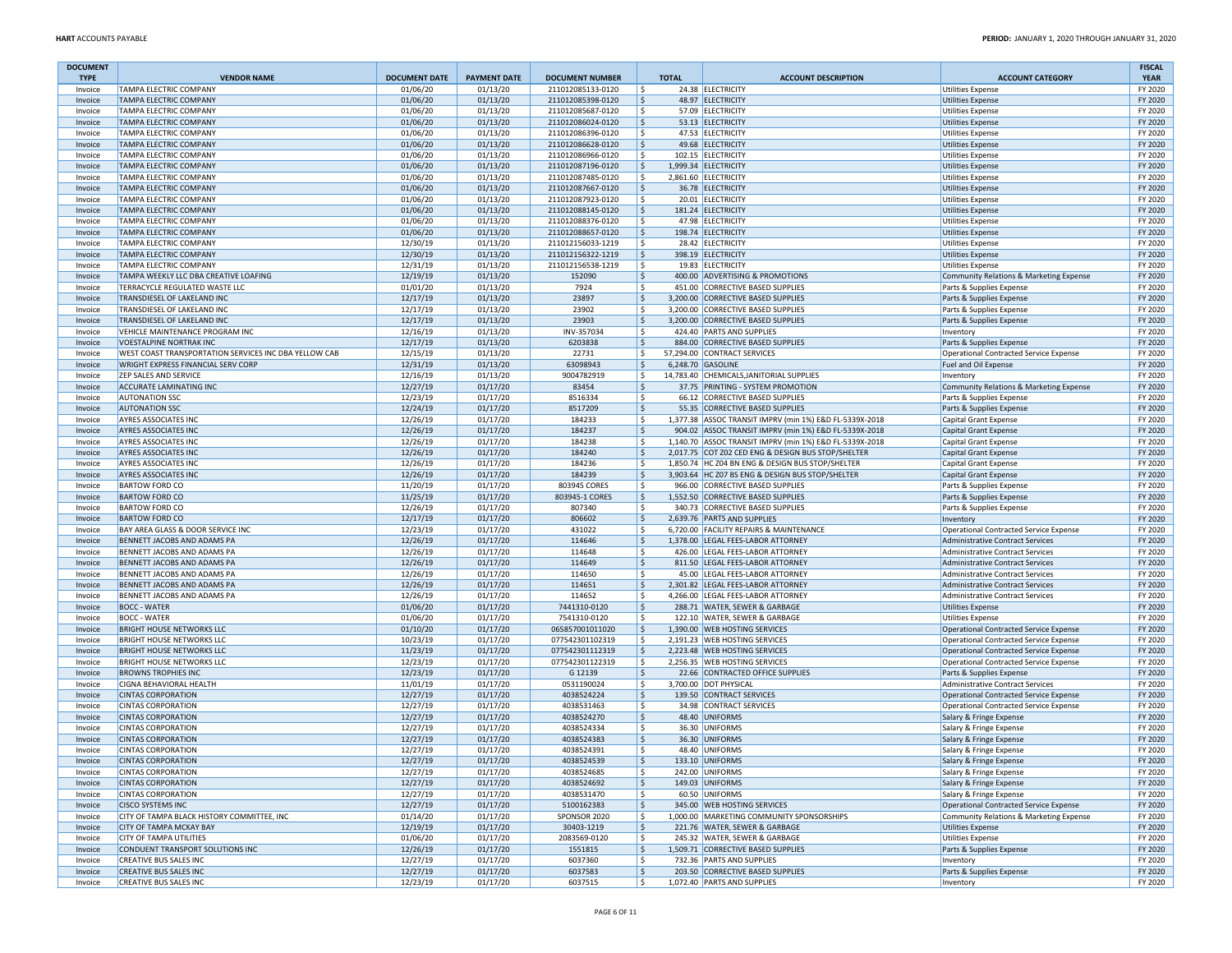| <b>DOCUMENT</b>    |                                                                                      |                      |                      |                                    |                                |                                                                          |                                                                        | <b>FISCAL</b>      |
|--------------------|--------------------------------------------------------------------------------------|----------------------|----------------------|------------------------------------|--------------------------------|--------------------------------------------------------------------------|------------------------------------------------------------------------|--------------------|
| <b>TYPE</b>        | <b>VENDOR NAME</b><br><b>CREATIVE BUS SALES INC.</b>                                 | <b>DOCUMENT DATE</b> | <b>PAYMENT DATE</b>  | <b>DOCUMENT NUMBER</b>             | <b>TOTAL</b>                   | <b>ACCOUNT DESCRIPTION</b>                                               | <b>ACCOUNT CATEGORY</b>                                                | <b>YEAR</b>        |
| Invoice<br>Invoice | <b>CRESCENTINI, LYNDA</b>                                                            | 12/23/19<br>01/13/20 | 01/17/20<br>01/17/20 | 6037516<br>11/03/19 TR             | ۱\$<br>l \$                    | 153.20 PARTS AND SUPPLIES<br>75.85 BUSINESS TRAVEL COSTS - STAFF         | Inventory<br>Administrative Expense                                    | FY 2020<br>FY 2020 |
| Invoice            | <b>DIRECTV LLC</b>                                                                   | 01/04/20             | 01/17/20             | 37052423319                        | ۱\$                            | 35.00 CABLE TELEVISION SERVICES                                          | <b>Utilities Expense</b>                                               | FY 2020            |
| Invoice            | <b>DIRECTV LLC</b>                                                                   | 01/04/20             | 01/17/20             | 37052423319                        | l\$                            | 803.88 CONTRACT SERVICES                                                 | Operational Contracted Service Expense                                 | FY 2020            |
| Invoice            | DVM INSURANCE AGENCY DBA NATIONWIDE PET INS                                          | 12/28/19             | 01/17/20             | 3445-122019                        | ۱\$                            | 682.74 FLEX COMP - EMPLOYEES                                             | Accounts Payable                                                       | FY 2020            |
| Invoice            | <b>EVERETT, JAMES</b>                                                                | 01/09/20             | 01/17/20             | HOME DEPOT 01/08/20                | ١\$                            | 52.78 SAFETY SUPPLIES & EQUIPMENT                                        | Parts & Supplies Expense                                               | FY 2020            |
| Invoice            | <b>FEDERAL EXPRESS CORP</b>                                                          | 01/14/20             | 01/17/20             | 6-896-13484                        | l\$                            | 11.61 POSTAGE                                                            | Community Relations & Marketing Expense                                | FY 2020            |
| Invoice            | <b>FEDERAL EXPRESS CORP</b>                                                          | 01/14/20             | 01/17/20             | 6-896-13484                        | l\$                            | 42.75 POSTAGE                                                            | Other Administrative Expenses                                          | FY 2020            |
| Invoice            | <b>FERMAN CHEVROLET</b>                                                              | 12/26/19             | 01/17/20             | 85383579                           | ۱\$                            | 1,271.01 CORRECTIVE REPAIR SERVICES                                      | Operational Contracted Service Expense                                 | FY 2020            |
| Invoice            | <b>FINISHMASTER INC</b>                                                              | 12/27/19<br>12/31/19 | 01/17/20<br>01/17/20 | 85057588                           | l\$<br>١\$                     | 911.08 PARTS AND SUPPLIES<br>5,472.80 ASSESSMENT FEES                    | Inventory                                                              | FY 2020<br>FY 2020 |
| Invoice<br>Invoice | FLORIDA DEPT OF FINANCIAL SERVICES<br><b>FRONTIER FLORIDA LLC</b>                    | 01/07/20             | 01/17/20             | 19Q1S1252120141<br>0120-2391000012 | l\$                            | 641.00 TELEPHONE                                                         | Self Insured Workers' Compensation Expense<br><b>Utilities Expense</b> | FY 2020            |
| Invoice            | GENUINE PARTS CO DBA NAPA AUTO                                                       | 12/20/19             | 01/17/20             | 0619-968000                        | ۱\$                            | 151.55 CORRECTIVE BASED SUPPLIES                                         | Parts & Supplies Expense                                               | FY 2020            |
| Invoice            | GENUINE PARTS CO DBA NAPA AUTO                                                       | 12/23/19             | 01/17/20             | 0619-968278                        | ١\$                            | 109.69 CORRECTIVE BASED SUPPLIES                                         | Parts & Supplies Expense                                               | FY 2020            |
| Invoice            | GENUINE PARTS CO DBA NAPA AUTO                                                       | 12/26/19             | 01/17/20             | 0619-968422                        | ۱\$                            | 29.99 CORRECTIVE BASED SUPPLIES                                          | Parts & Supplies Expense                                               | FY 2020            |
| Invoice            | GENUINE PARTS CO DBA NAPA AUTO                                                       | 12/26/19             | 01/17/20             | 0619-968454                        | l \$                           | 6.52 CORRECTIVE BASED SUPPLIES                                           | Parts & Supplies Expense                                               | FY 2020            |
| Invoice            | GENUINE PARTS CO DBA NAPA AUTO                                                       | 01/10/20             | 01/17/20             | 0619-970385                        | ۱\$                            | 12.90 CORRECTIVE BASED SUPPLIES                                          | Parts & Supplies Expense                                               | FY 2020            |
| Invoice            | GENUINE PARTS CO DBA NAPA AUTO                                                       | 01/10/20             | 01/17/20             | 0619-970387                        | ١\$                            | 83.82 CORRECTIVE BASED SUPPLIES                                          | Parts & Supplies Expense                                               | FY 2020            |
| Invoice            | GENUINE PARTS CO DBA NAPA AUTO                                                       | 01/13/20             | 01/17/20             | 0619-970641                        | l\$                            | 56.68 CORRECTIVE BASED SUPPLIES                                          | Parts & Supplies Expense                                               | FY 2020            |
| Invoice            | GENUINE PARTS CO DBA NAPA AUTO                                                       | 12/24/19             | 01/17/20             | 2504-902163                        | I\$                            | 27.49 CORRECTIVE BASED SUPPLIES                                          | Parts & Supplies Expense                                               | FY 2020            |
| Invoice            | GENUINE PARTS CO DBA NAPA AUTO<br>GENUINE PARTS CO DBA NAPA AUTO                     | 01/10/20             | 01/17/20             | 253376<br>968304                   | l\$                            | 45.29 CORRECTIVE BASED SUPPLIES<br>44.90 CORRECTIVE BASED SUPPLIES       | Parts & Supplies Expense                                               | FY 2020            |
| Invoice<br>Invoice | GENUINE PARTS CO DBA NAPA AUTO                                                       | 12/24/19<br>12/26/19 | 01/17/20<br>01/17/20 | 968485                             | l\$<br>۱\$                     | 10.40 CORRECTIVE BASED SUPPLIES                                          | Parts & Supplies Expense<br>Parts & Supplies Expense                   | FY 2020<br>FY 2020 |
| Invoice            | GENUINE PARTS CO DBA NAPA AUTO                                                       | 12/27/19             | 01/17/20             | 968527                             | ١\$                            | 10.47 CORRECTIVE BASED SUPPLIES                                          | Parts & Supplies Expense                                               | FY 2020            |
| Invoice            | GENUINE PARTS CO DBA NAPA AUTO                                                       | 12/27/19             | 01/17/20             | 968528                             | l\$                            | 26.74 CORRECTIVE BASED SUPPLIES                                          | Parts & Supplies Expense                                               | FY 2020            |
| Invoice            | GENUINE PARTS CO DBA NAPA AUTO                                                       | 12/27/19             | 01/17/20             | 968575                             | l\$                            | 10.79 CORRECTIVE BASED SUPPLIES                                          | Parts & Supplies Expense                                               | FY 2020            |
| Invoice            | GENUINE PARTS CO DBA NAPA AUTO                                                       | 12/27/19             | 01/17/20             | 968648                             | ۱\$                            | 212.07 CORRECTIVE BASED SUPPLIES                                         | Parts & Supplies Expense                                               | FY 2020            |
| Invoice            | GENUINE PARTS CO DBA NAPA AUTO                                                       | 12/27/19             | 01/17/20             | 968651                             | l\$                            | 45.68 CORRECTIVE BASED SUPPLIES                                          | Parts & Supplies Expense                                               | FY 2020            |
| Invoice            | <b>GILLIG LLC</b>                                                                    | 12/23/19             | 01/17/20             | 40654331                           | ۱\$                            | 328.25 PARTS AND SUPPLIES                                                | Inventory                                                              | FY 2020            |
| Invoice            | <b>GILLIG LLC</b>                                                                    | 12/27/19             | 01/17/20             | 40655197                           | l\$                            | 2,320.40 PARTS AND SUPPLIES                                              | Inventory                                                              | FY 2020            |
| Invoice            | <b>GILLIG LLC</b>                                                                    | 12/23/19             | 01/17/20             | 40654332                           | l\$                            | 249.08 CORRECTIVE BASED SUPPLIES                                         | Parts & Supplies Expense                                               | FY 2020            |
| Invoice<br>Invoice | <b>GILLIG LLC</b><br><b>GILLIG LLC</b>                                               | 12/27/19<br>12/27/19 | 01/17/20<br>01/17/20 | 40655195<br>40655196               | ١\$<br>۱\$                     | 92.12 CORRECTIVE BASED SUPPLIES<br>69.06 CORRECTIVE BASED SUPPLIES       | Parts & Supplies Expense                                               | FY 2020<br>FY 2020 |
| Invoice            | GODBERSEN SMITH CONST CO D/B/A GOMACO CORP                                           | 12/24/19             | 01/17/20             | 715600                             | l\$                            | 1.920.00 CORRECTIVE BASED SUPPLIES                                       | Parts & Supplies Expense<br>Parts & Supplies Expense                   | FY 2020            |
| Invoice            | <b>GRAINGER</b>                                                                      | 12/26/19             | 01/17/20             | 9394692058                         | l\$                            | 123.51 CORRECTIVE BASED SUPPLIES                                         | Parts & Supplies Expense                                               | FY 2020            |
| Invoice            | GUIDESOFT INC DBA KNOWLEDGE SERVICES                                                 | 12/24/19             | 01/17/20             | 1282529                            | ١\$                            | 1,074.45 SALARIES                                                        | Salary & Fringe Expense                                                | FY 2020            |
| Invoice            | GUIDESOFT INC DBA KNOWLEDGE SERVICES                                                 | 12/24/19             | 01/17/20             | 1282530                            | ۱\$                            | 657.60 SALARIES                                                          | Salary & Fringe Expense                                                | FY 2020            |
| Invoice            | <b>GULF COAST THERMO KING</b>                                                        | 12/23/19             | 01/17/20             | IV82728                            | l\$                            | 2,152.82 PARTS AND SUPPLIES                                              | Inventory                                                              | FY 2020            |
| Invoice            | HILLSBOROUGH TRANSIT AUTHORITY ERF                                                   | 01/16/20             | 01/17/20             | PPE 01/11/20                       | ١\$                            | 572.50 EMPLOYEE RECREATION FUND                                          | <b>Accounts Payable</b>                                                | FY 2020            |
| Invoice            | HOME DEPOT                                                                           | 01/08/20             | 01/17/20             | 0973623                            | l\$                            | 44.56 CORRECTIVE BASED SUPPLIES                                          | Parts & Supplies Expense                                               | FY 2020            |
| Invoice            | <b>HOME DEPOT</b>                                                                    | 01/09/20             | 01/17/20             | 9973774                            | ۱\$                            | 77.85 CORRECTIVE BASED SUPPLIES                                          | Parts & Supplies Expense                                               | FY 2020            |
| Invoice            | JASPER WELLER LLC DBA WELLER TRUCK PARTS                                             | 12/23/19             | 01/17/20             | 401978641                          | l\$                            | 6,200.00 PARTS AND SUPPLIES                                              | Inventory                                                              | FY 2020            |
| Invoice<br>Invoice | KENWORTH OF CENTRAL FLORIDA INC<br><b>KFORCE INC</b>                                 | 12/26/19<br>12/27/19 | 01/17/20<br>01/17/20 | 03P70039<br>7296895                | l\$<br>١\$                     | 1,873.44 CORRECTIVE REPAIR SERVICES<br>2,072.00 SALARIES                 | Operational Contracted Service Expense                                 | FY 2020<br>FY 2020 |
| Invoice            | KIMLEY-HORN AND ASSOCIATES INC                                                       | 12/23/19             | 01/17/20             | 15467178                           | ۱\$                            | 810.00 ASSOC TRANSIT IMPRV (min 1%) E&D FL-5339X-2018                    | Salary & Fringe Expense<br><b>Capital Grant Expense</b>                | FY 2020            |
| Invoice            | KIMLEY-HORN AND ASSOCIATES INC                                                       | 12/23/19             | 01/17/20             | 15471988                           | ١\$                            | 2,949.80 ENG & DESIGN BTI 275LX 410693-29415                             | Capital Grant Expense                                                  | FY 2020            |
| Invoice            | KIMLEY-HORN AND ASSOCIATES INC                                                       | 12/23/19             | 01/17/20             | 14948596                           | l\$                            | 7,199.70 HC Z07 BS ENG & DESIGN BUS STOP/SHELTER                         | Capital Grant Expense                                                  | FY 2020            |
| Invoice            | LABER, STEVEN                                                                        | 01/14/20             | 01/17/20             | ACG2071                            | l\$                            | 389.25 TUITION REIMBURSEMENT PROG                                        | Salary & Fringe Expense                                                | FY 2020            |
| Invoice            | LABER, STEVEN                                                                        | 01/14/20             | 01/17/20             | ACG2071B                           | l\$                            | 180.00 TUITION REIMBURSEMENT PROG                                        | Salary & Fringe Expense                                                | FY 2020            |
| Invoice            | LEVEL 3 FINANCING INC DBA LEVEL 3 COMMUNICATIONS LLC                                 | 12/24/19             | 01/17/20             | 87791757                           | ١\$                            | 16,604.85 WEB HOSTING SERVICES                                           | Operational Contracted Service Expense                                 | FY 2020            |
| Invoice            | MANSFIELD OIL COMPANY OF GAINESVILLE INC                                             | 12/23/19             | 01/17/20             | 695437                             | l\$<br>15,265.95 DIESEL        |                                                                          | Fuel and Oil Expense                                                   | FY 2020            |
| Invoice            | MANSFIELD OIL COMPANY OF GAINESVILLE INC                                             | 12/23/19             | 01/17/20             | 696666                             | l\$<br>15,194.64 DIESEL        |                                                                          | Fuel and Oil Expense                                                   | FY 2020            |
| Invoice<br>Invoice | MANSFIELD OIL COMPANY OF GAINESVILLE INC<br>MANSFIELD OIL COMPANY OF GAINESVILLE INC | 12/24/19<br>12/23/19 | 01/17/20<br>01/17/20 | 699546<br>695437                   | ۱\$<br>15,356.07 DIESEL<br>l\$ | 2,616.68 DIESEL & GAS EXCISE TAX                                         | <b>Fuel and Oil Expense</b>                                            | FY 2020<br>FY 2020 |
| Invoice            | MANSFIELD OIL COMPANY OF GAINESVILLE INC                                             | 12/23/19             | 01/17/20             | 696666                             | ۱\$                            | 2,621.23 DIESEL & GAS EXCISE TAX                                         | Tax Expense<br><b>Tax Expense</b>                                      | FY 2020            |
| Invoice            | MANSFIELD OIL COMPANY OF GAINESVILLE INC                                             | 12/24/19             | 01/17/20             | 699546                             | I\$                            | 2,618.44 DIESEL & GAS EXCISE TAX                                         | Tax Expense                                                            | FY 2020            |
| Invoice            | MATTHEWS, SEAN                                                                       | 01/14/20             | 01/17/20             | ADVRAIL                            | l\$                            | 115.00 TUITION REIMBURSEMENT PROG                                        | Salary & Fringe Expense                                                | FY 2020            |
| Invoice            | MATTHEWS, SEAN                                                                       | 01/14/20             | 01/17/20             | TRANSYSSEC                         | l\$                            | 80.00 TUITION REIMBURSEMENT PROG                                         | Salary & Fringe Expense                                                | FY 2020            |
| Invoice            | MOHAWK MANUFACTURING & SUPPLY CO                                                     | 12/24/19             | 01/17/20             | U051588                            | l\$                            | 854.66 PARTS AND SUPPLIES                                                | Inventory                                                              | FY 2020            |
| Invoice            | MOHAWK MANUFACTURING & SUPPLY CO                                                     | 12/27/19             | 01/17/20             | U051683                            | l \$                           | 437.88 PARTS AND SUPPLIES                                                | Inventory                                                              | FY 2020            |
| Invoice            | MSC INDUSTRIAL SUPPLY CO                                                             | 12/23/19             | 01/17/20             | 3525544001                         | l\$                            | 676.12 CORRECTIVE BASED SUPPLIES                                         | Parts & Supplies Expense                                               | FY 2020            |
| Invoice            | MSC INDUSTRIAL SUPPLY CO                                                             | 12/24/19             | 01/17/20             | 3525544003                         | ۱\$                            | 126.15 CORRECTIVE BASED SUPPLIES                                         | Parts & Supplies Expense                                               | FY 2020            |
| Invoice            | MSC INDUSTRIAL SUPPLY CO                                                             | 12/27/19             | 01/17/20             | 3525544005                         | l\$                            | 9.33 CORRECTIVE BASED SUPPLIES                                           | Parts & Supplies Expense                                               | FY 2020            |
| Invoice<br>Invoice | P&A ADMINISTRATIVE SERVICES INC<br>PALMDALE OIL COMPANY                              | 01/02/20<br>12/24/19 | 01/17/20<br>01/17/20 | 2549384<br>1272775                 | ١\$<br>l\$                     | 370.00 HEALTH INSURANCE EXCESS EXPENSE<br>717.97 DIESEL & GAS EXCISE TAX | Salary & Fringe Expense<br><b>Tax Expense</b>                          | FY 2020<br>FY 2020 |
| Invoice            | PALMDALE OIL COMPANY                                                                 | 12/27/19             | 01/17/20             | 1273369                            | l\$                            | 399.33 DIESEL & GAS EXCISE TAX                                           | <b>Tax Expense</b>                                                     | FY 2020            |
| Invoice            | PALMDALE OIL COMPANY                                                                 | 12/26/19             | 01/17/20             | 1268833                            | l\$                            | 297.00 DIESEL EXHAUST FLUID                                              | Fuel and Oil Expense                                                   | FY 2020            |
| Invoice            | PALMDALE OIL COMPANY                                                                 | 12/26/19             | 01/17/20             | 1273169                            | ١\$                            | 1,949.25 ENGINE OIL (OIL & LUBE)                                         | Fuel and Oil Expense                                                   | FY 2020            |
| Invoice            | PALMDALE OIL COMPANY                                                                 | 12/24/19             | 01/17/20             | 1272775                            | l\$                            | 3,842.76 GASOLINE                                                        | Fuel and Oil Expense                                                   | FY 2020            |
| Invoice            | PALMDALE OIL COMPANY                                                                 | 12/27/19             | 01/17/20             | 1273369                            | I\$                            | 2,185.92 GASOLINE                                                        | Fuel and Oil Expense                                                   | FY 2020            |
| Invoice            | PAULINO, CARLOS                                                                      | 01/09/20             | 01/17/20             | 01/07/20-CDL                       | l\$                            | 82.00 LICENSES & PERMITS                                                 | <b>Tax Expense</b>                                                     | FY 2020            |
| Invoice            | PINELLAS SUNCOAST TRANSIT AUTHORITY                                                  | 12/31/19             | 01/17/20             | 31363                              | l\$                            | 1,955.00 INTER/COUNTY PASSPORT                                           | Fare Revenue                                                           | FY 2020            |
| Invoice            | PIPER FIRE PROTECTION INC                                                            | 12/27/19             | 01/17/20             | 57638                              | $\vert$ \$                     | 296.30 CONTRACT SERVICES                                                 | Operational Contracted Service Expense                                 | FY 2020            |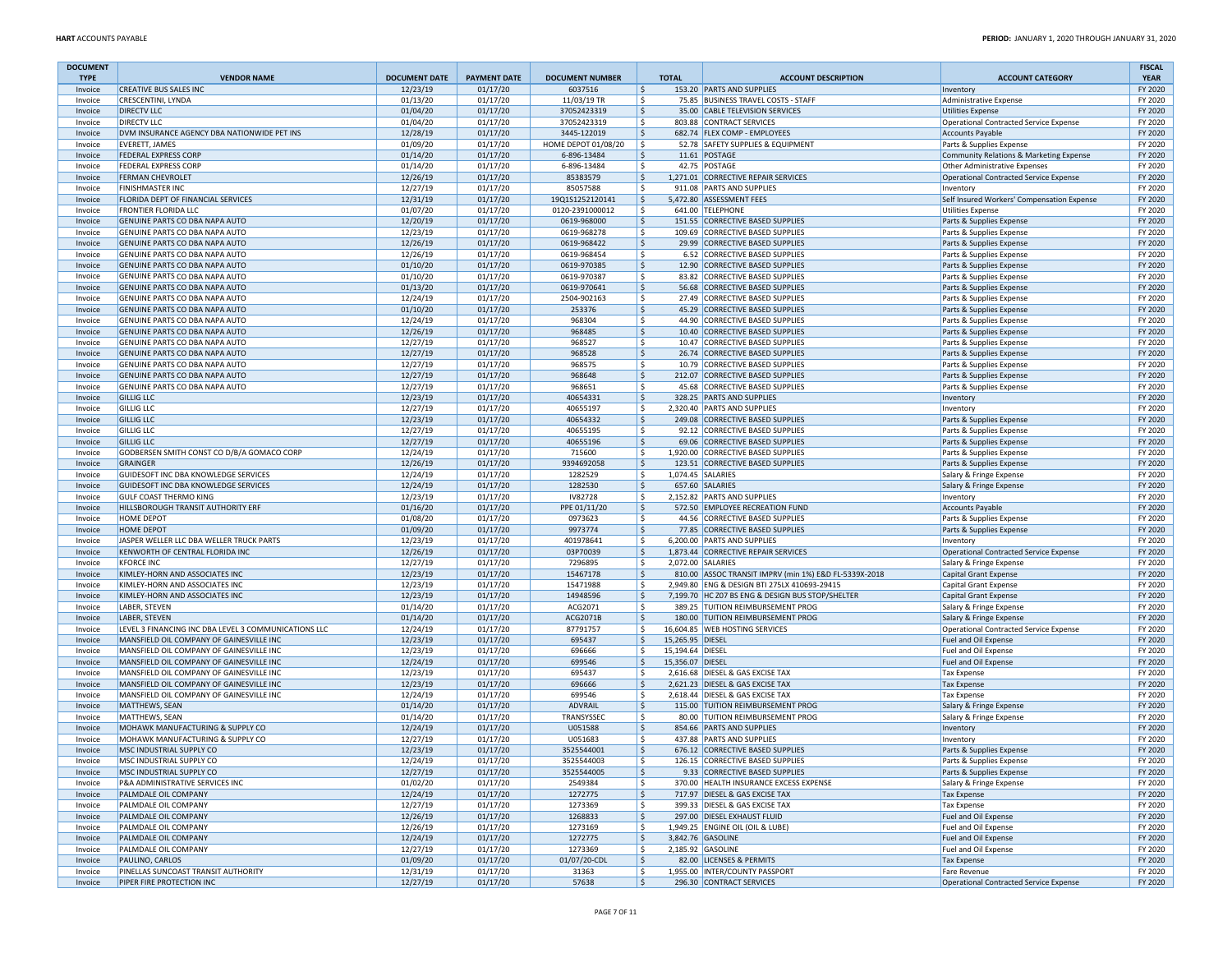| <b>DOCUMENT</b>    |                                                                   |                      |                      |                                |               |                                                                                                                 |                                                                                  | <b>FISCAL</b>      |
|--------------------|-------------------------------------------------------------------|----------------------|----------------------|--------------------------------|---------------|-----------------------------------------------------------------------------------------------------------------|----------------------------------------------------------------------------------|--------------------|
| <b>TYPE</b>        | <b>VENDOR NAME</b>                                                | <b>DOCUMENT DATE</b> | <b>PAYMENT DATE</b>  | <b>DOCUMENT NUMBER</b>         | <b>TOTAL</b>  | <b>ACCOUNT DESCRIPTION</b>                                                                                      | <b>ACCOUNT CATEGORY</b>                                                          | <b>YEAR</b>        |
| Invoice            | PRESIDIO HOLDINGS INC<br>RAMIREZ, ENRIQUE                         | 12/27/19<br>01/14/20 | 01/17/20<br>01/17/20 | 6011419011159<br>01/03/20-CDL  | I\$<br>l\$    | 41,493.20 SURV/SEC NOT MOBILE (min1%) FL-5307P-2018<br>82.00 LICENSES & PERMITS                                 | Capital Grant Expense                                                            | FY 2020<br>FY 2020 |
| Invoice<br>Invoice | <b>SAMS CLUB DIRECT</b>                                           | 01/14/20             | 01/17/20             | 2819                           | ١\$           | 230.60 MARKETING PROMOTIONAL ITEMS                                                                              | <b>Tax Expense</b><br>Community Relations & Marketing Expense                    | FY 2020            |
| Invoice            | <b>SEABOARD DISTRIBUTION INC</b>                                  | 12/23/19             | 01/17/20             | 233994                         | ۱\$           | 1,648.62 ANTI FREEZE/COOLANT                                                                                    | Fuel and Oil Expense                                                             | FY 2020            |
| Invoice            | SODEXO FITNESS CENTER NETPARK                                     | 01/16/20             | 01/17/20             | PPE 01/11/20                   | ١\$           | 80.25 ACCOUNTS PAYABLE - MANUAL ACCRUALS                                                                        | Accounts Payable                                                                 | FY 2020            |
| Invoice            | SOUTHEAST POWER SYSTEMS OF TAMPA INC                              | 12/26/19             | 01/17/20             | 23 17 67 58                    | ۱\$           | 223.80 PARTS AND SUPPLIES                                                                                       | Inventory                                                                        | FY 2020            |
| Invoice            | SOUTHERN COACH PARTS CO                                           | 12/27/19             | 01/17/20             | 68205                          | l\$           | 2,031.10 PARTS AND SUPPLIES                                                                                     | Inventory                                                                        | FY 2020            |
| Invoice            | STEPPS TOWING SERVICE INC                                         | 12/23/19             | 01/17/20             | HH-217044                      | l\$           | 375.00 TOWING CHARGES                                                                                           | Operational Contracted Service Expense                                           | FY 2020            |
| Invoice            | <b>STEPPS TOWING SERVICE INC</b>                                  | 12/23/19             | 01/17/20             | HH-217153                      | ١\$           | 250.00 TOWING CHARGES                                                                                           | Operational Contracted Service Expense                                           | FY 2020            |
| Invoice            | <b>STEPPS TOWING SERVICE INC</b>                                  | 12/26/19             | 01/17/20             | HH-217471                      | l\$           | 250.00 TOWING CHARGES                                                                                           | Operational Contracted Service Expense                                           | FY 2020            |
| Invoice            | STEPPS TOWING SERVICE INC                                         | 12/26/19<br>12/26/19 | 01/17/20<br>01/17/20 | HH-217515<br>HH-217616         | l \$<br>١\$   | 312.50 TOWING CHARGES<br>250.00 TOWING CHARGES                                                                  | Operational Contracted Service Expense                                           | FY 2020<br>FY 2020 |
| Invoice<br>Invoice | <b>STEPPS TOWING SERVICE INC</b><br>STEPPS TOWING SERVICE INC     | 12/27/19             | 01/17/20             | HH-217743                      | l\$           | 343.75 TOWING CHARGES                                                                                           | Operational Contracted Service Expense<br>Operational Contracted Service Expense | FY 2020            |
| Invoice            | <b>STEPPS TOWING SERVICE INC</b>                                  | 12/27/19             | 01/17/20             | HH-217753                      | l\$           | 375.00 TOWING CHARGES                                                                                           | Operational Contracted Service Expense                                           | FY 2020            |
| Invoice            | TAMPA ELECTRIC COMPANY                                            | 01/07/20             | 01/17/20             | 211012088913-0120              | I\$           | 4,485.31 ELECTRICITY                                                                                            | <b>Utilities Expense</b>                                                         | FY 2020            |
| Invoice            | TAMPA ELECTRIC COMPANY                                            | 01/07/20             | 01/17/20             | 211012089184-0120              | l\$           | 52.32 ELECTRICITY                                                                                               | <b>Utilities Expense</b>                                                         | FY 2020            |
| Invoice            | TAMPA ELECTRIC COMPANY                                            | 01/07/20             | 01/17/20             | 211012089465-0120              | l \$          | 52.49 ELECTRICITY                                                                                               | <b>Utilities Expense</b>                                                         | FY 2020            |
| Invoice            | TAMPA ELECTRIC COMPANY                                            | 01/07/20             | 01/17/20             | 211012089754-0120              | l \$          | 55.37 ELECTRICITY                                                                                               | <b>Utilities Expense</b>                                                         | FY 2020            |
| Invoice            | TAMPA ELECTRIC COMPANY                                            | 01/07/20             | 01/17/20             | 211012150069-0120              | l \$          | 53.03 ELECTRICITY                                                                                               | <b>Utilities Expense</b>                                                         | FY 2020            |
| Invoice            | TAMPA ELECTRIC COMPANY                                            | 01/07/20             | 01/17/20             | 211012150341-0120              | ۱\$           | 28.12 ELECTRICITY                                                                                               | <b>Utilities Expense</b>                                                         | FY 2020            |
| Invoice            | <b>TAMPA ELECTRIC COMPANY</b>                                     | 01/07/20             | 01/17/20             | 211012150622-0120              | l \$          | 34.27 ELECTRICITY                                                                                               | <b>Utilities Expense</b>                                                         | FY 2020            |
| Invoice            | TAMPA ELECTRIC COMPANY                                            | 01/09/20             | 01/17/20             | 211012150812-0120              | l\$           | 8,687.16 ELECTRICITY                                                                                            | <b>Utilities Expense</b>                                                         | FY 2020            |
| Invoice            | TAMPA WEEKLY LLC DBA CREATIVE LOAFING                             | 12/26/19             | 01/17/20             | 152419                         | l\$           | 400.00 ADVERTISING & PROMOTIONS                                                                                 | Community Relations & Marketing Expense                                          | FY 2020            |
| Invoice            | TRANSPRO CONSULTING LLC                                           | 12/26/19             | 01/17/20             | 2373                           | l\$           | 28,624.75 CONTRACT SERVICES                                                                                     | Administrative Contract Services                                                 | FY 2020            |
| Invoice            | UNITED FIRE PROTECTION INC                                        | 12/27/19             | 01/17/20             | IN00070334                     | l \$          | 90.00 CONTRACT SERVICES                                                                                         | Operational Contracted Service Expense                                           | FY 2020            |
| Invoice            | UNITED REFRIGERATION INC                                          | 01/14/20             | 01/17/20             | 71879529-00                    | ۱\$           | 891.00 FACILITY REPAIRS & MAINTENANCE                                                                           | Operational Contracted Service Expense                                           | FY 2020            |
| Invoice<br>Invoice | UNITED WAY OF TAMPA BAY, INC.<br>UNIVERSITY OF SOUTH FLORIDA CUTR | 01/16/20<br>01/10/20 | 01/17/20<br>01/17/20 | PPE 01/11/20<br>FY20 MEM FEE   | l\$<br>۱\$    | 25.00 UNITED WAY FUND - EMPLOYEES<br>200.00 TRAINING / SEMINARS                                                 | <b>Accounts Payable</b>                                                          | FY 2020<br>FY 2020 |
| Invoice            | UNUM LIFE INS CO OF AMERICA                                       | 10/02/19             | 01/17/20             | 0397613-001-0919               | I\$           | 677.68 A&D INSURANCE - EMPLOYER PAYABLE                                                                         | Administrative Expense<br><b>Accounts Payable</b>                                | FY 2020            |
| Invoice            | UNUM LIFE INS CO OF AMERICA                                       | 10/02/19             | 01/17/20             | 0397613-001-0919               | l\$           | 8,030.59 LIFE INSURANCE - EMPLOYER PAYABLE                                                                      | <b>Accounts Payable</b>                                                          | FY 2020            |
| Invoice            | UNUM LIFE INS CO OF AMERICA                                       | 10/02/19             | 01/17/20             | 0397613-001-0919               | l\$           | 22,463.95 LONG-TERM DISABILITY INS - EMPLOYER PAYABLE                                                           | <b>Accounts Payable</b>                                                          | FY 2020            |
| Invoice            | UNUM LIFE INS CO OF AMERICA                                       | 11/19/19             | 01/17/20             | 0397613-851-1219               | l\$           | 2,996.30 PROFESSIONAL SERVICE FEES                                                                              | Administrative Contract Services                                                 | FY 2020            |
| Invoice            | URBAN SOLAR INC                                                   | 12/27/19             | 01/17/20             | 1232                           | ١\$           | 375.00 CONSTRUCTION BTI 275LX 410693-29415                                                                      | Capital Grant Expense                                                            | FY 2020            |
| Invoice            | <b>WESTSHORE ALLIANCE INC</b>                                     | 01/15/20             | 01/17/20             | 3214                           | l\$           | 1,000.00 MARKETING COMMUNITY SPONSORSHIPS                                                                       | Community Relations & Marketing Expense                                          | FY 2020            |
| Invoice            | WRIGHT, JASON                                                     | 01/14/20             | 01/17/20             | ARM56B                         | l\$           | 384.60 TUITION REIMBURSEMENT PROG                                                                               | Salary & Fringe Expense                                                          | FY 2020            |
| Invoice            | <b>WRIGHT, JASON</b>                                              | 01/14/20             | 01/17/20             | ARM56EXAM FEE                  | l\$           | 228.00 TUITION REIMBURSEMENT PROG                                                                               | Salary & Fringe Expense                                                          | FY 2020            |
| Invoice            | <b>4IMPRINT INC</b>                                               | 01/02/20             | 01/27/20             | 8044279                        | ١\$           | 1.466.40 MARKETING PROMOTIONAL ITEMS                                                                            | Community Relations & Marketing Expense                                          | FY 2020            |
| Invoice            | A JANITORS CLOSET INC                                             | 01/17/20             | 01/27/20             | 728123                         | ۱\$           | 462.09 CHEMICALS, JANITORIAL SUPPLIES                                                                           | Inventory                                                                        | FY 2020            |
| Invoice            | A JANITORS CLOSET INC                                             | 01/23/20             | 01/27/20             | 728244                         | l \$          | 1,718.92 CHEMICALS, JANITORIAL SUPPLIES                                                                         | Inventory                                                                        | FY 2020            |
| Invoice            | <b>ABC BUS INC</b>                                                | 12/31/19             | 01/27/20             | 3019898                        | ۱\$           | 2,575.62 PARTS AND SUPPLIES                                                                                     | Inventory                                                                        | FY 2020            |
| Invoice<br>Invoice | <b>ABC BUS INC</b><br>ADVENTIST HEALTH SYSTEM-SUNBELT INC         | 01/02/20<br>01/01/20 | 01/27/20<br>01/27/20 | 3020735<br>2448559801-20200101 | ١\$<br>۱\$.   | 1,116.44 PARTS AND SUPPLIES<br>3,632.50 DOT PHYSICAL                                                            | Inventory<br><b>Administrative Contract Services</b>                             | FY 2020<br>FY 2020 |
| Invoice            | ADVENTIST HEALTH SYSTEM-SUNBELT INC                               | 01/01/20             | 01/27/20             | 2448559801-20200101            | l \$          | 4,255.00 DRUG & ALCOHOL SCREENING FEES                                                                          | <b>Administrative Contract Services</b>                                          | FY 2020            |
| Invoice            | <b>AIRGAS INC</b>                                                 | 01/03/20             | 01/27/20             | 9096787886                     | l\$           | 735.34 TOOLS, EQUIP & SHOP SUPPLIES                                                                             | Parts & Supplies Expense                                                         | FY 2020            |
| Invoice            | <b>AIRGAS INC</b>                                                 | 01/03/19             | 01/27/20             | 9096787887                     | l\$           | 797.00 TOOLS, EQUIP & SHOP SUPPLIES                                                                             | Parts & Supplies Expense                                                         | FY 2020            |
| Invoice            | <b>AIRGAS INC</b>                                                 | 12/31/19             | 01/27/20             | 9967365442                     | ۱\$.          | 232.98 TOOLS, EQUIP & SHOP SUPPLIES                                                                             | Parts & Supplies Expense                                                         | FY 2020            |
| Invoice            | <b>AIRGAS INC</b>                                                 | 12/31/19             | 01/27/20             | 9967365443                     | ١\$<br>113.07 | TOOLS, EQUIP & SHOP SUPPLIES                                                                                    | Parts & Supplies Expense                                                         | FY 2020            |
| Invoice            | ALL FLORIDA FIRE EQUIPMENT CO INC                                 | 12/30/19             | 01/27/20             | 128062                         | l\$           | 644.08 CORRECTIVE REPAIR SERVICES                                                                               | Operational Contracted Service Expense                                           | FY 2020            |
| Invoice            | ALL FLORIDA FIRE EQUIPMENT CO INC                                 | 12/30/19             | 01/27/20             | 128063                         | l\$<br>100.00 | CORRECTIVE REPAIR SERVICES                                                                                      | Operational Contracted Service Expense                                           | FY 2020            |
| Invoice            | AMERICAN LIGHTING AND SIGNALIZATION LLC                           | 01/07/20             | 01/27/20             | 0107A20                        | l\$           | 80,687.75 CONSTRUCTION BTI 275LX 410693-29415                                                                   | Capital Grant Expense                                                            | FY 2020            |
| Invoice            | ANCO SUPERIOR INC                                                 | 01/02/20             | 01/27/20             | 103016                         | l\$           | 1,410.00 PARTS AND SUPPLIES                                                                                     | Inventory                                                                        | FY 2020            |
| Invoice            | <b>ARCHIVE CORPORATION</b>                                        | 01/02/20             | 01/27/20             | 0147294                        | l\$           | 600.99 CONTRACT SERVICES                                                                                        | Operational Contracted Service Expense                                           | FY 2020            |
| Invoice            | <b>ARCHIVE CORPORATION</b>                                        | 01/02/20             | 01/27/20             | 0147462                        | ١\$           | 873.39 PROFESSIONAL SERVICE FEES                                                                                | Administrative Contract Services                                                 | FY 2020            |
| Invoice<br>Invoice | <b>AROW GLOBAL CORP</b><br><b>ATALY INC DBA ATALY GRAPHICS</b>    | 01/02/20<br>12/30/19 | 01/27/20<br>01/27/20 | M00000074935<br>116545         | I\$<br>١\$    | 2,979.00 PARTS AND SUPPLIES<br>2,840.00 SAFETY SUPPLIES & EQUIPMENT                                             | Inventory<br>Parts & Supplies Expense                                            | FY 2020<br>FY 2020 |
| Invoice            | BARRON INVESTMENTS INC DBA LAPURE WATER COOLERS                   | 01/01/20             | 01/27/20             | 65981                          | ۱\$           | 360.00 CONTRACT SERVICES                                                                                        | Operational Contracted Service Expense                                           | FY 2020            |
| Invoice            | <b>BARTOW FORD CO</b>                                             | 12/31/19             | 01/27/20             | 807330                         | l \$          | 207.52 PARTS AND SUPPLIES                                                                                       | Inventory                                                                        | FY 2020            |
| Invoice            | <b>BARTOW FORD CO</b>                                             | 12/31/19             | 01/27/20             | 807332                         | l\$           | 440.32 PARTS AND SUPPLIES                                                                                       | Inventory                                                                        | FY 2020            |
| Invoice            | <b>BARTOW FORD CO</b>                                             | 01/02/20             | 01/27/20             | 807339                         | l\$           | 1.019.90 PARTS AND SUPPLIES                                                                                     | Inventory                                                                        | FY 2020            |
| Invoice            | <b>BARTOW FORD CO</b>                                             | 01/02/20             | 01/27/20             | 807783                         | l\$           | 491.44 CORRECTIVE BASED SUPPLIES                                                                                | Parts & Supplies Expense                                                         | FY 2020            |
| Invoice            | <b>BARTOW FORD CO</b>                                             | 12/30/19             | 01/27/20             | 805201-2                       | l \$          | 562.99 TOOLS, EQUIP & SHOP SUPPLIES                                                                             | Parts & Supplies Expense                                                         | FY 2020            |
| Invoice            | <b>BRANDON FORD</b>                                               | 01/03/20             | 01/27/20             | 785385                         | ۱s            | 211.86 CORRECTIVE BASED SUPPLIES                                                                                | Parts & Supplies Expense                                                         | FY 2020            |
| Invoice            | <b>BRANDON FORD</b>                                               | 01/03/20             | 01/27/20             | Z89906                         | ۱\$           | 143.62 CORRECTIVE REPAIR SERVICES                                                                               | <b>Operational Contracted Service Expense</b>                                    | FY 2020            |
| Invoice            | <b>BRIGHT HOUSE NETWORKS LLC</b>                                  | 01/16/20             | 01/27/20             | 042451601011620                | l\$           | 119.84 CABLE TELEVISION SERVICES                                                                                | <b>Utilities Expense</b>                                                         | FY 2020            |
| Invoice            | <b>BUCKEYE CLEANING CENTER</b>                                    | 01/03/20             | 01/27/20             | 90180706                       | l \$          | 2.98 CONDITION BASED SUPPLIES                                                                                   | Parts & Supplies Expense                                                         | FY 2020            |
| Invoice            | <b>BYTEMARK INC</b>                                               | 01/01/20             | 01/27/20             | 2645                           | l\$           | 262.52 BANKING FEES REGIONAL FAREBOX                                                                            | Administrative Expense                                                           | FY 2020            |
| Invoice            | <b>BYTEMARK INC</b>                                               | 01/01/20             | 01/27/20             | 2665                           | l\$           | 847.37 BANKING FEES REGIONAL FAREBOX                                                                            | Administrative Expense                                                           | FY 2020            |
| Invoice            | CASE CONTRACTING COMPANY<br>CASE CONTRACTING COMPANY              | 01/02/20             | 01/27/20             | 19-2762-3                      | ۱\$.          | 27.023.54 REHAB MTC DRAINAGE & CONCRETE FL-5307P-2019<br>199,762.55 REHAB MTC DRAINAGE & CONCRETE FL-5339X-2018 | Capital Grant Expense                                                            | FY 2020<br>FY 2020 |
| Invoice<br>Invoice | CATAPULT SYSTEMS LLC                                              | 01/02/20<br>01/01/20 | 01/27/20<br>01/27/20 | 19-2762-3<br>C083393           | l\$<br>۱\$    | 6,650.00 PROFESSIONAL SERVICE FEES                                                                              | Capital Grant Expense<br>Administrative Contract Services                        | FY 2020            |
| Invoice            | <b>CDW LLC</b>                                                    | 12/31/19             | 01/27/20             | WGX9710                        | l\$           | 2,750.00 SAFETY SUPPLIES & EQUIPMENT                                                                            | Parts & Supplies Expense                                                         | FY 2020            |
| Invoice            | CELLCO PARTNERSHIP DBA VERIZON WIRELESS                           | 01/10/20             | 01/27/20             | 9846125067                     | ۱\$           | 2,055.56 CELL PHONES                                                                                            | <b>Utilities Expense</b>                                                         | FY 2020            |
| Invoice            | CENTRAL FLORIDA LANDSCAPING INC                                   | 12/30/19             | 01/27/20             | 21703                          | l \$          | 2,685.10 CONTRACT SERVICES                                                                                      | Operational Contracted Service Expense                                           | FY 2020            |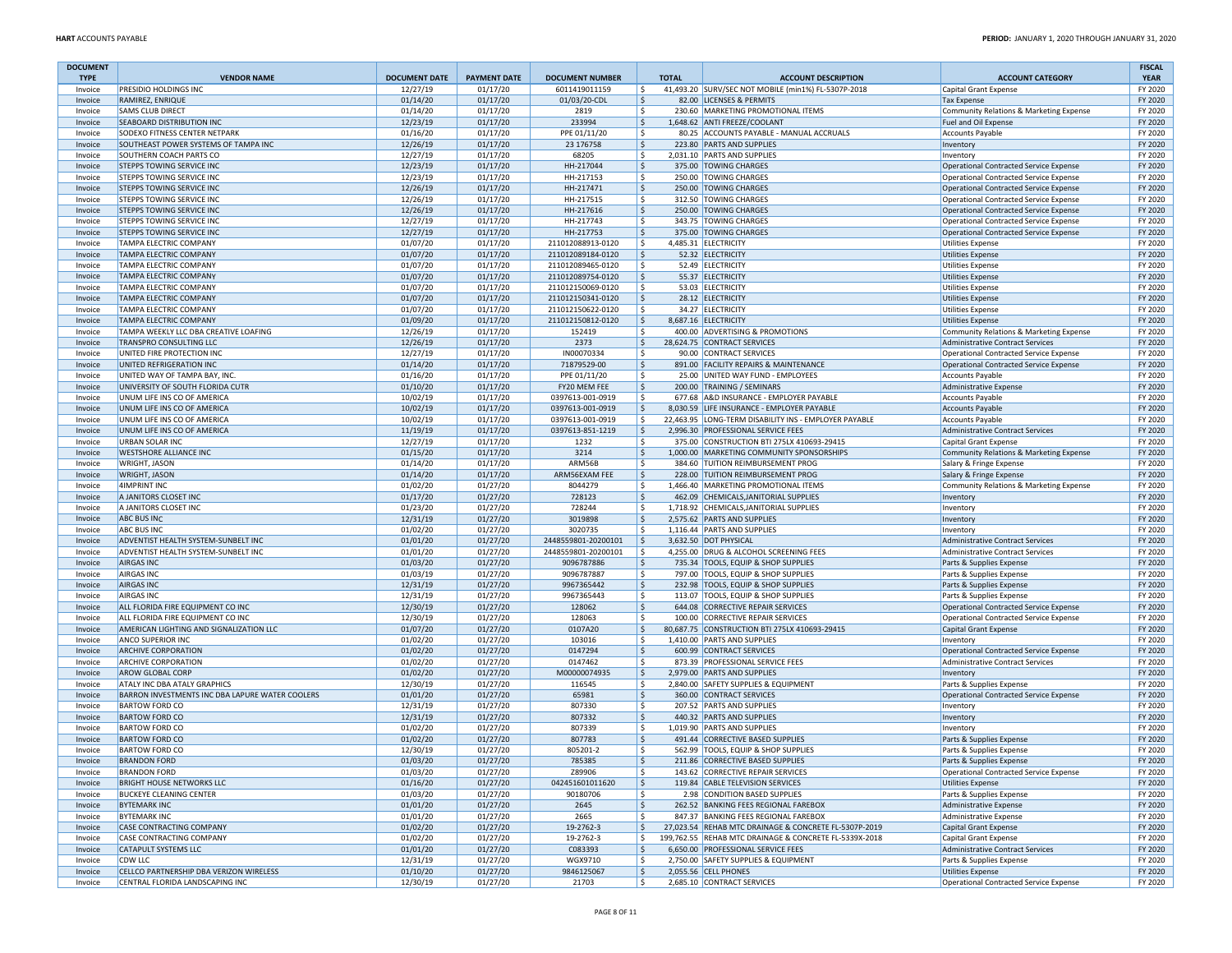| <b>DOCUMENT</b>    |                                                                  |                      |                      |                          |              |                                                                      |                                                                                   | <b>FISCAL</b>      |
|--------------------|------------------------------------------------------------------|----------------------|----------------------|--------------------------|--------------|----------------------------------------------------------------------|-----------------------------------------------------------------------------------|--------------------|
| <b>TYPE</b>        | <b>VENDOR NAME</b><br><b>CINTAS CORPORATION</b>                  | <b>DOCUMENT DATE</b> | <b>PAYMENT DATE</b>  | <b>DOCUMENT NUMBER</b>   | <b>TOTAL</b> | <b>ACCOUNT DESCRIPTION</b>                                           | <b>ACCOUNT CATEGORY</b>                                                           | <b>YEAR</b>        |
| Invoice<br>Invoice | <b>CINTAS CORPORATION</b>                                        | 01/03/20<br>01/03/19 | 01/27/20<br>01/27/20 | 4039090457<br>4039091491 | ۱\$<br>١\$   | 12.96 CONTRACT SERVICES<br>80.34 CONTRACT SERVICES                   | Operational Contracted Service Expense                                            | FY 2020<br>FY 2020 |
| Invoice            | <b>CINTAS CORPORATION</b>                                        | 01/03/20             | 01/27/20             | 4039091538               | l\$          | 60.50 UNIFORMS                                                       | Operational Contracted Service Expense<br>Salary & Fringe Expense                 | FY 2020            |
| Invoice            | CITY OF TAMPA GENERAL ACCOUNTING                                 | 01/10/20             | 01/27/20             | 2545380                  | l\$          | 17,307.00 13 (C) BACK PENSION                                        | Salary & Fringe Expense                                                           | FY 2020            |
| Invoice            | CITY OF TAMPA PARKING DIVISION                                   | 01/16/20             | 01/27/20             | 25283                    | ۱\$          | 2,024.44 LEASES AND RENTAL                                           | Administrative Expense                                                            | FY 2020            |
| Invoice            | <b>CITY OF TAMPA PARKING DIVISION</b>                            | 01/16/20             | 01/27/20             | 25236                    | ١\$          | 4.014.57 PARKING FEES                                                | Administrative Expense                                                            | FY 2020            |
| Invoice            | <b>CITY OF TAMPA UTILITIES</b>                                   | 01/14/20             | 01/27/20             | 2050002-0120             | l\$          | 674.60 WATER, SEWER & GARBAGE                                        | <b>Utilities Expense</b>                                                          | FY 2020            |
| Invoice            | <b>CITY OF TAMPA UTILITIES</b>                                   | 01/14/20             | 01/27/20             | 2050003-0120             | l\$          | 5.50 WATER, SEWER & GARBAGE                                          | Utilities Expense                                                                 | FY 2020            |
| Invoice            | <b>CITY OF TAMPA UTILITIES</b>                                   | 01/14/20             | 01/27/20             | 2050004-0120             | l\$          | 7.70 WATER, SEWER & GARBAGE                                          | Utilities Expense                                                                 | FY 2020            |
| Invoice            | <b>CITY OF TAMPA UTILITIES</b>                                   | 01/13/20             | 01/27/20             | 2052945-0120             | ۱ś           | 203.25 WATER, SEWER & GARBAGE                                        | <b>Utilities Expense</b>                                                          | FY 2020            |
| Invoice            | <b>CITY OF TAMPA UTILITIES</b>                                   | 01/14/20             | 01/27/20             | 2057604-0120             | l\$          | 10.00 WATER, SEWER & GARBAGE                                         | <b>Utilities Expense</b>                                                          | FY 2020            |
| Invoice            | <b>CITY OF TAMPA UTILITIES</b>                                   | 01/14/20             | 01/27/20             | 2181129-0120             | ١\$          | 5.50 WATER, SEWER & GARBAGE<br>11.00 WATER, SEWER & GARBAGE          | Utilities Expense<br><b>Utilities Expense</b>                                     | FY 2020            |
| Invoice<br>Invoice | <b>CITY OF TAMPA UTILITIES</b><br>CLEVOR CONSULTING GROUP INC    | 01/14/20<br>01/01/20 | 01/27/20<br>01/27/20 | 2183252-0120<br>160      | ۱\$<br>l\$   | 8,386.75 FARE COLL MOBILE 436677-19401                               | Capital Grant Expense                                                             | FY 2020<br>FY 2020 |
| Invoice            | <b>COACHCRAFTERS INC</b>                                         | 12/31/19             | 01/27/20             | FL21566                  | ۱\$          | 24,807.73 PHYSICAL DAMAGE - BILLABLE                                 | Self Insured General Liability Expense                                            | FY 2020            |
| Invoice            | <b>CREATIVE BUS SALES INC</b>                                    | 12/31/19             | 01/27/20             | 5191261                  | l\$          | 727.40 PARTS AND SUPPLIES                                            | Inventory                                                                         | FY 2020            |
| Invoice            | <b>CREATIVE BUS SALES INC</b>                                    | 12/31/19             | 01/27/20             | 6037690                  | ۱\$          | 129.27 PARTS AND SUPPLIES                                            | Inventory                                                                         | FY 2020            |
| Invoice            | <b>CREATIVE BUS SALES INC</b>                                    | 12/30/19             | 01/27/20             | 6037315B                 | l\$          | 19.86 CORRECTIVE BASED SUPPLIES                                      | Parts & Supplies Expense                                                          | FY 2020            |
| Invoice            | <b>CREATIVE BUS SALES INC</b>                                    | 12/30/19             | 01/27/20             | 22819858                 | ۱\$          | 848.11 PARTS AND SUPPLIES                                            | Inventory                                                                         | FY 2020            |
| Invoice            | <b>CUMMINS INC</b>                                               | 12/31/19             | 01/27/20             | A7-23362                 | ١\$          | 7,158.61 CORRECTIVE REPAIR SERVICES                                  | Operational Contracted Service Expense                                            | FY 2020            |
| Invoice            | <b>CYBERSOURCE CORPORATION</b>                                   | 12/31/19             | 01/27/20             | 042379845931             | l\$          | 794.00 BANKING FEES REGIONAL FAREBOX                                 | Administrative Expense                                                            | FY 2020            |
| Invoice            | DADE PAPER AND BAG LLC                                           | 01/03/20             | 01/27/20             | 14268312                 | ۱\$          | 431.20 CHEMICALS, CLEANERS & EQUIP                                   | Parts & Supplies Expense                                                          | FY 2020            |
| Invoice            | <b>DATA FACTS INC</b>                                            | 12/31/19             | 01/27/20             | 134704                   | ۱\$          | 1,913.00 EMPLOYMENT PROCESS SERVICES                                 | Administrative Contract Services                                                  | FY 2020            |
| Invoice            | EARL W. COLVARD INC. DBA BOULEVARD TIRE CENTER                   | 12/30/19             | 01/27/20             | 19-219711                | l\$          | 22.00 TIRES PURCHASED                                                | Parts & Supplies Expense                                                          | FY 2020            |
| Invoice            | EARL W. COLVARD INC. DBA BOULEVARD TIRE CENTER                   | 12/30/19             | 01/27/20             | 19-GS219650              | l\$          | 288.68 TIRES PURCHASED                                               | Parts & Supplies Expense                                                          | FY 2020            |
| Invoice            | ELECTRIC SALES & SERVICE INC                                     | 12/31/19             | 01/27/20             | 41159                    | l\$          | 1,674.00 PARTS AND SUPPLIES                                          | Inventory                                                                         | FY 2020            |
| Invoice            | <b>ESRI INC</b><br>FEDERAL EXPRESS CORP                          | 12/30/19<br>01/21/20 | 01/27/20<br>01/27/20 | 93758699<br>6-903-21541  | l\$<br>l\$   | 4,200.00 COMPUTER SOFTWARE SVC. FEES<br>27.61 POSTAGE                | Operational Contracted Service Expense<br>Community Relations & Marketing Expense | FY 2020<br>FY 2020 |
| Invoice<br>Invoice | <b>FINISHMASTER INC</b>                                          | 01/02/20             | 01/27/20             | 85090524                 | ۱\$          | 187.16 PARTS AND SUPPLIES                                            | Inventory                                                                         | FY 2020            |
| Invoice            | <b>FINISHMASTER INC</b>                                          | 01/03/20             | 01/27/20             | 85105270                 | ١\$          | 484.90 PARTS AND SUPPLIES                                            | Inventory                                                                         | FY 2020            |
| Invoice            | FLEET ACQUISTIONS LLC DBA FLEET PRODUCTS                         | 12/31/19             | 01/27/20             | 1685909                  | ۱\$          | 58.50 CORRECTIVE BASED SUPPLIES                                      | Parts & Supplies Expense                                                          | FY 2020            |
| Invoice            | <b>FLEETPRIDE INC</b>                                            | 12/31/19             | 01/27/20             | 42705612                 | ۱\$          | 3,249.20 PARTS AND SUPPLIES                                          | Inventory                                                                         | FY 2020            |
| Invoice            | <b>FLEETPRIDE INC</b>                                            | 12/30/19             | 01/27/20             | 42637606                 | ۱\$          | 132.04 CORRECTIVE BASED SUPPLIES                                     | Parts & Supplies Expense                                                          | FY 2020            |
| Invoice            | <b>FLORES CONSTRUCTION CO</b>                                    | 01/03/20             | 01/27/20             | 758                      | ١\$          | 46,753.22 ASSOC TRNST IMPRV(min 1%) CONSTRUCT ADA FY2016 POP         | Capital Grant Expense                                                             | FY 2020            |
| Invoice            | <b>FLORES CONSTRUCTION CO</b>                                    | 01/03/20             | 01/27/20             | 758                      | ١ś           | 17,796.63 ASSOC TRNST IMPRV(min 1%) CONSTRUCT FL-5339X-2018          | Capital Grant Expense                                                             | FY 2020            |
| Invoice            | FLORES CONSTRUCTION CO                                           | 01/03/20             | 01/27/20             | 758                      | ۱\$          | 438.45 HC Z08 GS CONSTRUCT BUS STOP/SHELTER                          | Capital Grant Expense                                                             | FY 2020            |
| Invoice            | <b>FLORES CONSTRUCTION CO</b>                                    | 01/03/20             | 01/27/20             | 758                      | l\$          | 38,005.00 TRNST ENH(min1%) CONSTRUCT ADA FL-5307P-2017               | Capital Grant Expense                                                             | FY 2020            |
| Invoice            | GALLAGHER BENEFIT SERVICES INC                                   | 01/04/20             | 01/27/20             | 191605                   | ۱\$          | 5,833.00 PROFESSIONAL SERVICE FEES                                   | <b>Administrative Contract Services</b>                                           | FY 2020            |
| Invoice            | GENUINE PARTS CO DBA NAPA AUTO                                   | 12/31/19             | 01/27/20             | 969045                   | l\$          | 86.04 PARTS AND SUPPLIES                                             | Inventory                                                                         | FY 2020            |
| Invoice            | GENUINE PARTS CO DBA NAPA AUTO                                   | 12/31/19             | 01/27/20             | 969046                   | l\$          | 200.76 PARTS AND SUPPLIES                                            | Inventory                                                                         | FY 2020            |
| Invoice            | GENUINE PARTS CO DBA NAPA AUTO                                   | 12/30/19<br>12/31/19 | 01/27/20<br>01/27/20 | 968891<br>969007         | ۱\$<br>l\$   | 182.51 CORRECTIVE BASED SUPPLIES<br>100.48 CORRECTIVE BASED SUPPLIES | Parts & Supplies Expense                                                          | FY 2020<br>FY 2020 |
| Invoice<br>Invoice | GENUINE PARTS CO DBA NAPA AUTO<br>GENUINE PARTS CO DBA NAPA AUTO | 12/31/19             | 01/27/20             | 969043                   | l\$          | 154.58 CORRECTIVE BASED SUPPLIES                                     | Parts & Supplies Expense<br>Parts & Supplies Expense                              | FY 2020            |
| Invoice            | GENUINE PARTS CO DBA NAPA AUTO                                   | 12/31/19             | 01/27/20             | 969044                   | l\$          | 159.64 CORRECTIVE BASED SUPPLIES                                     | Parts & Supplies Expense                                                          | FY 2020            |
| Invoice            | GENUINE PARTS CO DBA NAPA AUTO                                   | 01/02/20             | 01/27/20             | 969243                   | ۱\$          | 62.80 CORRECTIVE BASED SUPPLIES                                      | Parts & Supplies Expense                                                          | FY 2020            |
| Invoice            | <b>GILLIG LLC</b>                                                | 12/30/19             | 01/27/20             | 40655782                 | l\$          | 3,212.10 PARTS AND SUPPLIES                                          | Inventory                                                                         | FY 2020            |
| Invoice            | <b>GILLIG LLC</b>                                                | 12/30/19             | 01/27/20             | 40655784                 | ۱\$          | 15,094.80 PARTS AND SUPPLIES                                         | Inventory                                                                         | FY 2020            |
| Invoice            | <b>GILLIG LLC</b>                                                | 12/31/19             | 01/27/20             | 40656333                 | ١\$          | 10,493.40 PARTS AND SUPPLIES                                         | Inventory                                                                         | FY 2020            |
| Invoice            | <b>GILLIG LLC</b>                                                | 01/02/20             | 01/27/20             | 40656849                 | ۱\$          | 422.44 PARTS AND SUPPLIES                                            | Inventory                                                                         | FY 2020            |
| Invoice            | <b>GILLIG LLC</b>                                                | 01/03/20             | 01/27/20             | 40657287                 | l\$          | 733.67 PARTS AND SUPPLIES                                            | Inventory                                                                         | FY 2020            |
| Invoice            | <b>GILLIG LLC</b>                                                | 01/03/20             | 01/27/20             | 40657288                 | l\$          | 546.54 PARTS AND SUPPLIES                                            | Inventory                                                                         | FY 2020            |
| Invoice            | <b>GILLIG LLC</b>                                                | 12/30/19             | 01/27/20             | 40655783                 | ١\$          | 2,024.19 CORRECTIVE BASED SUPPLIES                                   | Parts & Supplies Expense                                                          | FY 2020            |
| Invoice            | <b>GILLIG LLC</b>                                                | 01/03/20             | 01/27/20             | 40657286                 | l\$          | 57.60 CORRECTIVE BASED SUPPLIES                                      | Parts & Supplies Expense                                                          | FY 2020            |
| Invoice            | <b>GLOBAL EQUIPMENT CO INC</b>                                   | 12/30/19             | 01/27/20             | 115356353                | l\$          | 188.11 CORRECTIVE BASED SUPPLIES                                     | Parts & Supplies Expense                                                          | FY 2020            |
| Invoice<br>Invoice | GODBERSEN SMITH CONST CO D/B/A GOMACO CORP<br>GRAINGER           | 01/02/20<br>12/31/19 | 01/27/20<br>01/27/20 | 715817<br>9397185241     | l\$<br>١\$   | 263.25 CORRECTIVE BASED SUPPLIES<br>33.39 CORRECTIVE BASED SUPPLIES  | Parts & Supplies Expense<br>Parts & Supplies Expense                              | FY 2020<br>FY 2020 |
| Invoice            | <b>GUARANTEED RADIATORS OF TAMPA INC</b>                         | 12/30/19             | 01/27/20             | 085530                   | l\$          | 1,190.00 PARTS AND SUPPLIES                                          | Inventory                                                                         | FY 2020            |
| Invoice            | GUIDESOFT INC DBA KNOWLEDGE SERVICES                             | 12/31/19             | 01/27/20             | 1283637                  | ۱\$          | 683.43 SALARIES                                                      | Salary & Fringe Expense                                                           | FY 2020            |
| Invoice            | GUIDESOFT INC DBA KNOWLEDGE SERVICES                             | 12/31/19             | 01/27/20             | 1283638                  | l\$          | 558.96 SALARIES                                                      | Salary & Fringe Expense                                                           | FY 2020            |
| Invoice            | GUIDESOFT INC DBA KNOWLEDGE SERVICES                             | 12/31/19             | 01/27/20             | 1283639                  | ۱ś           | 1,456.56 SALARIES                                                    | Salary & Fringe Expense                                                           | FY 2020            |
| Invoice            | <b>GULF COAST THERMO KING</b>                                    | 01/02/20             | 01/27/20             | IV82978                  | l\$          | 862.50 PARTS AND SUPPLIES                                            | Inventory                                                                         | FY 2020            |
| Invoice            | <b>HOME DEPOT</b>                                                | 01/17/20             | 01/27/20             | 1974442                  | ۱\$          | 120.10 CORRECTIVE BASED SUPPLIES                                     | Parts & Supplies Expense                                                          | FY 2020            |
| Invoice            | HOME DEPOT                                                       | 01/16/20             | 01/27/20             | 2974327                  | l\$          | 14.68 CORRECTIVE BASED SUPPLIES                                      | Parts & Supplies Expense                                                          | FY 2020            |
| Invoice            | HOME DEPOT                                                       | 01/13/20             | 01/27/20             | 5974027                  | l\$          | 398.00 CORRECTIVE BASED SUPPLIES                                     | Parts & Supplies Expense                                                          | FY 2020            |
| Invoice            | HOME DEPOT                                                       | 01/21/20             | 01/27/20             | 7974668                  | ۱\$          | 64.61 CORRECTIVE BASED SUPPLIES                                      | Parts & Supplies Expense                                                          | FY 2020            |
| Invoice            | HOME DEPOT                                                       | 01/08/20             | 01/27/20             | 0973685                  | l\$          | 267.53 FACILITY REPAIRS & MAINTENANCE                                | Operational Contracted Service Expense                                            | FY 2020            |
| Invoice            | HOWCO ENVIRONMENTAL SERVICES                                     | 12/31/19             | 01/27/20             | 0305137                  | l\$          | 140.00 CONTRACT SERVICES                                             | Operational Contracted Service Expense                                            | FY 2020            |
| Invoice            | HOWCO ENVIRONMENTAL SERVICES                                     | 12/31/19             | 01/27/20             | 0305138                  | l\$          | 85.00 CONTRACT SERVICES                                              | Operational Contracted Service Expense                                            | FY 2020            |
| Invoice<br>Invoice | <b>IBP INDUSTRIES</b><br><b>IBP INDUSTRIES</b>                   | 12/30/19<br>12/30/19 | 01/27/20<br>01/27/20 | 032231<br>032230         | l\$<br>١\$   | 1,100.00 PARTS AND SUPPLIES<br>1,028.00 CORRECTIVE BASED SUPPLIES    | Inventory<br>Parts & Supplies Expense                                             | FY 2020<br>FY 2020 |
| Invoice            | <b>IBP INDUSTRIES</b>                                            | 12/30/19             | 01/27/20             | 032232                   | l\$          | 4,200.00 CORRECTIVE REPAIR SERVICES                                  | Operational Contracted Service Expense                                            | FY 2020            |
| Invoice            | <b>INDUSTRYSAFE LLC</b>                                          | 12/31/19             | 01/27/20             | RVINV027956              | l\$          | 1.117.99 COMPUTER SOFTWARE SVC. FEES                                 | Operational Contracted Service Expense                                            | FY 2020            |
| Invoice            | <b>INTEGRATED BUSINESS GROUP</b>                                 | 12/30/19             | 01/27/20             | 004531                   | ls.          | 1,004.95 PROFESSIONAL SERVICE FEES                                   | Administrative Contract Services                                                  | FY 2020            |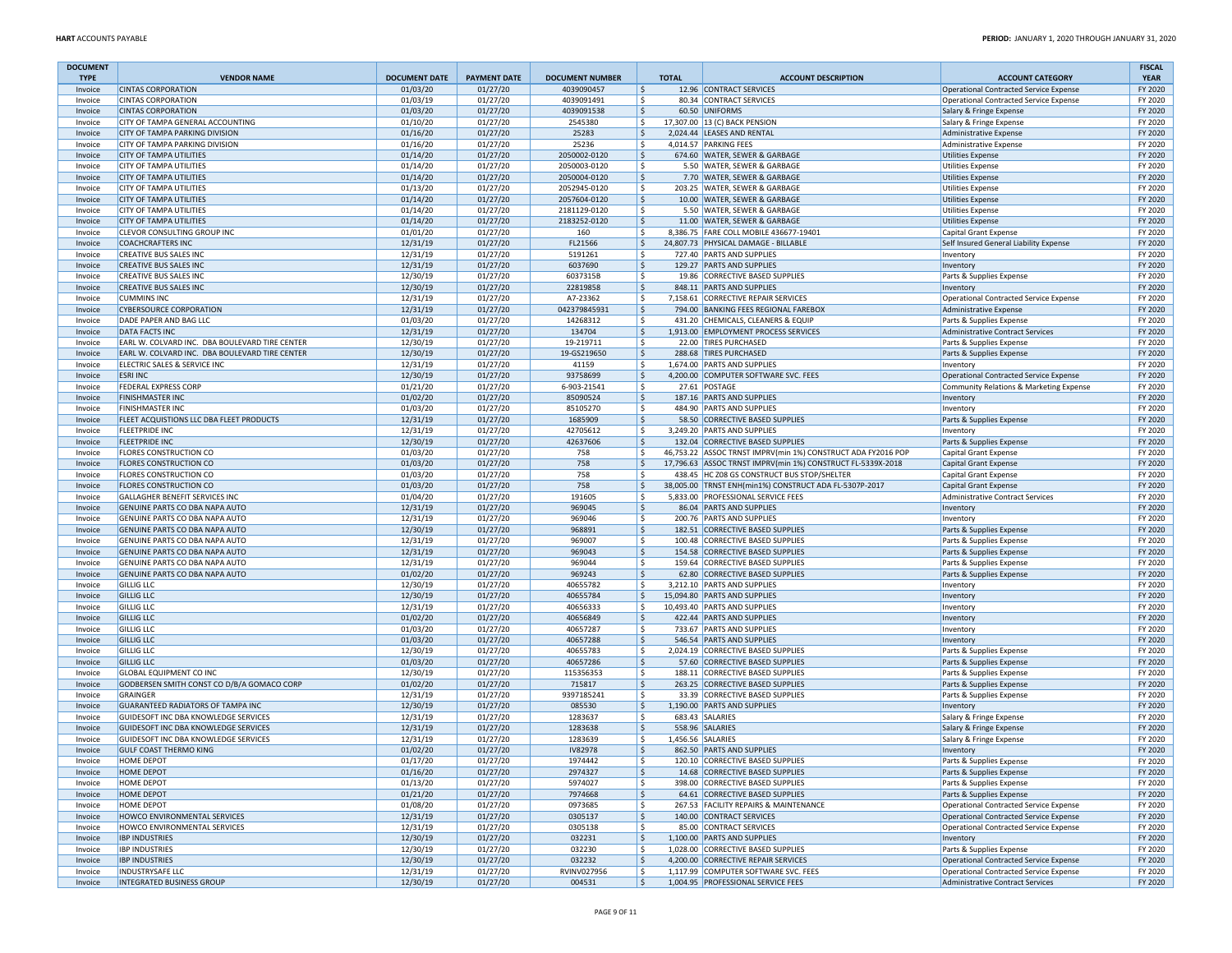| <b>DOCUMENT</b>    |                                                                                      |                      |                      |                              |                           |                                                                              |                                                                                  | <b>FISCAL</b>      |
|--------------------|--------------------------------------------------------------------------------------|----------------------|----------------------|------------------------------|---------------------------|------------------------------------------------------------------------------|----------------------------------------------------------------------------------|--------------------|
| <b>TYPE</b>        | <b>VENDOR NAME</b>                                                                   | <b>DOCUMENT DATE</b> | <b>PAYMENT DATE</b>  | <b>DOCUMENT NUMBER</b>       | <b>TOTAL</b>              | <b>ACCOUNT DESCRIPTION</b>                                                   | <b>ACCOUNT CATEGORY</b>                                                          | <b>YEAR</b>        |
| Invoice            | J2 CLOUD SERVICES LLC                                                                | 12/31/19             | 01/27/20             | 1352558                      | Ŝ.                        | 467.70 COMPUTER SOFTWARE SVC. FEES                                           | Operational Contracted Service Expense                                           | FY 2020            |
| Invoice            | <b>JAMES J PALMER</b>                                                                | 01/20/20             | 01/27/20             | 190617-08219                 | Ŝ.                        | 3,360.72 ARBITRATIONS/EMPLOYEE ACTIONS                                       | Administrative Contract Services                                                 | FY 2020            |
| Invoice<br>Invoice | KENWORTH OF CENTRAL FLORIDA INC<br>KENWORTH OF CENTRAL FLORIDA INC                   | 12/30/19<br>01/02/20 | 01/27/20<br>01/27/20 | 03P70658<br>03P70678         | Ŝ.<br>Ŝ.                  | 4,963.49 PARTS AND SUPPLIES<br>2,221.59 PARTS AND SUPPLIES                   | Inventory<br>Inventory                                                           | FY 2020<br>FY 2020 |
| Invoice            | KENWORTH OF CENTRAL FLORIDA INC                                                      | 12/30/19             | 01/27/20             | 03P70743                     | Ŝ.                        | 48.53 PARTS AND SUPPLIES                                                     | Inventory                                                                        | FY 2020            |
| Invoice            | KENWORTH OF CENTRAL FLORIDA INC                                                      | 12/30/19             | 01/27/20             | 03P70616                     | S,                        | 9.12 CORRECTIVE BASED SUPPLIES                                               | Parts & Supplies Expense                                                         | FY 2020            |
| Invoice            | KENWORTH OF CENTRAL FLORIDA INC                                                      | 12/31/19             | 01/27/20             | 03P70879                     | Ŝ.                        | 49.02 CORRECTIVE BASED SUPPLIES                                              | Parts & Supplies Expense                                                         | FY 2020            |
| Invoice            | KIMLEY-HORN AND ASSOCIATES INC                                                       | 12/23/19             | 01/27/20             | 15467180                     | \$                        | 714.40 HC Z10 WC ENG & DESIGN BUS STOP/SHELTER                               | Capital Grant Expense                                                            | FY 2020            |
| Invoice            | KONICA MINOLTA BUSINESS SOLUTIONS USA INC                                            | 12/31/19             | 01/27/20             | 9006379237                   | \$.                       | 3,855.54 LEASE AND RENTALS                                                   | Other Administrative Expenses                                                    | FY 2020            |
| Invoice            | <b>LAKE DOCTORS INC</b>                                                              | 01/01/20             | 01/27/20             | 476152                       | Ŝ.                        | 125.00 CONTRACT SERVICES                                                     | Operational Contracted Service Expense                                           | FY 2020            |
| Invoice            | LAKE DOCTORS INC                                                                     | 01/01/20             | 01/27/20             | 480084                       | Ŝ.                        | 160.00 CONTRACT SERVICES                                                     | Operational Contracted Service Expense                                           | FY 2020            |
| Invoice            | MANSFIELD OIL COMPANY OF GAINESVILLE INC                                             | 12/31/19             | 01/27/20             | 701972                       | 15,306.61 DIESEL<br>l\$.  |                                                                              | Fuel and Oil Expense                                                             | FY 2020            |
| Invoice            | MANSFIELD OIL COMPANY OF GAINESVILLE INC                                             | 12/31/19             | 01/27/20             | 702252                       | Ŝ.<br>15,382.79 DIESEL    |                                                                              | Fuel and Oil Expense                                                             | FY 2020            |
| Invoice            | MANSFIELD OIL COMPANY OF GAINESVILLE INC                                             | 12/31/19             | 01/27/20             | 704188                       | \$<br>15,537.71 DIESEL    |                                                                              | Fuel and Oil Expense                                                             | FY 2020            |
| Invoice            | MANSFIELD OIL COMPANY OF GAINESVILLE INC                                             | 01/03/20             | 01/27/20             | 706180                       | 15,263.88 DIESEL<br>Ŝ.    |                                                                              | Fuel and Oil Expense                                                             | FY 2020            |
| Invoice            | MANSFIELD OIL COMPANY OF GAINESVILLE INC<br>MANSFIELD OIL COMPANY OF GAINESVILLE INC | 12/31/19             | 01/27/20<br>01/27/20 | 701972                       | \$<br>\$.                 | 2,617.37 DIESEL & GAS EXCISE TAX<br>2.620.18 DIESEL & GAS EXCISE TAX         | <b>Tax Expense</b>                                                               | FY 2020<br>FY 2020 |
| Invoice<br>Invoice | MANSFIELD OIL COMPANY OF GAINESVILLE INC                                             | 12/31/19<br>12/31/19 | 01/27/20             | 702252<br>704188             | \$                        | 2,614.58 DIESEL & GAS EXCISE TAX                                             | <b>Tax Expense</b>                                                               | FY 2020            |
| Invoice            | MANSFIELD OIL COMPANY OF GAINESVILLE INC                                             | 01/03/20             | 01/27/20             | 706180                       | Ŝ.                        | 721.83 DIESEL & GAS EXCISE TAX                                               | <b>Tax Expense</b><br><b>Tax Expense</b>                                         | FY 2020            |
| Invoice            | MANSFIELD OIL COMPANY OF GAINESVILLE INC                                             | 01/03/20             | 01/27/20             | 706180                       | S,                        | 1,849.25 DIESEL & GAS EXCISE TAX                                             | <b>Tax Expense</b>                                                               | FY 2020            |
| Invoice            | MID FLORIDA ARMORED & ATM SERVICES INC                                               | 12/31/19             | 01/27/20             | 31976                        | \$.                       | 11,650.00 ARMORED CAR SERVICES                                               | Operational Contracted Service Expense                                           | FY 2020            |
| Invoice            | MID FLORIDA ARMORED & ATM SERVICES INC                                               | 12/31/19             | 01/27/20             | 31976                        | \$                        | 605.00 CONTRACT SERVICES                                                     | Operational Contracted Service Expense                                           | FY 2020            |
| Invoice            | MILLENNIUM VENDING CORP                                                              | 12/30/19             | 01/27/20             | WC916                        | \$.                       | 39.98 CONTRACT SERVICES                                                      | Operational Contracted Service Expense                                           | FY 2020            |
| Invoice            | MILLENNIUM VENDING CORP                                                              | 12/31/19             | 01/27/20             | <b>BA4273</b>                | Ŝ.                        | 373.43 ORGANIZATION PROGRAMS & EVENTS                                        | Administrative Expense                                                           | FY 2020            |
| Invoice            | MILLENNIUM VENDING CORP                                                              | 12/31/19             | 01/27/20             | 2017                         | \$.                       | 746.57 SUPPLIES/OFFICE/ART/JANITORIAL                                        | Parts & Supplies Expense                                                         | FY 2020            |
| Invoice            | MOHAWK MANUFACTURING & SUPPLY CO                                                     | 12/31/19             | 01/27/20             | U051788                      | \$                        | 6,885.48 PARTS AND SUPPLIES                                                  | Inventory                                                                        | FY 2020            |
| Invoice            | MOHAWK MANUFACTURING & SUPPLY CO                                                     | 01/03/20             | 01/27/20             | U051858                      | Ŝ.                        | 630.75 PARTS AND SUPPLIES                                                    | Inventory                                                                        | FY 2020            |
| Invoice            | MSC INDUSTRIAL SUPPLY CO                                                             | 01/03/20             | 01/27/20             | 3506877002                   | $\boldsymbol{\mathsf{S}}$ | 125.01 CORRECTIVE BASED SUPPLIES                                             | Parts & Supplies Expense                                                         | FY 2020            |
| Invoice            | MSC INDUSTRIAL SUPPLY CO                                                             | 01/03/20             | 01/27/20             | 3508067001                   | \$                        | 250.02 CORRECTIVE BASED SUPPLIES                                             | Parts & Supplies Expense                                                         | FY 2020            |
| Invoice            | MSC INDUSTRIAL SUPPLY CO                                                             | 01/03/20             | 01/27/20             | 3513297001                   | \$                        | 250.02 CORRECTIVE BASED SUPPLIES                                             | Parts & Supplies Expense                                                         | FY 2020            |
| Invoice            | MSC INDUSTRIAL SUPPLY CO                                                             | 01/03/20             | 01/27/20             | 3514414001                   | \$.                       | 250.02 CORRECTIVE BASED SUPPLIES                                             | Parts & Supplies Expense                                                         | FY 2020            |
| Invoice            | MSC INDUSTRIAL SUPPLY CO                                                             | 01/03/20             | 01/27/20             | 3523452001                   | \$                        | 250.02 CORRECTIVE BASED SUPPLIES                                             | Parts & Supplies Expense                                                         | FY 2020            |
| Invoice            | MSC INDUSTRIAL SUPPLY CO<br><b>MSC INDUSTRIAL SUPPLY CO</b>                          | 01/02/20<br>01/03/20 | 01/27/20<br>01/27/20 | 3525544006<br>3529451001     | Ŝ.                        | 14.65 CORRECTIVE BASED SUPPLIES<br>75.01 CORRECTIVE BASED SUPPLIES           | Parts & Supplies Expense<br>Parts & Supplies Expense                             | FY 2020<br>FY 2020 |
| Invoice<br>Invoice | MSC INDUSTRIAL SUPPLY CO                                                             | 01/03/20             | 01/27/20             | 3533020001                   | l\$.<br>\$.               | 250.02 CORRECTIVE BASED SUPPLIES                                             | Parts & Supplies Expense                                                         | FY 2020            |
| Invoice            | MSC INDUSTRIAL SUPPLY CO                                                             | 01/03/19             | 01/27/20             | 3537342001                   | \$                        | 403.09 CORRECTIVE BASED SUPPLIES                                             | Parts & Supplies Expense                                                         | FY 2020            |
| Invoice            | MSC INDUSTRIAL SUPPLY CO                                                             | 01/03/20             | 01/27/20             | 3537447001                   | \$.                       | 151.55 CORRECTIVE BASED SUPPLIES                                             | Parts & Supplies Expense                                                         | FY 2020            |
| Invoice            | <b>NAVEX GLOBAL INC</b>                                                              | 12/30/19             | 01/27/20             | INV-219892                   | Ŝ.                        | 2,926.32 PROFESSIONAL SERVICE FEES                                           | Administrative Contract Services                                                 | FY 2020            |
| Invoice            | NBI, INC.                                                                            | 01/23/20             | 01/27/20             | 84918SADM                    | \$.                       | 199.00 PROFESSIONAL SERVICE FEES                                             | Administrative Contract Services                                                 | FY 2020            |
| Invoice            | NIA BROADCASTING INC DBA WTMP                                                        | 12/29/19             | 01/27/20             | 3465-2                       | l\$                       | 2,700.00 ADVERTISING & PROMOTIONS                                            | Community Relations & Marketing Expense                                          | FY 2020            |
| Invoice            | NIA BROADCASTING INC DBA WTMP                                                        | 12/29/19             | 01/27/20             | 3493-1                       | Ŝ.                        | 9,100.00 ADVERTISING & PROMOTIONS                                            | Community Relations & Marketing Expense                                          | FY 2020            |
| Invoice            | NIA BROADCASTING INC DBA WTMP                                                        | 12/29/19             | 01/27/20             | 3494-1                       | S,                        | 900.00 ADVERTISING & PROMOTIONS                                              | Community Relations & Marketing Expense                                          | FY 2020            |
| Invoice            | NOVA ENGINEERING & ENVIRONMENTAL LLC                                                 | 12/31/19             | 01/27/20             | 0211259                      | Ŝ.                        | 176.51 PROFESSIONAL SERVICES                                                 | Administrative Contract Services                                                 | FY 2020            |
| Invoice            | NOVA ENGINEERING & ENVIRONMENTAL LLC                                                 | 12/31/19             | 01/27/20             | 0211261                      | \$                        | 880.25 PROFESSIONAL SERVICES                                                 | <b>Administrative Contract Services</b>                                          | FY 2020            |
| Invoice            | OFFICE DEPOT INC                                                                     | 12/31/19             | 01/27/20             | 13500810                     | \$.                       | 2,508.01 CONTRACTED OFFICE SUPPLIES                                          | Parts & Supplies Expense                                                         | FY 2020            |
| Invoice            | OFFICE DEPOT INC<br>OFFICE DEPOT INC                                                 | 12/31/19             | 01/27/20             | 418715229001<br>418713984001 | \$<br>Ŝ.                  | 328.99 CORRECTIVE BASED SUPPLIES<br>121.79 MARKETING PROMOTIONAL ITEMS       | Parts & Supplies Expense                                                         | FY 2020<br>FY 2020 |
| Invoice<br>Invoice | OFFICE DEPOT INC                                                                     | 12/31/19<br>12/31/19 | 01/27/20<br>01/27/20 | 410003717001                 | l\$.                      | 61.98 SUPPLIES/OFFICE/ART/JANITORIAL                                         | Community Relations & Marketing Expense<br>Parts & Supplies Expense              | FY 2020            |
| Invoice            | PALMDALE OIL COMPANY                                                                 | 12/30/19             | 01/27/20             | 1273847                      | Ŝ.                        | 456.91 DIESEL & GAS EXCISE TAX                                               | <b>Tax Expense</b>                                                               | FY 2020            |
| Invoice            | PALMDALE OIL COMPANY                                                                 | 01/03/20             | 01/27/20             | 1275191                      | \$                        | 665.61 DIESEL & GAS EXCISE TAX                                               | <b>Tax Expense</b>                                                               | FY 2020            |
| Invoice            | PALMDALE OIL COMPANY                                                                 | 12/30/19             | 01/27/20             | 1273847                      | \$                        | 2,488.52 GASOLINE                                                            | Fuel and Oil Expense                                                             | FY 2020            |
| Invoice            | PALMDALE OIL COMPANY                                                                 | 01/03/20             | 01/27/20             | 1275191                      | Ŝ.                        | 3,492.21 GASOLINE                                                            | Fuel and Oil Expense                                                             | FY 2020            |
| Invoice            | RBA PRINT POWERED BY PROFORMA                                                        | 01/02/20             | 01/27/20             | 0Q63001590                   | \$.                       | 1,112.40 PRINTING - OFFICE FORMS                                             | Community Relations & Marketing Expense                                          | FY 2020            |
| Invoice            | <b>RBA PRINT POWERED BY PROFORMA</b>                                                 | 01/02/20             | 01/27/20             | 0Q63001590                   | Ŝ.                        | 60.00 SUPPLIES/OFFICE/ART/JANITORIAL                                         | Parts & Supplies Expense                                                         | FY 2020            |
| Invoice            | REPUBLIC SERVICES INC                                                                | 12/31/19             | 01/27/20             | 0696-000849447               | Ŝ.                        | 1,217.34 WATER, SEWER & GARBAGE                                              | <b>Utilities Expense</b>                                                         | FY 2020            |
| Invoice            | <b>SAMS CLUB DIRECT</b>                                                              | 12/28/19             | 01/27/20             | 999999 12-19                 | S,                        | 245.00 DUES, SUBSCRIPTIONS & FEES                                            | Administrative Expense                                                           | FY 2020            |
| Invoice            | <b>SCHINDLER ELEVATOR CORP</b>                                                       | 01/01/20             | 01/27/20             | 8105238080                   | \$.                       | 986.07 CONTRACT SERVICES                                                     | Operational Contracted Service Expense                                           | FY 2020            |
| Invoice            | <b>SECURE ON-SITE SHREDDING</b>                                                      | 01/02/20             | 01/27/20             | 2537010220                   | \$.                       | 20.00 FACILITY REPAIRS & MAINTENANCE                                         | Operational Contracted Service Expense                                           | FY 2020            |
| Invoice            | SECURE ON-SITE SHREDDING                                                             | 01/02/20             | 01/27/20             | 2539010220                   | \$.                       | 20.00 FACILITY REPAIRS & MAINTENANCE                                         | Operational Contracted Service Expense                                           | FY 2020            |
| Invoice            | <b>SECURE ON-SITE SHREDDING</b>                                                      | 01/02/20             | 01/27/20             | 2541010220                   | Ŝ.                        | 20.00 FACILITY REPAIRS & MAINTENANCE                                         | Operational Contracted Service Expense                                           | FY 2020            |
| Invoice<br>Invoice | SECURE ON-SITE SHREDDING<br><b>SECURE ON-SITE SHREDDING</b>                          | 01/02/20             | 01/27/20<br>01/27/20 | 2543010220<br>2545010220     | \$.                       | 40.00 FACILITY REPAIRS & MAINTENANCE<br>32.00 FACILITY REPAIRS & MAINTENANCE | Operational Contracted Service Expense<br>Operational Contracted Service Expense | FY 2020<br>FY 2020 |
| Invoice            | SOUTHERN COMPUTER WAREHOUSE                                                          | 01/02/20<br>12/31/19 | 01/27/20             | IN-000618839                 | <sub>5</sub><br>\$.       | 425.88 SAFETY SUPPLIES & EQUIPMENT                                           | Parts & Supplies Expense                                                         | FY 2020            |
| Invoice            | STATE CHEMICAL MFG CO                                                                | 12/31/19             | 01/27/20             | 901316311                    | \$                        | 442.26 CHEMICALS, CLEANERS & EQUIP                                           | Parts & Supplies Expense                                                         | FY 2020            |
| Invoice            | <b>STATE OF FLORIDA</b>                                                              | 01/16/20             | 01/27/20             | 2U-6155                      | \$                        | 102.16 TELEPHONE                                                             | Utilities Expense                                                                | FY 2020            |
| Invoice            | STEPPS TOWING SERVICE INC                                                            | 12/29/19             | 01/27/20             | HH-217998                    | \$                        | 218.75 TOWING CHARGES                                                        | Operational Contracted Service Expense                                           | FY 2020            |
| Invoice            | STEPPS TOWING SERVICE INC                                                            | 12/31/19             | 01/27/20             | HH-218277                    | \$                        | 281.25 TOWING CHARGES                                                        | Operational Contracted Service Expense                                           | FY 2020            |
| Invoice            | STEPPS TOWING SERVICE INC                                                            | 12/31/19             | 01/27/20             | HH-218330                    | \$                        | 312.50 TOWING CHARGES                                                        | Operational Contracted Service Expense                                           | FY 2020            |
| Invoice            | STEPPS TOWING SERVICE INC                                                            | 01/03/20             | 01/27/20             | HH-218698                    | \$                        | 343.75 TOWING CHARGES                                                        | Operational Contracted Service Expense                                           | FY 2020            |
| Invoice            | <b>STEPPS TOWING SERVICE INC</b>                                                     | 01/03/20             | 01/27/20             | HH-218810                    | S,                        | 343.75 TOWING CHARGES                                                        | Operational Contracted Service Expense                                           | FY 2020            |
| Invoice            | STEPPS TOWING SERVICE INC                                                            | 01/04/20             | 01/27/20             | HH-218891                    | Ŝ.                        | 343.75 TOWING CHARGES                                                        | Operational Contracted Service Expense                                           | FY 2020            |
| Invoice            | <b>SUN STATE INTERNATIONAL TRUCKS LLC</b>                                            | 01/03/20             | 01/27/20             | X10041390301                 | \$                        | 2,361.94 PARTS AND SUPPLIES                                                  | Inventory                                                                        | FY 2020            |
| Invoice            | TAMPA ARMATURE WORKS INC DBA TAW TAMPA                                               | 12/31/19             | 01/27/20             | 11024370                     | S.                        | 18,625.00 STREETCAR MAINT ACTIVITIES FL-2016-062 FY14,15,16                  | Capital Grant Expense                                                            | FY 2020            |